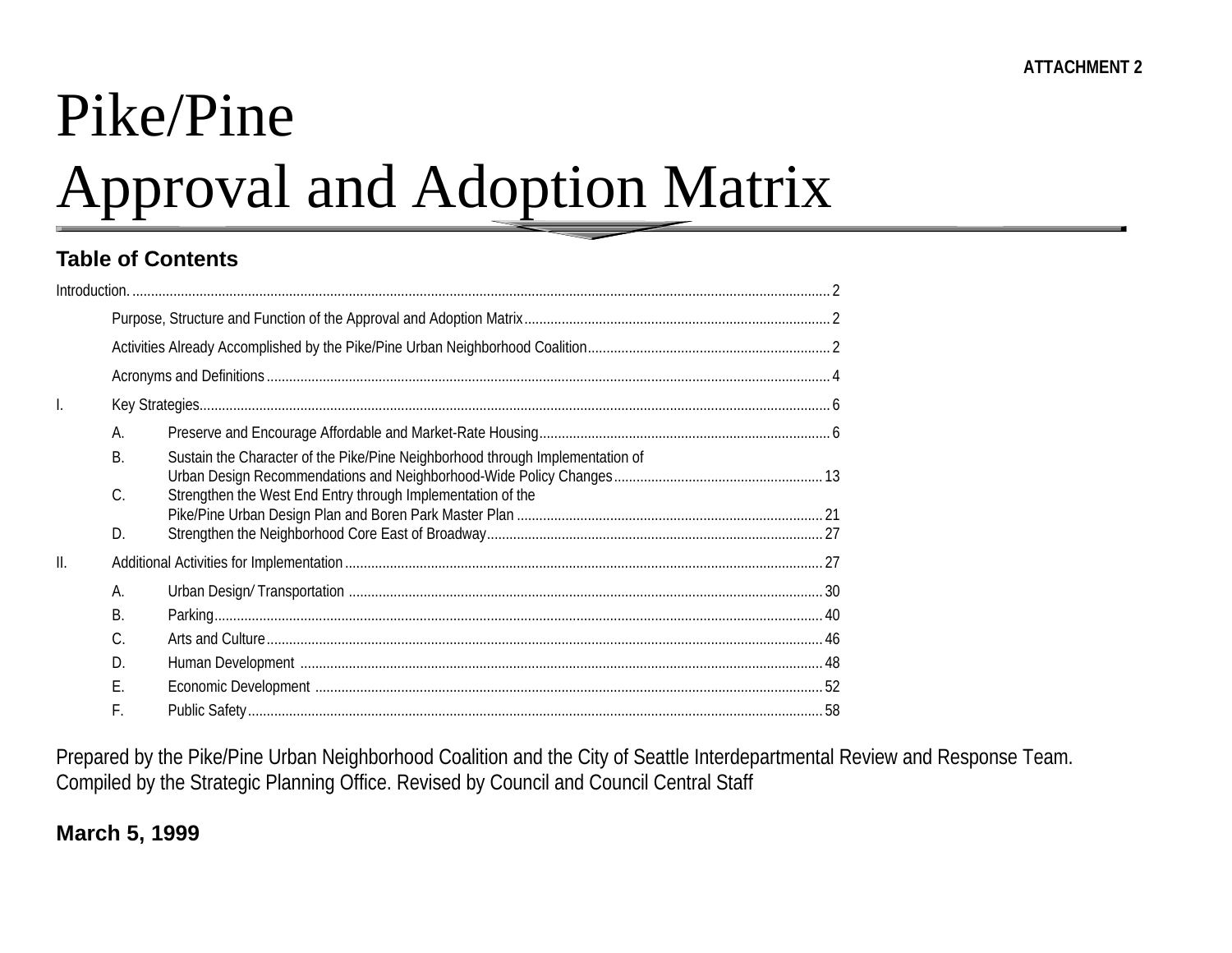## **PURPOSE, STRUCTURE, AND FUNCTION OF THE APPROVAL AND ADOPTION MATRIX**

Through the City of Seattle's Neighborhood Planning Program, 37 neighborhoods all over Seattle are preparing neighborhood plans. These plans enable people in neighborhoods to articulate a collective vision for growth and change over the next 20 years and identify activities to help them achieve that vision. The plans are also intended to flesh out the City's Comprehensive Plan. Because each plan is unique, this Approval and Adoption Matrix has been designed as a standard format for the City to establish a work program in response to the recommended activities proposed in the specific neighborhood plan and to identify implementation actions to be factored into future work plans and tracked over time. The development of Sector Work Programs and a central database will be the primary tools to track implementation of the activities in all the neighborhood plan matrices over time.

The matrix is divided into two sections:

- I. *Key Strategies*: Usually complex projects or related activities that the neighborhood considers critical to the successful implementation of the neighborhood plan.
- II. *Additional Activities for Implementation:* Activities that are not directly associated with a Key Strategy, ranging from high to low in priority and from immediate to

very long range in anticipated timing.

The neighborhood planning group or its consultant generally fill in the Activity, Priority, Time Frame, Cost Estimates and Implementor columns. The Executive Response column reflects City department comments as compiled by the Strategic Planning Office. The City Action column in Section II and the narrative response to each Key Strategy are initially filled in by City departments then reviewed, changed if appropriate and finalized by City Council. Staff from almost every City department have participated in these planning efforts and in the preparation of this Matrix. Ultimately, the City Council will approve the Matrix and recognize the neighborhood plan by resolution.

Some neighborhood recommendations may need to be examined on a city-wide basis before the City can provide an appropriate response. This is usually because similar recommendations are being pursued in many neighborhoods and the City will need clear policy direction to ensure a consistent city-wide response. Such recommendations are being referred to the "Policy Docket", a list of policy issues that will be presented to City Council, for further discussion and action.

## **ACTIVITIES ALREADY ACCOMPLISHED BY THE PIKE/PINE URBAN NEIGHBORHOOD COALITION**

#### **1991 Pike/Pine Planning Study**

The Pike/Pine Planning Study was the result of a two year community initiated planning process supported by Capitol Hill area community groups, volunteers from the community at large, and the City of Seattle's Neighborhood Matching Fund. The study was completed in 1991 and includes a wide range of information about existing conditions in the neighborhood, analysis of trends and directions, and recommendations for action by the City of Seattle and community organizations. The study included recommendations to address issues in the areas of land use, housing, commercial activity, crime and security, and parking. The Pike/Pine Urban Neighborhood Overlay was a significant outcome of the *1991 Pike/Pine Planning Study*.

#### **Arts Orbit**

Arts Orbit was created in 1997 as a "hike through Urban Arts Culture" in the Capitol Hill and Pike/Pine neighborhoods. Participating galleries, shops and other venues have increased from 6 to 23 over the course of a year. A marketing plan for Arts Orbit has been developed by a public affairs consulting firm and media attention continues to increase. Arts Orbit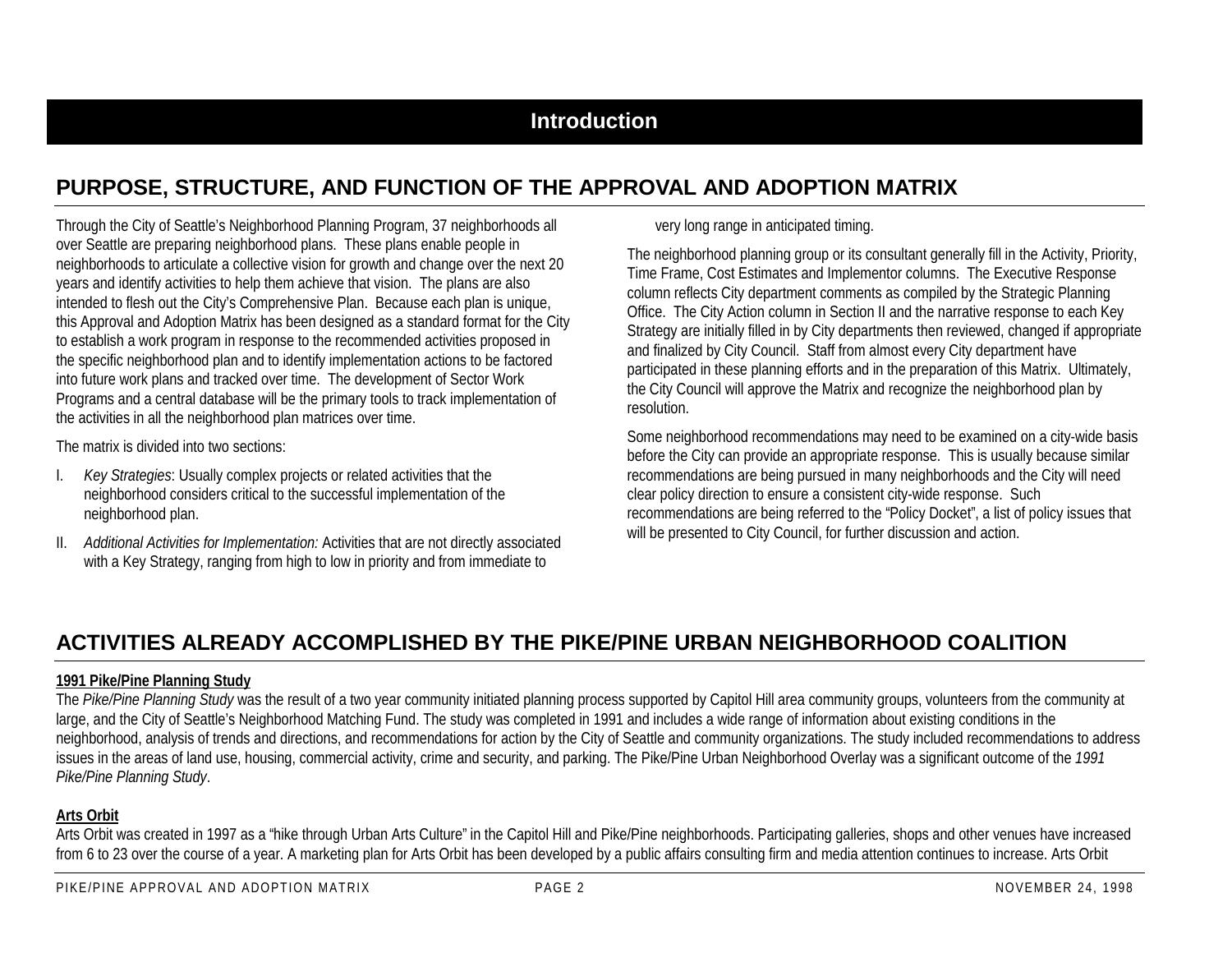received a Neighborhood Matching Fund grant in October, 1998 to implement their marketing and outreach effort.

#### **Merchants of Pike/Pine**

As a result of neighborhood planning, the Merchants of Pike/Pine (MOPP) was formed in January, 1998 in an effort to unify the business owners in the Pike/Pine district and to promote the neighborhood as a shopping and entertainment destination. The Merchants of Pike/Pine seeks to improve the business district's economic vitality and plan for its development while maintaining and enhancing the unique character of the neighborhood. Among it's early accomplishments are the summer Swap-o-Rama, a cultural history brochure, and kiosk planning. The Merchants of Pike/Pine are actively partnering with other area community organizations on a variety of projects to benefit the neighborhood.

#### **Pike/Pine Cultural History Brochure**

Neighborhood Matching Funds were granted for the creation of 2500 copies of the Pike/Pine Cultural History Brochure. The brochure will describe Pike/Pine's historical significance and also point out the current cultural aspects of the neighborhood. The brochure will be distributed in locations frequented by visitors to the Pike/Pine neighborhood and vicinity.

#### **Pike/Pine Banners**

40 banner brackets were fabricated and installed in the neighborhood and 20 large banners with the Pike/Pine logo have been installed. Some of the brackets will also be available to identify arts and cultural events occurring in the neighborhood.

#### **Neighborhood partnership with CHHIP: East-Precinct Housing Study**

With funding from a Community Enterprise Grant, the Capitol Hill Housing Improvement Program (CHHIP) is conducting a housing development feasibility study for the Seattle Police Department's East Precinct parking lot. The feasibility study is to be completed by Spring, 1999.

#### **Villa Apartments Building**

The Villa Apartments Building at the corner of East Pike Street and Boren Avenue was purchased by the Capitol Hill Housing Improvement Program in 1997. CHHIP will be renovating the building as a mixed use development with ground floor retail and affordable housing units above.

#### **Parking Study**

The *Pike/Pine Neighborhood Parking Study and Recommendations* was completed in October, 1998 as part of the neighborhood planning process. The study's recommendations were developed after evaluating the existing City policies related to parking and collecting data about the existing neighborhood parking supply and demand. The study's recommendations are incorporated in the Pike/Pine Neighborhood Plan and include on-street parking measures, off-street parking measures, land use code revisions, and programs to encourage non-automobile modes of travel.

#### **Utility Undergrounding and Pike Street Sidewalk Improvements**

Undergrounding of utilities along East Pike and Pine Streets between Melrose and Broadway Avenues will take place by 2000. Curb bulbs should be in place at the intersections of Melrose Avenue at East Pike and Pine Streets by the end of 1998. The sidewalk on 10th and 11th Avenues between East Pike and Pine Streets has been expanded. Tree pits are marked out and lighting has been installed on 11th Avenue.

#### **Human Development Plan**

During the neighborhood planning process, the Pike/Pine, Capitol Hill and First Hill neighborhoods produced a joint Human Development Plan with the help of consultants. A community based planning group was comprised of representatives from each of the urban village planning committees and at-large community members. The purpose of the plan was to bring the three neighborhoods together to address people needs and services, take a comprehensive look at the Urban Center people assets and needs, and develop asset based strategies to address these needs. The Human Development Plan was completed in June, 1998.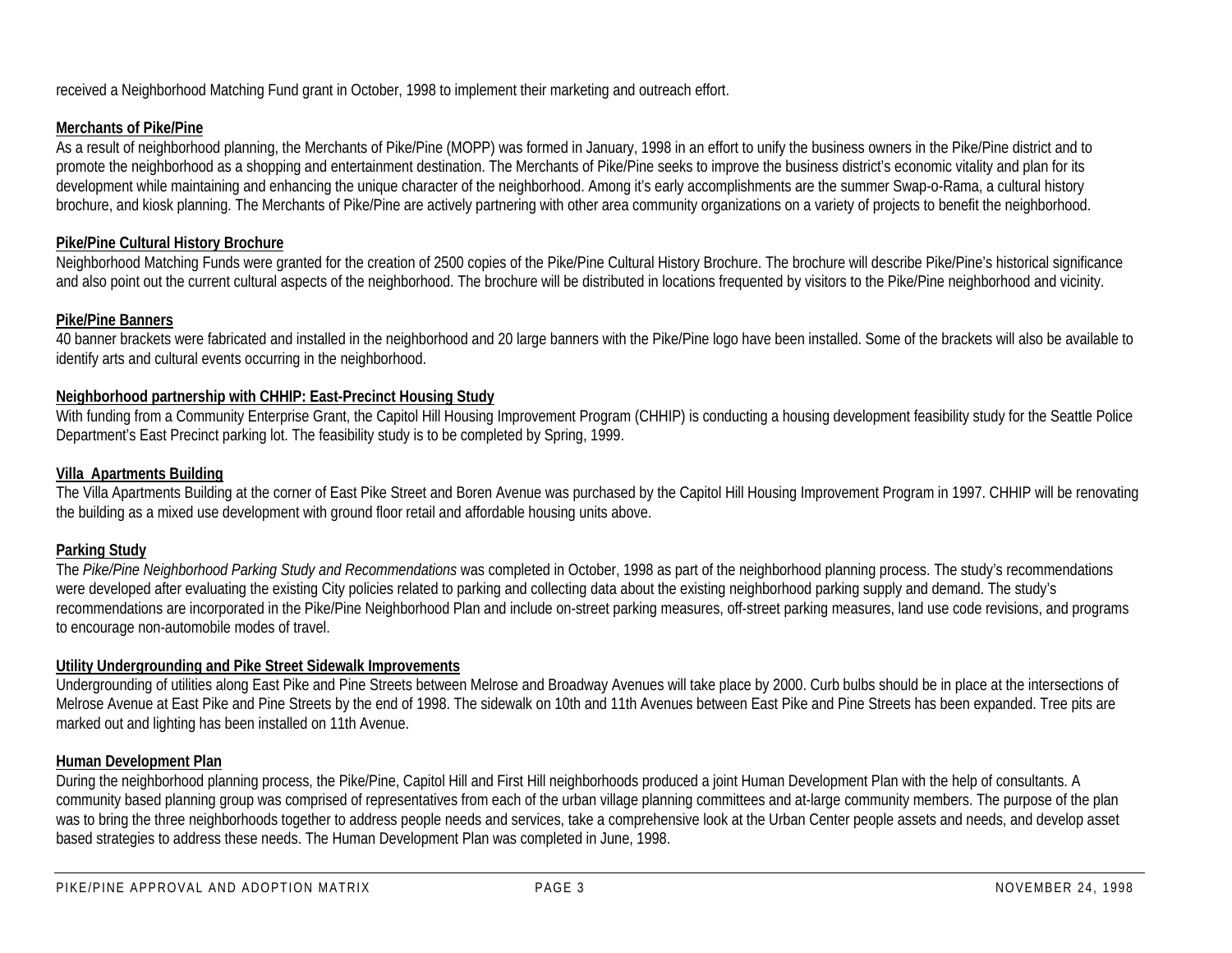#### **Business District Plan**

A Pike/Pine Business District Plan was developed that includes technical data and analysis that supports the economic development recommendations in the Neighborhood Plan. The report identifies local and regional conditions and trends that may affect future business development including population, housing, income and employment characteristics; housing affordability; local business characteristics and development trends; land use patterns and zoning requirements; and regional and local real estate market conditions. Past and ongoing planning and outreach efforts are summarized and key community issues and concerns are identified. The report then identifies opportunities and challenges for future development and presents recommendations and strategies for addressing these issues. The recommendations and strategies address business retention and recruitment, parking and traffic, pedestrian safety, and building and streetscape improvements. Key implementation activities are also identified.

#### **Arts Council**

A Pike/Pine Arts Council was formed in 1998 and continues to meet periodically to address arts issues, programs and projects in the neighborhood.

#### **Washington State Trade and Convention Center Mitigation Funds**

A mitigation fund for the Pike/Pine neighborhood totaling \$20,000 has been allocated through the City Council conditional use process. The fund is designated to be used for pedestrian improvements in the neighborhood including banners, planters over I-5, hanging baskets and siting of a WSTCC public art project in Pike/Pine.

#### **Street Tree Planting Program**

## **FORTY DONATED TREES WERE PLANTED THROUGHOUT THE NEIGHBORHOOD IN THE FALL OF 1997.NEIGHBORHOOD MATCHING FUNDS WERE USED FOR CONCRETE CUTTING AND PREPARATION OFTHE TREE PLANTING PITS.**

## **ACRONYMS AND DEFINITIONS**

| <b>BIA</b> Broadway Business Improvement Association                                | <b>LUC</b> City of Seattle Land Use Code, Title 23 Seattle Municipal Code         |
|-------------------------------------------------------------------------------------|-----------------------------------------------------------------------------------|
| C-2 General Commercial 2 zone                                                       | <b>METRO</b> King County Metro Transit Division                                   |
| <b>Chamber</b> Capitol Hill Chamber of Commerce                                     | <b>MIMP</b> Major Institution Master Plan                                         |
| <b>CHHIP</b> Capitol Hill Housing Improvement Program                               | <b>MIO</b> Major Institution Overlay                                              |
| <b>DCLU</b> Department of Design, Construction and Land Use (Formerly Department of | <b>MOPP</b> Merchants of Pike/Pine                                                |
| Construction and Land Use) (City of Seattle)                                        | NC-3 Neighborhood Commercial 3 zone                                               |
| OH Office of Housing (City of Seattle)                                              | <b>NBC</b> Neighborhood Business Council                                          |
| <b>DON</b> Department of Neighborhoods (City of Seattle)                            | <b>NMF</b> Neighborhood Matching Fund (Neighborhood grants offered by the City of |
| <b>DPR</b> Department of Parks and Recreation (City of Seattle)                     | Seattle Department of Neighborhoods)                                              |
| <b>ESD</b> Executive Services Department (City of Seattle)                          | NPO Neighborhood Planning Office (City of Seattle)                                |
| <b>Groundswell</b> Groundswell Off Broadway                                         | <b>OED</b> Office of Economic Development (City of Seattle)                       |
| HSD Human Services Department (Formerly part of Department of Housing and           | <b>OFE</b> Office for Education (City of Seattle, Strategic Planning Office)      |
| Human Services) (City of Seattle)                                                   | OH Office of Housing (Formerly part of Department of Housing and Human Services)  |
| <b>Landmarks Board</b> Seattle Landmarks Preservation Board                         | (City of Seattle)                                                                 |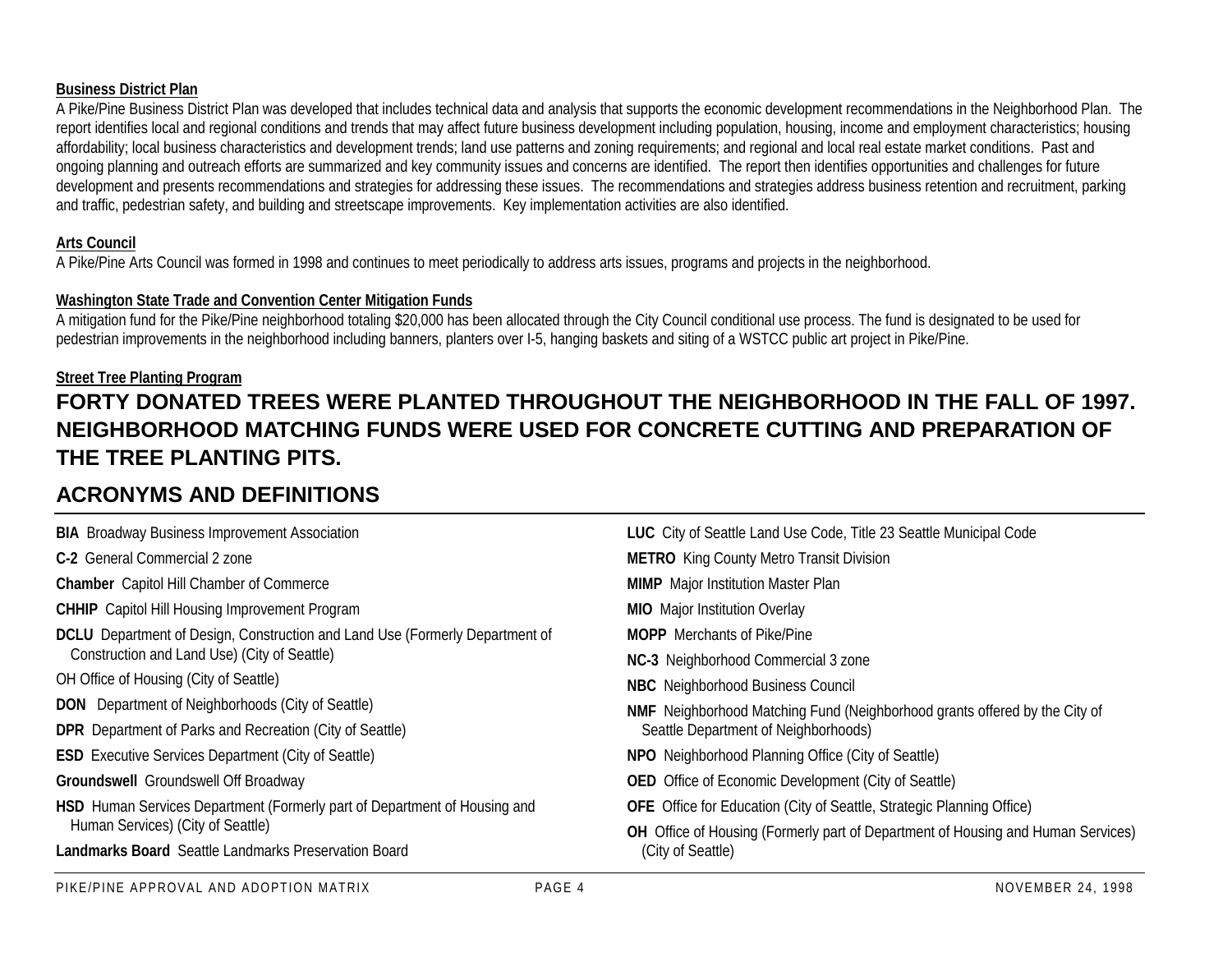- **OIR** Office of Intergovernmental Relations (City of Seattle)
- **OUC** Office of Urban Conservation (City of Seattle, Department of Neighborhoods)
- **Plan** Pike Pine Urban Center Village Neighborhood Plan
- **P/PUNC** Pike/Pine Urban Neighborhood Coalition
- **ROW** Right-of-way
- **SAC** Seattle Arts Commission (City of Seattle)
- **SCCC** Seattle Central Community College
- **SCL** Seattle City Light (City of Seattle)
- **SEATRAN** Seattle Transportation Department (Formerly Seattle Engineering Department [SED]) (City of Seattle)
- **Sound Transit** (Formerly Regional Transit Authority [?RTA])
- **SPD** Seattle Police Department (City of Seattle)
- **SPL** Seattle Public Library (City of Seattle)
- **SPO** Strategic Planning Office (Formerly part of City of Seattle Office of Management and Planning [OMP]) (City of Seattle)
- **SPS** Seattle Public Schools
- **SPU** Seattle Public Utilities (City of Seattle)
- **TDR** Transfer of Development Rights
- **WSCTC** Washington State Convention and Trade Center
- **WSDOT** Washington State Department of Transportation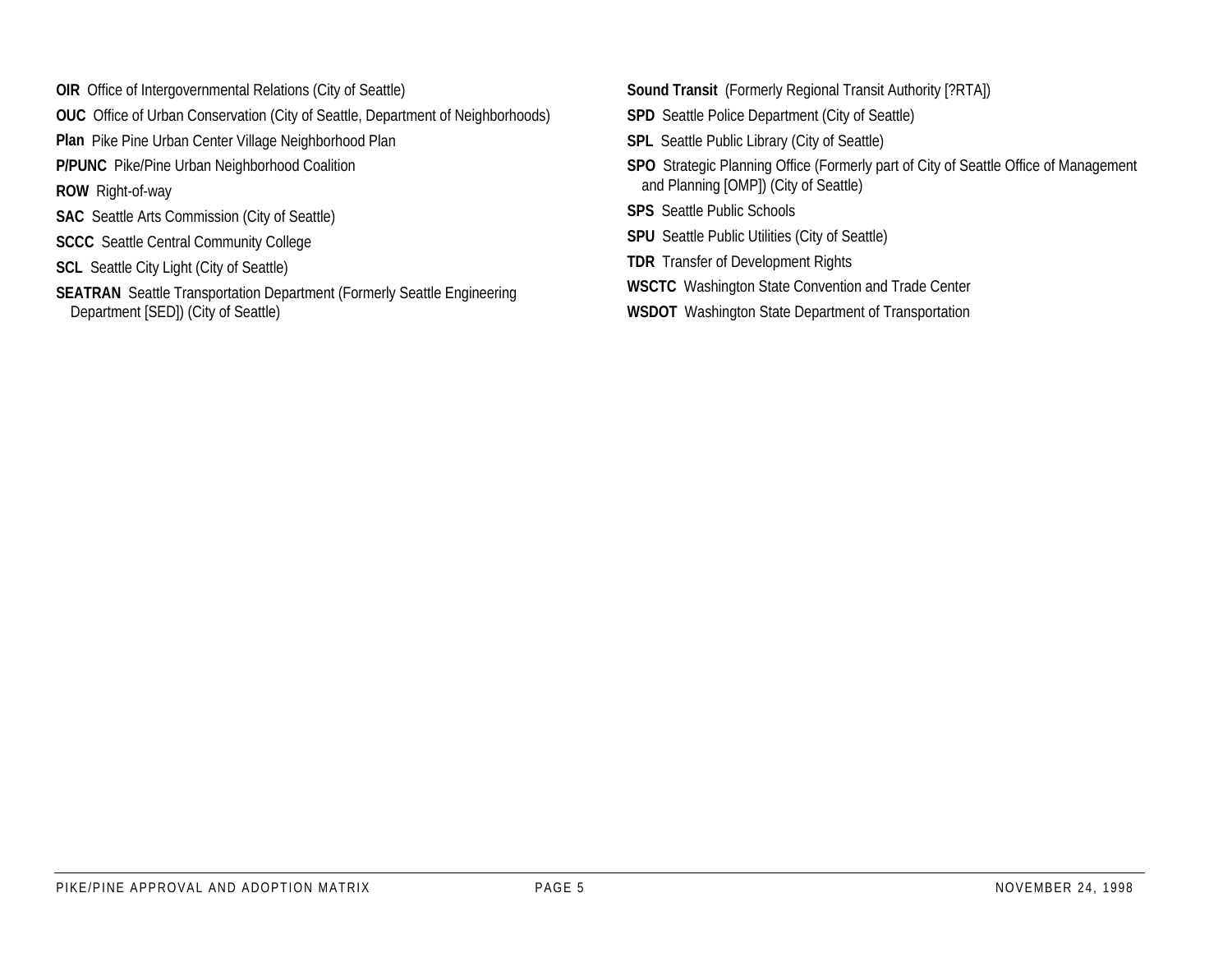## **I. Key Strategies**

Each Key Strategy consists of activities for a single complex project or theme that the neighborhood considers critical to achieving its vision for the future. While the Key Strategies are high priorities for the neighborhood, they are also part of a twenty-year plan, so the specific activities within each Key Strategy may be implemented over the span of many years.

The Executive recognizes the importance of the Key Strategies to the neighborhood that developed them. Given the number of Key Strategies that will be proposed from the 37 planning areas, priorities will have to be set and projects phased over time. The Executive will coordinate efforts to sort through the Key Strategies. During this sorting process, the departments will work together to create Sector work programs that will prioritize Key Strategy elements. This may include developing rough cost estimates for

the activities within each Key Strategy; identifying potential funding sources and mechanisms; establishing priorities for the Key Strategies within each plan, as well as priorities among plans; and developing phased implementation and funding strategies. The City will involve neighborhoods in a public process so that neighborhoods can help to establish citywide priorities. Activities identified in this section will be included in the City's tracking database for monitoring neighborhood plan implementation.

The department most involved with the activities for a Key Strategy is designated as the lead. Otherwise, DON is designated as the lead. Other participating departments are also identified.

The Integrated City Response lists activities already underway, and other tasks that the Executive is committed to commence during t1999-2000.

## **A. PRESERVE AND ENCOURAGE AFFORDABLE AND MARKET- RATE HOUSING**

## **Description**

Strengthen the neighborhood's existing mixed-use character and identity by encouraging additional affordable and market-rate housing as well as preservation of existing housing

## **Integrated City Response**

The City supports the efforts of the Pike/Pine neighborhood to preserve existing affordable and market rate housing and to encourage new affordable and market rate housing development. This Key Strategy is generally consistent with the Comprehensive Plan and the Mayor's Housing Action Agenda and will help to further important City-wide goals. DCLU will conduct an analysis of the proposed changes to the Pike-Pine Overlay in the first half of 1999. OH will work with a community housing group, once it is organized. Given that affordable housing is a City-wide issue, the City is reluctant to set aside scarce resources for a specific neighborhood.

**Lead Department:** DCLU

**Participating Departments:** OH, SPO, SPD, ESD

#### *Activities Already Underway*

- 1. The Pike/Pine Urban Center Village has been included in the multifamily tax exemption program.
- 2. A study is currently underway to determine the feasibility of building housing on the Police Department's East Precinct parking lot.

### *Tasks to be Undertaken in 1999-2000*

- 1. DCLU will work with the neighborhood to develop a set of proposed code amendments to implement this Key Strategy's zoning recommendations, including a number of text changes to the Pike-Pine Overlay and an analysis of the proposed expansion of the Pike-Pine Overlay. These recommendations will be completed by the first half of 1999 and presented to Council by the end of the third quarter of 1999.
- 2. DCLU will conduct a project in the first half of 1999 to examine expanding the types of projects subject to design review.
- 3. In the last quarter of 1999 and first quarter of 2000, DCLU, OH and SPO will conduct an analysis of using Transfer of Development Rights (TDR) programs in areas outside of Downtown Seattle and present their analysis and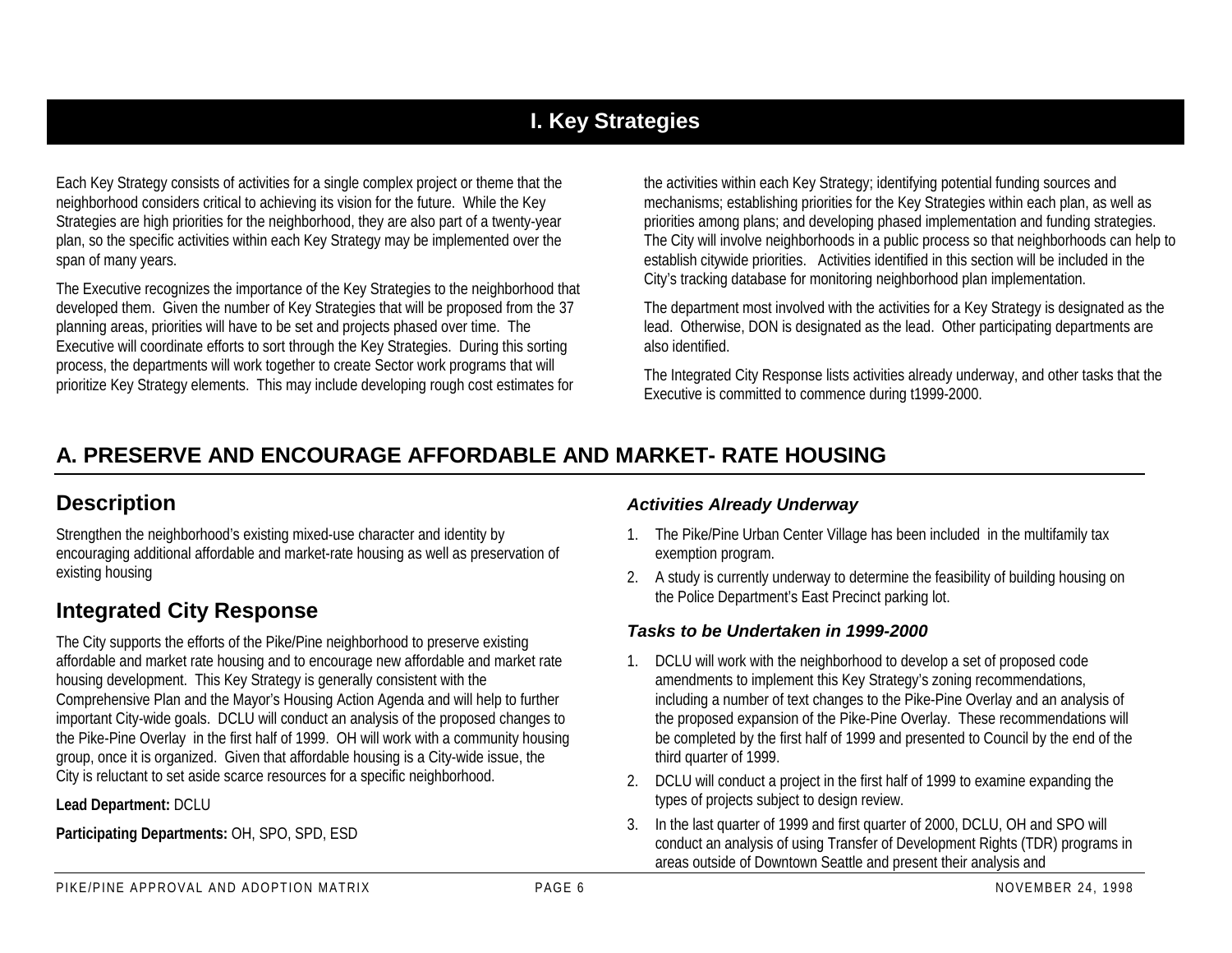|                  | A. Preserve and Encourage Affordable and Market-Rate Housing                                                                                                                    |                 |                   |                      |                    |                                                                                                                                                                                                                                                                                                                                                                                                                                                                                                                                                                                                                                                                                                                                                                                                                                                                                                                                                                                                                                                 |  |  |  |  |
|------------------|---------------------------------------------------------------------------------------------------------------------------------------------------------------------------------|-----------------|-------------------|----------------------|--------------------|-------------------------------------------------------------------------------------------------------------------------------------------------------------------------------------------------------------------------------------------------------------------------------------------------------------------------------------------------------------------------------------------------------------------------------------------------------------------------------------------------------------------------------------------------------------------------------------------------------------------------------------------------------------------------------------------------------------------------------------------------------------------------------------------------------------------------------------------------------------------------------------------------------------------------------------------------------------------------------------------------------------------------------------------------|--|--|--|--|
| #                | <b>Activity</b>                                                                                                                                                                 | <b>Priority</b> | <b>Time Frame</b> | <b>Cost Estimate</b> | <b>Implementor</b> | <b>City Comment</b>                                                                                                                                                                                                                                                                                                                                                                                                                                                                                                                                                                                                                                                                                                                                                                                                                                                                                                                                                                                                                             |  |  |  |  |
|                  | Land Use and Other Recommendations to Encourage Housing and Mixed-Use Development                                                                                               |                 |                   |                      |                    |                                                                                                                                                                                                                                                                                                                                                                                                                                                                                                                                                                                                                                                                                                                                                                                                                                                                                                                                                                                                                                                 |  |  |  |  |
| <b>HS</b><br>1.0 | Extend the Pike/Pine Overlay to the C-2 zone for<br>the purpose of allowing development of mixed-<br>use structures, while retaining the automotive<br>and manufacturing uses.  | H               | $1-2$             |                      | SPO, DCLU          | DCLU will conduct an analysis of this recommendation using the<br>Land Use Code (LUC) locational criteria and prepare<br>recommendations for the City Council in conjunction with the<br>code development project for the Pike/Pine Overlay District.<br>The neighborhood may want to look at changing to NC3 zoning<br>rather than using the Pike-Pine Overlay in this area. One<br>concern about using the Pike/Pine Overlay in this area is a<br>potential loss of employment capacity in the Urban Center. This<br>analysis and recommendations will be presented to the City<br>Council by the end of the 3rd Quarter of 1999.                                                                                                                                                                                                                                                                                                                                                                                                             |  |  |  |  |
| <b>HS</b><br>1.1 | The Design Review Board should not expect<br>modulation in the MR (Midrise zone) as required<br>by the Land Use Code, if building is articulated<br>to the Board's satisfaction | H               | $1-2$             |                      | SPO, DCLU          | Currently, project proponents may seek a design departure<br>through the Design Review Process for many development<br>standards listed in the Land Use Code (23.41.012) including<br>modulation requirements. The ability to seek a departure for a<br>development standard affords project proponents the flexibility to<br>design a building that is articulated without providing the<br>modulation otherwise prescribed by the Midrise zone<br>development standards, as proposed here by the neighborhood<br>plan.<br>The ability to seek departures is available to all project<br>proponents of new multifamily or commercial structures who are<br>required to go through Design Review or who volunteer to go<br>through Design Review. Volunteer design review applicants also<br>have the option of using the administrative design review<br>process. Development standard departures may be allowed if an<br>applicant demonstrates that departures would result in a<br>development which better meets the intent of the adopted |  |  |  |  |
| <b>HS</b>        | Option of seeking code departures through                                                                                                                                       | $\mathsf H$     | $1-2$             |                      | SPO, DCLU          | citywide design quidelines.<br>DCLU will conduct a project in the first half of 1999 to examine                                                                                                                                                                                                                                                                                                                                                                                                                                                                                                                                                                                                                                                                                                                                                                                                                                                                                                                                                 |  |  |  |  |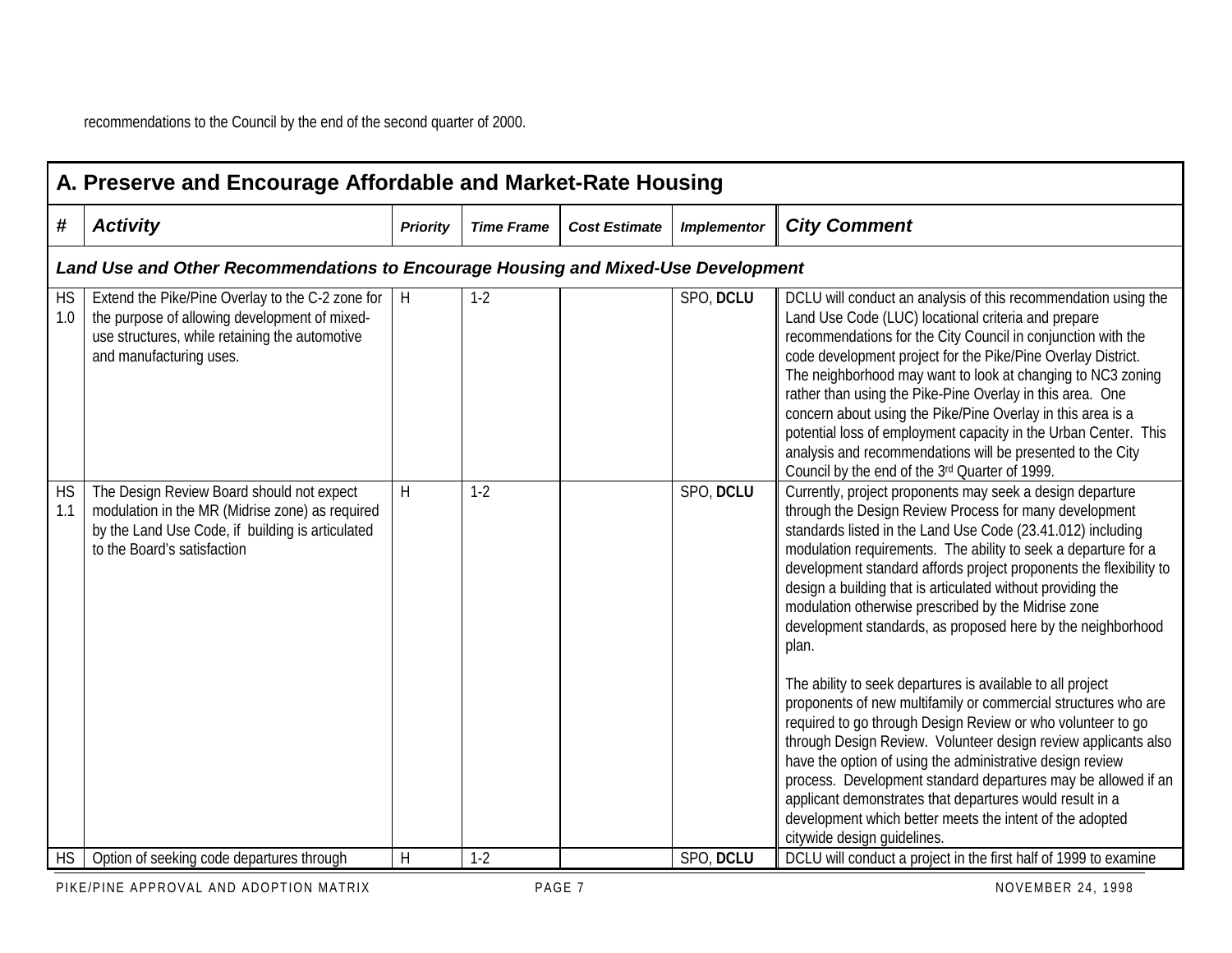|                  | A. Preserve and Encourage Affordable and Market-Rate Housing                                                                                                                                             |                 |                   |                      |                    |                                                                                                                                                                                                                                                                                                                                                                                                                                                                                                                                                                                                                                                                                                            |  |  |  |
|------------------|----------------------------------------------------------------------------------------------------------------------------------------------------------------------------------------------------------|-----------------|-------------------|----------------------|--------------------|------------------------------------------------------------------------------------------------------------------------------------------------------------------------------------------------------------------------------------------------------------------------------------------------------------------------------------------------------------------------------------------------------------------------------------------------------------------------------------------------------------------------------------------------------------------------------------------------------------------------------------------------------------------------------------------------------------|--|--|--|
| #                | <b>Activity</b>                                                                                                                                                                                          | <b>Priority</b> | <b>Time Frame</b> | <b>Cost Estimate</b> | <b>Implementor</b> | <b>City Comment</b>                                                                                                                                                                                                                                                                                                                                                                                                                                                                                                                                                                                                                                                                                        |  |  |  |
| 1.2              | Design Review process for rehab or<br>redevelopment projects.                                                                                                                                            |                 |                   |                      |                    | expanding the types of projects subject to design review and will<br>report their analysis and recommendations to the Council during<br>the 3rd Quarter of 1999.<br>OH is reviewing the City's policies for rehabilitation of housing<br>and will report its findings, analysis and recommendations to<br>Council by June 1999. These recommendations will be included<br>in this analysis.                                                                                                                                                                                                                                                                                                                |  |  |  |
| <b>HS</b><br>1.3 | Modify Overlay to remove 1:400 density limit for<br>single purpose residential structures on the<br>North/South Streets.                                                                                 | H               | $1-2$             |                      | SPO, DCLU          | Working with the neighborhood, DCLU will analyze and<br>determine whether to recommend to the City Council, code<br>amendment changes to the Pike/Pine Overlay District and will<br>prepare any supporting documentation/process that is needed, in<br>the first half of 1999. These recommendations will be presented<br>to Council by the end of the third quarter of 1999. This specific<br>proposal will be included in the scope of code amendments<br>examined.                                                                                                                                                                                                                                      |  |  |  |
| <b>HS</b><br>1.4 | Modify the Pike/Pine Overlay to eliminate open<br>space requirement.                                                                                                                                     | $\sf H$         | $1-2$             |                      | SPO, DCLU          | Working with the neighborhood, DCLU will analyze and<br>determine whether to recommend to the City Council code<br>amendment changes to the Pike/Pine Overlay District and<br>prepare any supporting documentation/process that is needed, in<br>the first half of 1999. These recommendations will be presented<br>to Council by the end of the third quarter of 1999. This specific<br>proposal will be included in the scope of code amendments<br>examined. This analysis will include examining the impact<br>removing the open space requirement would have on adjacent<br>neighborhoods, and implications for City wide policies on open<br>space as well as impacts on the Pike Pine neighborhood. |  |  |  |
| <b>HS</b><br>1.5 | Modify the Pike/Pine Overlay to reduce<br>residential parking requirement to one space<br>per unit and permit further reductions in number<br>of spaces for existing buildings through Design<br>Review. | H               | $1-2$             |                      | SPO, DCLU          | Working with the neighborhood, DCLU will analyze and<br>determine whether to recommend to the City Council code<br>amendment changes to the Pike/Pine Overlay District and will<br>prepare any supporting documentation/process that is needed, in<br>the first half of 1999. These recommendations will be presented<br>to Council by the end of the third quarter of 1999.<br>These specific proposals will be included in the scope of code<br>amendments examined. DCLU's analysis will include examining<br>any benefits or impacts reducing the residential parking<br>requirement may have on adjacent neighborhoods as well as                                                                     |  |  |  |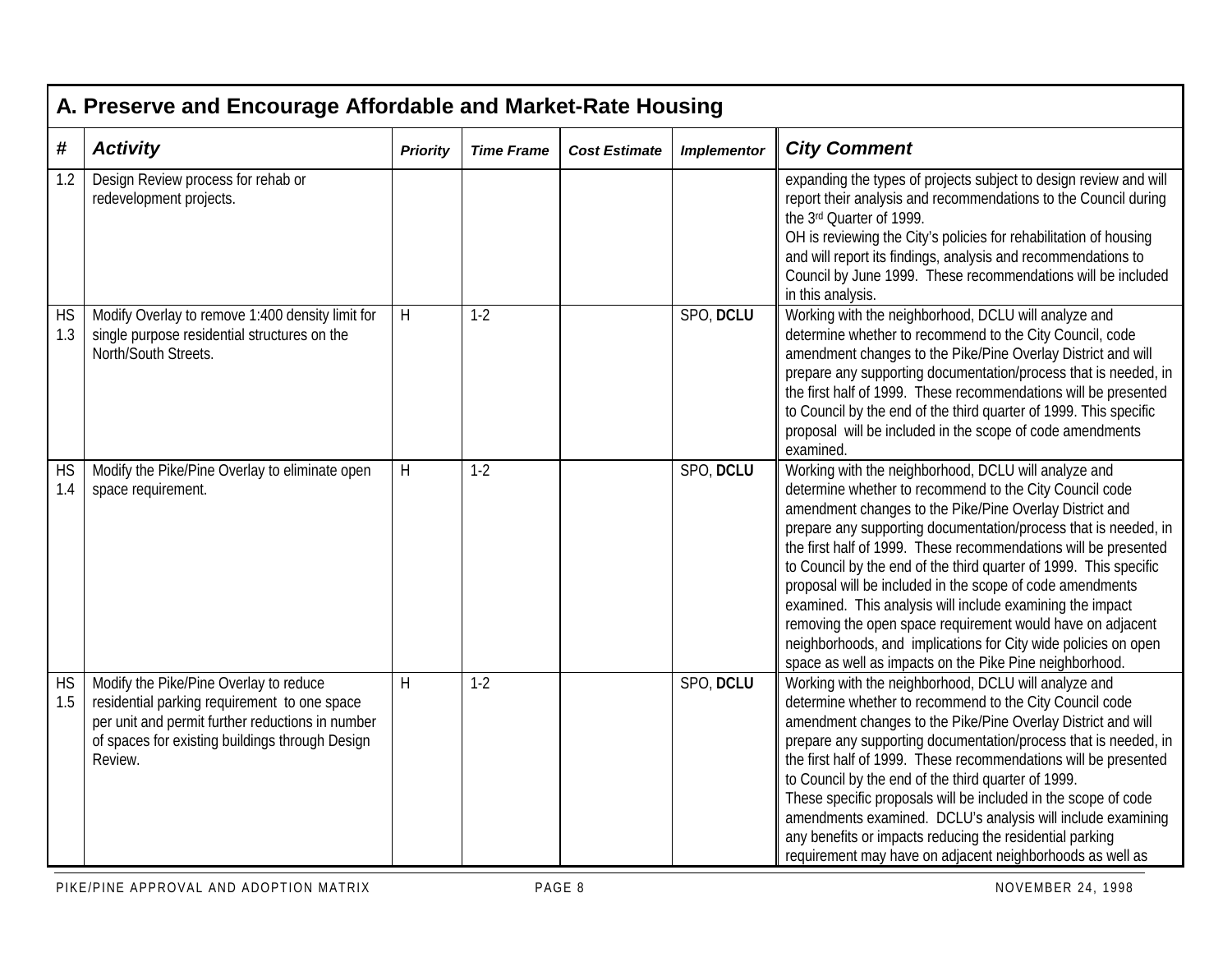|                  | A. Preserve and Encourage Affordable and Market-Rate Housing                                                                                                                                                                                                                           |                 |                   |                      |                        |                                                                                                                                                                                                                                                                                                                                                                                                                                                                          |  |  |  |
|------------------|----------------------------------------------------------------------------------------------------------------------------------------------------------------------------------------------------------------------------------------------------------------------------------------|-----------------|-------------------|----------------------|------------------------|--------------------------------------------------------------------------------------------------------------------------------------------------------------------------------------------------------------------------------------------------------------------------------------------------------------------------------------------------------------------------------------------------------------------------------------------------------------------------|--|--|--|
| #                | <b>Activity</b>                                                                                                                                                                                                                                                                        | <b>Priority</b> | <b>Time Frame</b> | <b>Cost Estimate</b> | <b>Implementor</b>     | <b>City Comment</b>                                                                                                                                                                                                                                                                                                                                                                                                                                                      |  |  |  |
|                  |                                                                                                                                                                                                                                                                                        |                 |                   |                      |                        | impacts on the Pike Pine neighborhood. Analysis of the<br>proposed changes to parking requirements will include an<br>examination of any implications for City wide policies on parking.<br>SPO's Station Area Planning process will be looking at parking<br>around future Sound Transit Stations. The specific<br>recommendations for Pike/Pine will be included in that analysis.                                                                                     |  |  |  |
| <b>HS</b><br>1.6 | Expand the Transfer of Development Rights<br>(TDR) Program so that rights from Pike/Pine<br>properties can be sold to developers of<br>downtown commercial properties.                                                                                                                 | M               | $1-2$             |                      | SPO, DCLU,<br>OH       | DCLU, OH and SPO will conduct a policy and code development<br>project that will examine the policy and legal issues associated<br>with the expansion of incentive zoning provisions to areas<br>outside of Downtown. This work will begin in 1999 and will<br>include many areas of the City where interest has been<br>expressed, including Pike/Pine.                                                                                                                 |  |  |  |
| <b>HS</b><br>1.7 | Create a Pike/Pine Housing Task Force, or a<br>housing subcommittee of P/PUNC.                                                                                                                                                                                                         | M               | $1-2$             |                      | CHHIP,<br>P/PUNC, OH   | Creation of a housing task force or housing subcommittee of<br>P/PUNC is a community-based activity. OH supports this<br>recommendation and looks forward to working with a<br>neighborhood housing task force or committee.                                                                                                                                                                                                                                             |  |  |  |
| <b>HS</b><br>1.8 | Create program for existing building owners with<br>affordable rents, to obtain assistance with<br>building improvements. City to provide funding<br>opportunities & explore other options to preserve<br>affordable housing - households earning<br>between 50%-80% of median income. | H               | $1-2$             |                      | CHHIP, OH              | OH will explore funding possibilities for these recommendations<br>either through current or potential funding sources. OH is<br>reviewing the City's policies for rehabilitation of housing and will<br>report its findings, analysis and recommendations to Council by<br>June 1999. These recommendations will be included in this<br>analysis.                                                                                                                       |  |  |  |
| <b>HS</b><br>1.9 | Include Pike/Pine as an eligible neighborhood for<br>the 10-year tax abatement program.                                                                                                                                                                                                | M               | $1-2$             |                      | SPO, OH                | The Pike/Pine Urban Center Village is included in the voluntary<br>multifamily tax exemption program. This program will allow<br>projects that would result in the development of new multifamily<br>housing or the rehabilitation of buildings that have been vacant<br>for over a year to apply for a 10-year property tax abatement.<br>There are income restrictions to encourage the development of<br>affordable housing.                                          |  |  |  |
| <b>HS</b><br>2.0 | Fund a study to determine the feasibility of<br>developing an affordable mixed use project on<br>the Seattle Police parking lot on 12th Ave. E.                                                                                                                                        | H               | 1                 | <b>FUNDED</b>        | CHHIP, OH,<br>SPD, ESD | A feasibility study is currently underway. Both SPD and ESD will<br>be reviewing the study and commenting. The biggest concerns<br>about joint development opportunities relate to fueling operation<br>and security. The Executive will make sure the neighborhood<br>also has the opportunity to review and comment on the study.<br>Once the study is completed the Executive will make sure the<br>results of the study are available to the community and work with |  |  |  |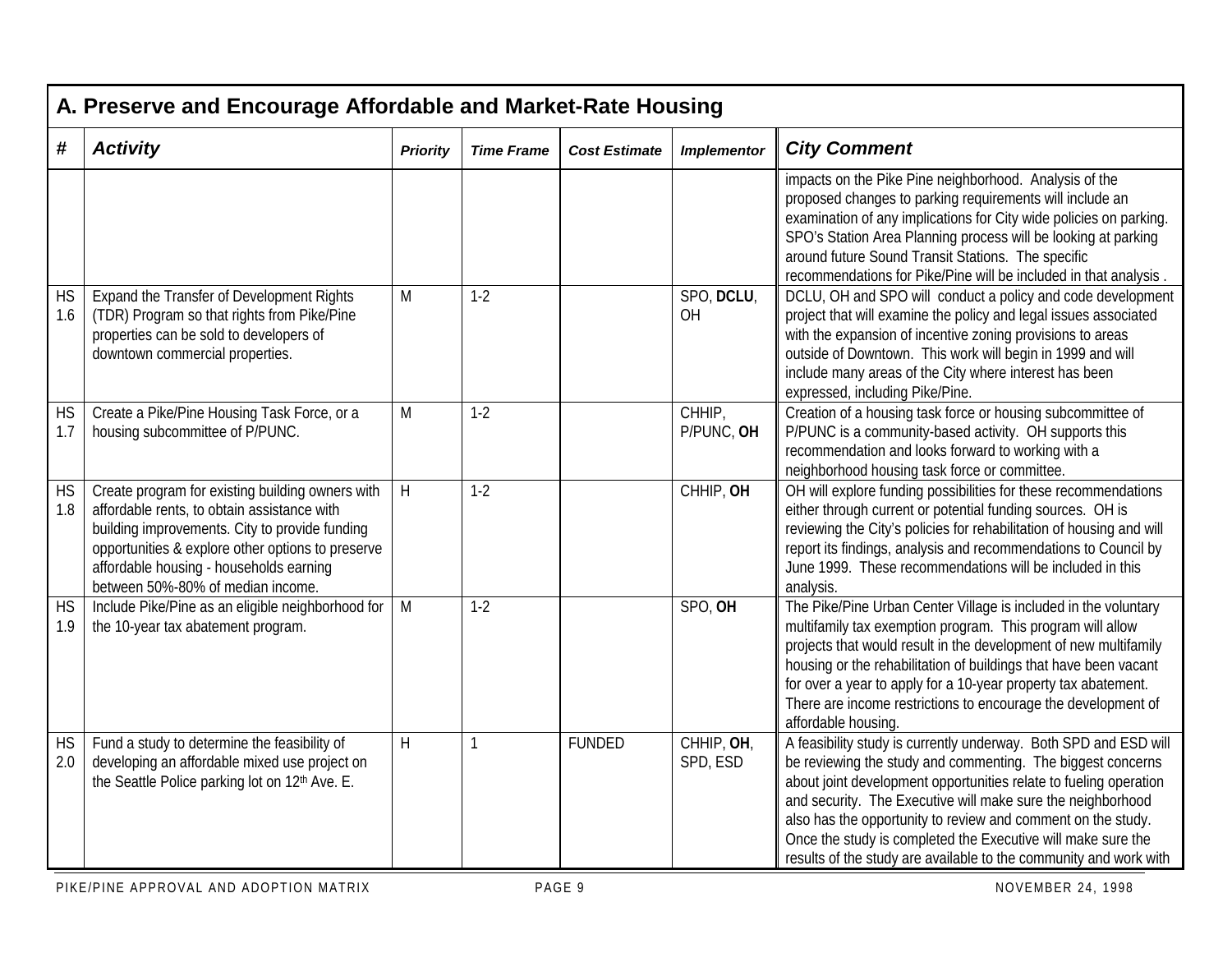|                  | A. Preserve and Encourage Affordable and Market-Rate Housing                                                                                                                                                        |                 |                   |                      |                    |                                                                                                                                                                                                                                                                                                                                                                                                                                                                                                                                                                                                                                    |  |  |  |
|------------------|---------------------------------------------------------------------------------------------------------------------------------------------------------------------------------------------------------------------|-----------------|-------------------|----------------------|--------------------|------------------------------------------------------------------------------------------------------------------------------------------------------------------------------------------------------------------------------------------------------------------------------------------------------------------------------------------------------------------------------------------------------------------------------------------------------------------------------------------------------------------------------------------------------------------------------------------------------------------------------------|--|--|--|
| #                | <b>Activity</b>                                                                                                                                                                                                     | <b>Priority</b> | <b>Time Frame</b> | <b>Cost Estimate</b> | <b>Implementor</b> | <b>City Comment</b>                                                                                                                                                                                                                                                                                                                                                                                                                                                                                                                                                                                                                |  |  |  |
| <b>HS</b><br>2.1 | Modify overall height to allow for 13 feet ceiling<br>height requirement in the commercial spaces of<br>mixed-use structures allowing an additional 4<br>feet of height to increase space for residential<br>units. | H               | $1-2$             |                      | DCLU, SPO          | the community to develop any identified next steps.<br>It appears that this allowance is already available in the Pike/Pine<br>neighborhood. The Land Use Code (LUC) currently contains a<br>provision for zones with 30 or 40 foot height limits, that allows an<br>additional four feet of height where necessary to comply with the<br>minimum ceiling height for non-residential uses. Since no<br>minimum ceiling height is required for residential use in the LUC<br>and the height limit in Pike/Pine is 65 feet which allows for a 13<br>foot first floor, no additional height for residential use appears<br>warranted. |  |  |  |
| <b>HS</b><br>2.2 | Prioritize use of City funds for preservation /<br>production of affordable housing in Pike/Pine<br>area for neighborhood organizations when<br>considered as part of the city's funding cycles.                    | M               | $1-2$             |                      | CHHIP, OH          | The City has established preservation of existing housing and<br>projects that implement neighborhood plan strategies as two of<br>several priority areas for allocation of City funds, including<br>Federal Funding. OH will ensure the Pike Pine neighborhood is<br>included in all notices of funding availability.                                                                                                                                                                                                                                                                                                             |  |  |  |
|                  | Parking Recommendations that Encourage the Preservation and Development of Affordable Housing?                                                                                                                      |                 |                   |                      |                    |                                                                                                                                                                                                                                                                                                                                                                                                                                                                                                                                                                                                                                    |  |  |  |
| <b>HS</b><br>2.3 | Implement recommendations from Pike/Pine<br>Parking Study that promote affordable housing<br>and relates to Parking Code/Policy Revisions,<br>including activities HS 2.4-HS 2.9, below.                            | M               | $2-6$             |                      | SPO, DCLU,<br>OH   | Working with the neighborhood, DCLU will analyze and<br>determine whether to recommend to the City Council code<br>amendment changes to the Pike/Pine Overlay District and will<br>prepare any supporting documentation/process that is needed, in<br>the first half of 1999. These recommendations will be presented<br>to Council by the end of the third quarter of 1999. This specific<br>proposal will be included in the scope of code amendments<br>examined.                                                                                                                                                               |  |  |  |
| <b>HS</b><br>2.4 | Allow off-site parking for residential uses in<br>Lowrise and Midrise Zones.                                                                                                                                        | M               | $2-6$             |                      | SPO, DCLU,<br>OH   | DCLU and SPO are currently analyzing ways to allow more<br>flexibility for multifamily and commercial buildings to provide<br>parking, whether or not the parking is required by the Land Use<br>Code. This specific recommendation will be included in that<br>analysis. The Executive will present their analysis and<br>recommendations to Council by the end of 1999.                                                                                                                                                                                                                                                          |  |  |  |
| <b>HS</b><br>2.5 | Allow "shared parking" between residential<br>buildings in Lowrise and Midrise zones.                                                                                                                               | M               | $2-6$             |                      | SPO, DCLU,<br>OH   | DCLU and SPO are currently analyzing ways to allow more<br>flexibility for multifamily and commercial buildings to provide<br>parking, whether or not the parking is required by the Land Use<br>Code. This specific recommendation will be included in that                                                                                                                                                                                                                                                                                                                                                                       |  |  |  |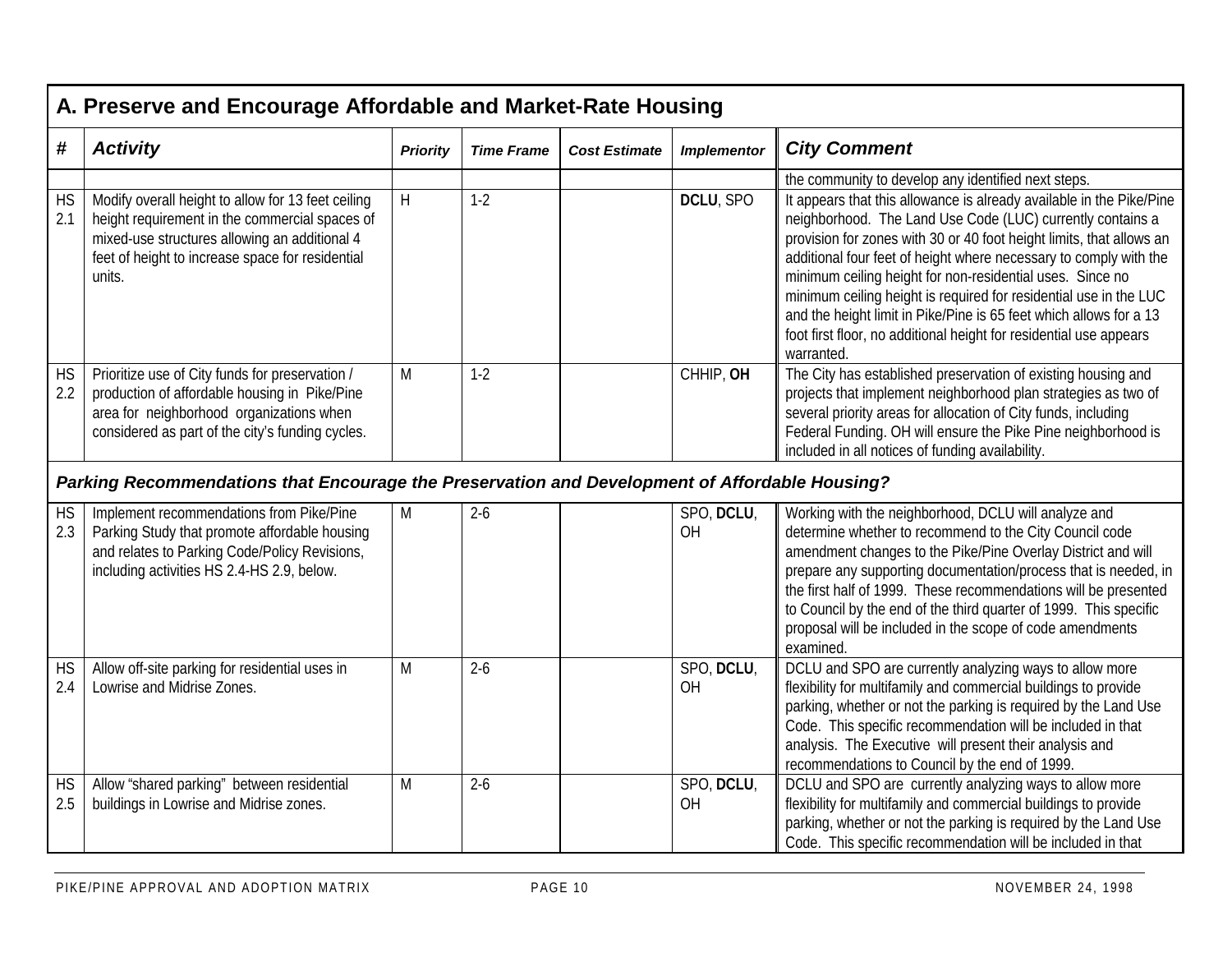|                  | A. Preserve and Encourage Affordable and Market-Rate Housing                                                                                                                                                                                                                        |                 |                   |                      |                         |                                                                                                                                                                                                                                                                                                                                                                                                                                                                                                                                                                                                                                                                                                                                                                                                                                                                                                                                              |  |  |  |  |
|------------------|-------------------------------------------------------------------------------------------------------------------------------------------------------------------------------------------------------------------------------------------------------------------------------------|-----------------|-------------------|----------------------|-------------------------|----------------------------------------------------------------------------------------------------------------------------------------------------------------------------------------------------------------------------------------------------------------------------------------------------------------------------------------------------------------------------------------------------------------------------------------------------------------------------------------------------------------------------------------------------------------------------------------------------------------------------------------------------------------------------------------------------------------------------------------------------------------------------------------------------------------------------------------------------------------------------------------------------------------------------------------------|--|--|--|--|
| #                | <b>Activity</b>                                                                                                                                                                                                                                                                     | <b>Priority</b> | <b>Time Frame</b> | <b>Cost Estimate</b> | <b>Implementor</b>      | <b>City Comment</b>                                                                                                                                                                                                                                                                                                                                                                                                                                                                                                                                                                                                                                                                                                                                                                                                                                                                                                                          |  |  |  |  |
|                  |                                                                                                                                                                                                                                                                                     |                 |                   |                      |                         | analysis. The Executive will present their analysis and<br>recommendations to Council by the end of 1999.                                                                                                                                                                                                                                                                                                                                                                                                                                                                                                                                                                                                                                                                                                                                                                                                                                    |  |  |  |  |
| <b>HS</b><br>2.6 | Increase the allowable distances between<br>shared parking locations. The land use code<br>allows two structures (in commercial zones) to<br>share parking if they are within a certain distance<br>of each other. The neighborhood is asking for<br>that distance to be increased. | M               | $2-6$             |                      | SPO, DCLU,<br><b>OH</b> | DCLU and SPO are currently analyzing ways to allow more<br>flexibility for multifamily and commercial buildings to provide<br>parking, whether or not the parking is required by the Land Use<br>Code. This specific recommendation is included in that analysis.<br>The Executive will present their analysis and recommendations<br>to Council by the end of 1999.                                                                                                                                                                                                                                                                                                                                                                                                                                                                                                                                                                         |  |  |  |  |
| <b>HS</b><br>2.7 | Establish parking ratio requirements that are<br>appropriate for Pike/Pine.                                                                                                                                                                                                         | M               | $2-6$             |                      | SPO, DCLU,<br>OH        | Working with the neighborhood, DCLU will analyze and<br>determine whether to recommend to the City Council code<br>amendment changes to the Pike/Pine Overlay District and<br>prepare any supporting documentation/process that is needed, in<br>the first half of 1999. These recommendations will be presented<br>to Council by the end of the third quarter of 1999. This specific<br>proposal will be included in the scope of code amendments<br>examined.                                                                                                                                                                                                                                                                                                                                                                                                                                                                              |  |  |  |  |
| <b>HS</b><br>2.8 | Allow reduced parking for low-income housing<br>where the developer can show lower parking<br>demand by the proposed tenants.                                                                                                                                                       | M               | $2-6$             |                      | SPO, DCLU,<br>OH        | As part of the work to implement the Transportation Strategic<br>Plan, the Executive has begun developing the scope for a study<br>that will look at the parking demand associated with a range of<br>residential and nonresidential uses. Results from this study will<br>be used to examine the amount of parking required by the Land<br>Use Code. The residential component of the study will examine<br>the parking demand of low income and market rate housing.<br>The Executive will report to Council in the second quarter 1999<br>on the scope of the study. At this time, DCLU will discuss next<br>steps and a timeline relative to any amendments to Land Use<br>Code parking requirements. In addition, OH is reviewing the<br>City's policies for rehabilitation of housing and will report its<br>findings, analysis and recommendations to Council by June<br>1999. This recommendation will be included in this analysis. |  |  |  |  |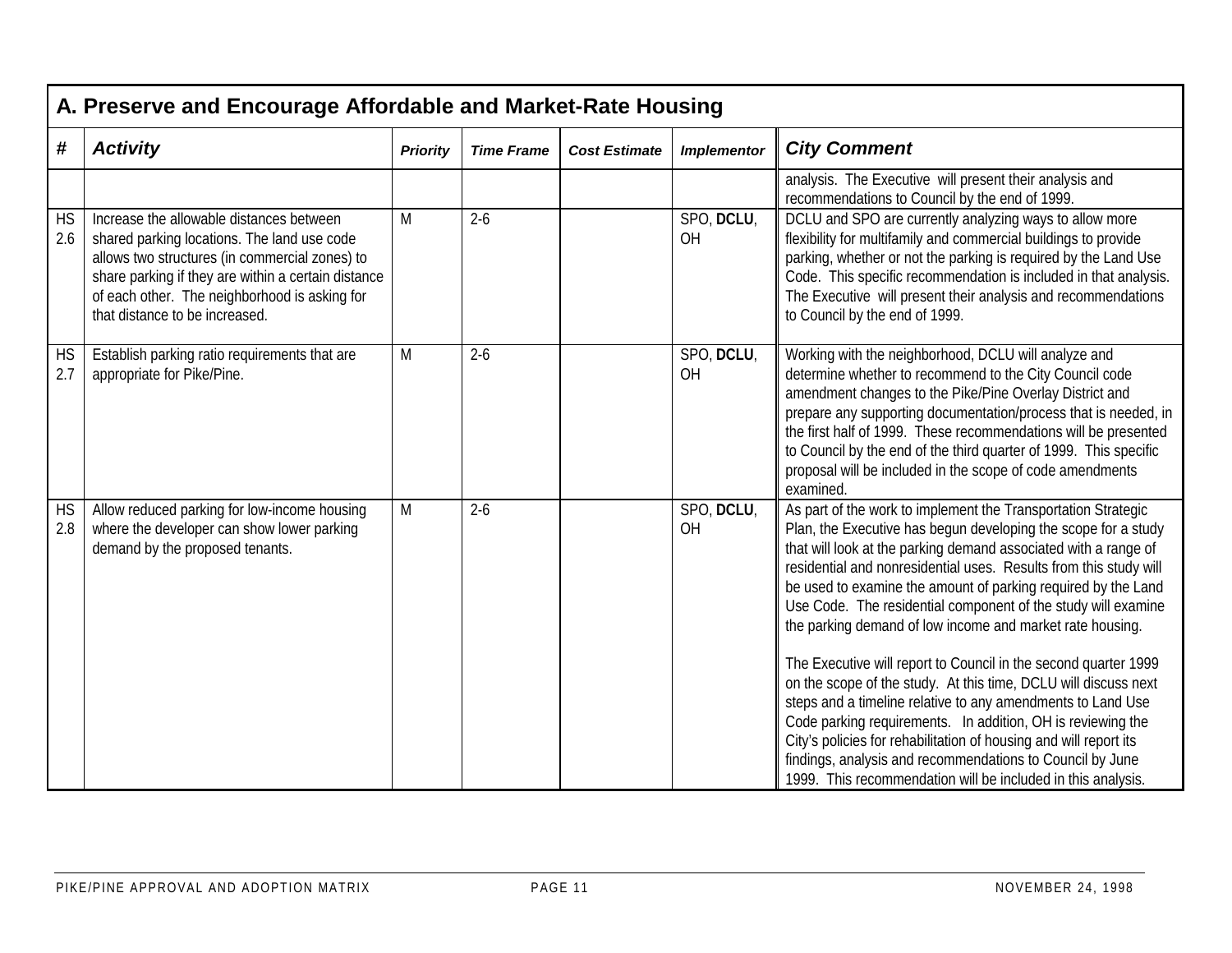|                  | A. Preserve and Encourage Affordable and Market-Rate Housing                                                                        |                 |                   |                      |                    |                                                                                                                                                                                                                                                                                                                                                                                         |  |  |
|------------------|-------------------------------------------------------------------------------------------------------------------------------------|-----------------|-------------------|----------------------|--------------------|-----------------------------------------------------------------------------------------------------------------------------------------------------------------------------------------------------------------------------------------------------------------------------------------------------------------------------------------------------------------------------------------|--|--|
|                  | <b>Activity</b>                                                                                                                     | <b>Priority</b> | <b>Time Frame</b> | <b>Cost Estimate</b> | <b>Implementor</b> | <b>City Comment</b>                                                                                                                                                                                                                                                                                                                                                                     |  |  |
| <b>HS</b><br>2.9 | Allow parking to be reduced in exchange for the<br>developer's agreement to maintain a portion of<br>the units at affordable rents. | M               | $2 - 6$           |                      | SPO, DCLU,<br>0H   | This is tied to Activity HS 2.8. Part of the mechanism for allowing<br>a reduced parking requirement would include a commitment as<br>proposed here. In addition, OH is reviewing the City's policies for<br>rehabilitation of housing and will report its findings, analysis and<br>recommendations to Council by June 1999. This<br>recommendation will be included in this analysis. |  |  |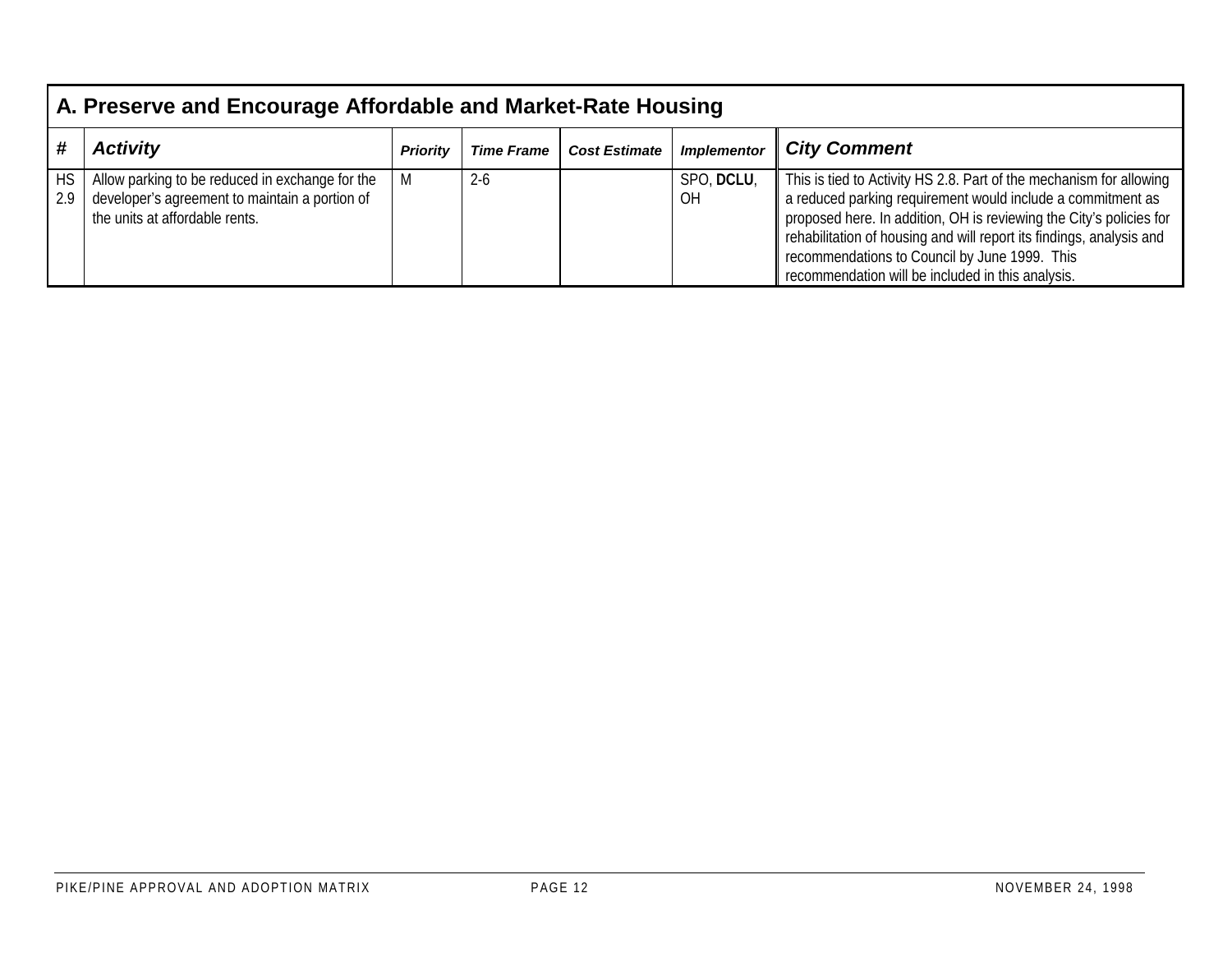## **B. SUSTAIN THE CHARACTER OF THE PIKE/PINE NEIGHBORHOOD THROUGH IMPLEMENTATION OFURBAN DESIGN RECOMMENDATIONS AND NEIGHBORHOOD-WIDE POLICY CHANGES**

## **Description**

Sustain the character of the Pike/Pine neighborhood by development of Design Guidelines and Design Review process to preserve 'character' buildings. Implement urban design improvements that enhance the pedestrian environment.

## **Integrated City Response**

This City supports the goals of sustaining and enhancing the character of the Pike/Pine neighborhood. Many of these activities are long-term activities which will require further analysis before they can be implemented. Among those issues is the creation of a Conservation or Community Heritage district, a designation that the City does not currently use. A number of issues will need to be addressed before a Conservation District can be put in place. Activities related to Seattle Community College's Major Institution Master Plan should be addressed through the on-going master planning process. The City is currently looking at ways to implement Green Streets and the results of that work will be an important part of implementing this Key Strategy. Many of the transportation-related improvements in this Key Strategy can be accomplished.

Lead Department: DON

Participating Departments: DCLU, SEATRAN, SPO, OH, DPR, SAC

### *Activities Already Underway*

1. The Major Institution Master Planning process for Seattle Central Community College is currently under way and is the correct forum for addressing issues related to the College's plan. The Pike Pine Neighborhood Plan and Matrix have been forwarded to Seattle Central Community College and to DON staff working on the Master Planning process.

- 2. Pedestrian connections across Pike and Pine to Bobby Morris Play Field have been significantly enhanced through a partnership between Seattle City Light and SEATRAN.
- 3. Through a partnership between SEATRAN and Seattle City Light, curb bulbs are currently being constructed at Pike and Melrose and Pike and Bellevue.

#### *Tasks to be Undertaken in 1999-2000*

- 1. A curb bulb will be constructed at Pike/Melrose/Minor in design is complete, and it will be constructed in 1999
- 2. Undergrounding of utilities will take place along Pike and Pine from Melrose to Broadway starting in 1999.
- 3. Identify those activities in this Key Strategy that are good candidates for next steps for implementation considering priorities, possible funding sources and departmental staffing capabilities through the East Sector work program.
- 4. Identify next steps for continued implementation.

|     | B. Sustain the Character of the Pike/Pine Neighborhood |                 |                   |                      |                    |                                                               |  |  |  |
|-----|--------------------------------------------------------|-----------------|-------------------|----------------------|--------------------|---------------------------------------------------------------|--|--|--|
| #   | <b>Activity</b>                                        | <b>Priority</b> | <b>Time Frame</b> | <b>Cost Estimate</b> | <b>Implementor</b> | <b>City Comment</b>                                           |  |  |  |
| UD  | Modify the Pike/Pine Overlay to include a              |                 | $2 - 6$           |                      | SPO, DCLU,         | Conservation Districts will be submitted for inclusion on the |  |  |  |
| 1.0 | Community Heritage District that would                 |                 |                   |                      | DON-Office of      | Policy Docket for discussion by City Council.                 |  |  |  |
|     | provide preservation incentives and design             |                 |                   |                      | Urban              | The Executive will brief Council in April 1999 on the         |  |  |  |
|     | review for the rehabilitation and remodeling           |                 |                   |                      | Conservation,      | alternatives and options for addressing the community's       |  |  |  |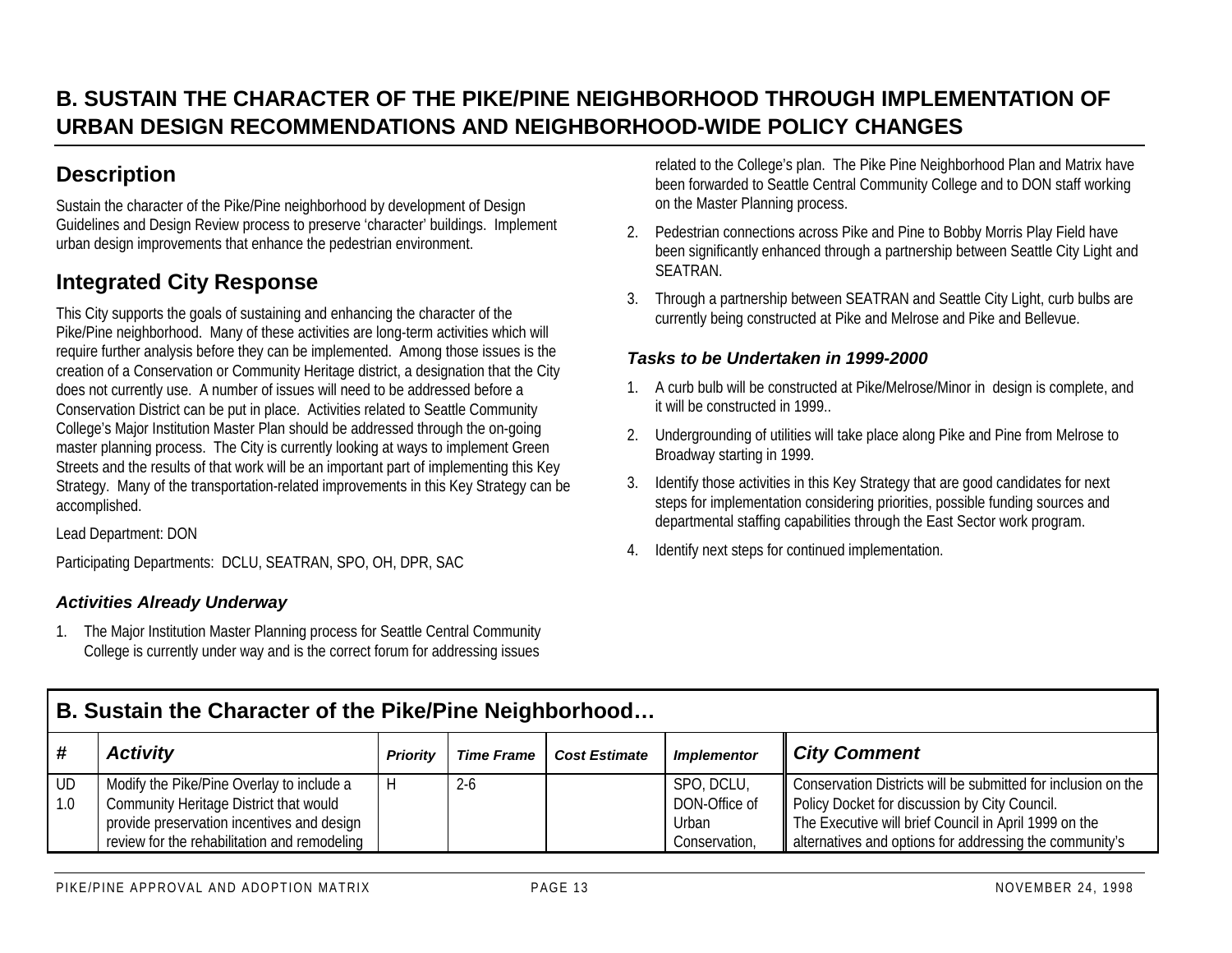|           | B. Sustain the Character of the Pike/Pine Neighborhood                                                                                                                                                                                                                                                                                                                                                                                                                                                                                                                                                                                                                                                                                                                                               |                 |                   |                      |                                                                    |                                                                                                                                                                                                                                                                                                                                                                                                                                                                                                                                                                                                                                                                                                                                                                                                                                                                               |  |  |  |
|-----------|------------------------------------------------------------------------------------------------------------------------------------------------------------------------------------------------------------------------------------------------------------------------------------------------------------------------------------------------------------------------------------------------------------------------------------------------------------------------------------------------------------------------------------------------------------------------------------------------------------------------------------------------------------------------------------------------------------------------------------------------------------------------------------------------------|-----------------|-------------------|----------------------|--------------------------------------------------------------------|-------------------------------------------------------------------------------------------------------------------------------------------------------------------------------------------------------------------------------------------------------------------------------------------------------------------------------------------------------------------------------------------------------------------------------------------------------------------------------------------------------------------------------------------------------------------------------------------------------------------------------------------------------------------------------------------------------------------------------------------------------------------------------------------------------------------------------------------------------------------------------|--|--|--|
| #         | <b>Activity</b>                                                                                                                                                                                                                                                                                                                                                                                                                                                                                                                                                                                                                                                                                                                                                                                      | <b>Priority</b> | <b>Time Frame</b> | <b>Cost Estimate</b> | <b>Implementor</b>                                                 | <b>City Comment</b>                                                                                                                                                                                                                                                                                                                                                                                                                                                                                                                                                                                                                                                                                                                                                                                                                                                           |  |  |  |
|           | of existing structures.                                                                                                                                                                                                                                                                                                                                                                                                                                                                                                                                                                                                                                                                                                                                                                              |                 |                   |                      | Pike-Pine<br>Neighborhood                                          | goals.<br>Before a conservation district can be implemented the<br>following steps should be taken:<br>analysis of the current special review district program<br>and design review program to demonstrate how a<br>conservation district would serve the neighborhood's<br>goals better than the current design review program<br>with some additional design guidelines specific to the<br>area.<br>discussion of what preservation incentives the<br>recommendation is referring to, i.e., building code<br>exemptions, tax incentives, etc. At the present time,<br>adopted historic preservation incentives require local,<br>state or National Register designation to be eligible as<br>well as compliance with specific guidelines.<br>Neighborhood Matching Funds are an option for related<br>design, planning, development and implementation of this<br>activity. |  |  |  |
| UD<br>1.1 | Appoint a special review board to<br>implement the Community Heritage District<br>in the short term. The board should consist<br>of members from established neighborhood<br>committees and volunteer organizations<br>including (1) member of the Arts Or-<br>ganization, (1) member of the Merchants of<br>Pike/Pine, (1) member of the Union Arts Co-<br>op, (1) member of the Pike/Pine Urban<br>Neighborhood Coalition (P/PUNC), (1)<br>Neighborhood Urban Planning Committee.<br>The special review board should request<br>additional members from established City of<br>Seattle Review Boards and Departments<br>including: (1) member of the Capitol Hill<br>Design Review Board, (1) staff member<br>from the Department of Neighborhoods and<br>(1) member of the Landmarks Preservation | H               | $1-2$             |                      | SPO, DCLU,<br>Community,<br>DON-Office of<br>Urban<br>Conservation | Conservation Districts will be submitted for inclusion on the<br>Policy Docket for discussion by City Council.<br>The Executive will brief Council in April 1999 on the<br>alternatives and options for addressing the community's<br>goals.<br>This type of review board should be established as a result<br>of a conservation district designation rather than before it.<br>The establishment of such a review board could be<br>extremely labor intensive (for community members and City<br>staff) and would require the same amount of legislative<br>authority that would be required for the establishment of a<br>Conservation District overlay. Authorization of a<br>Conservation District should include an allocation of staffing<br>resources.                                                                                                                 |  |  |  |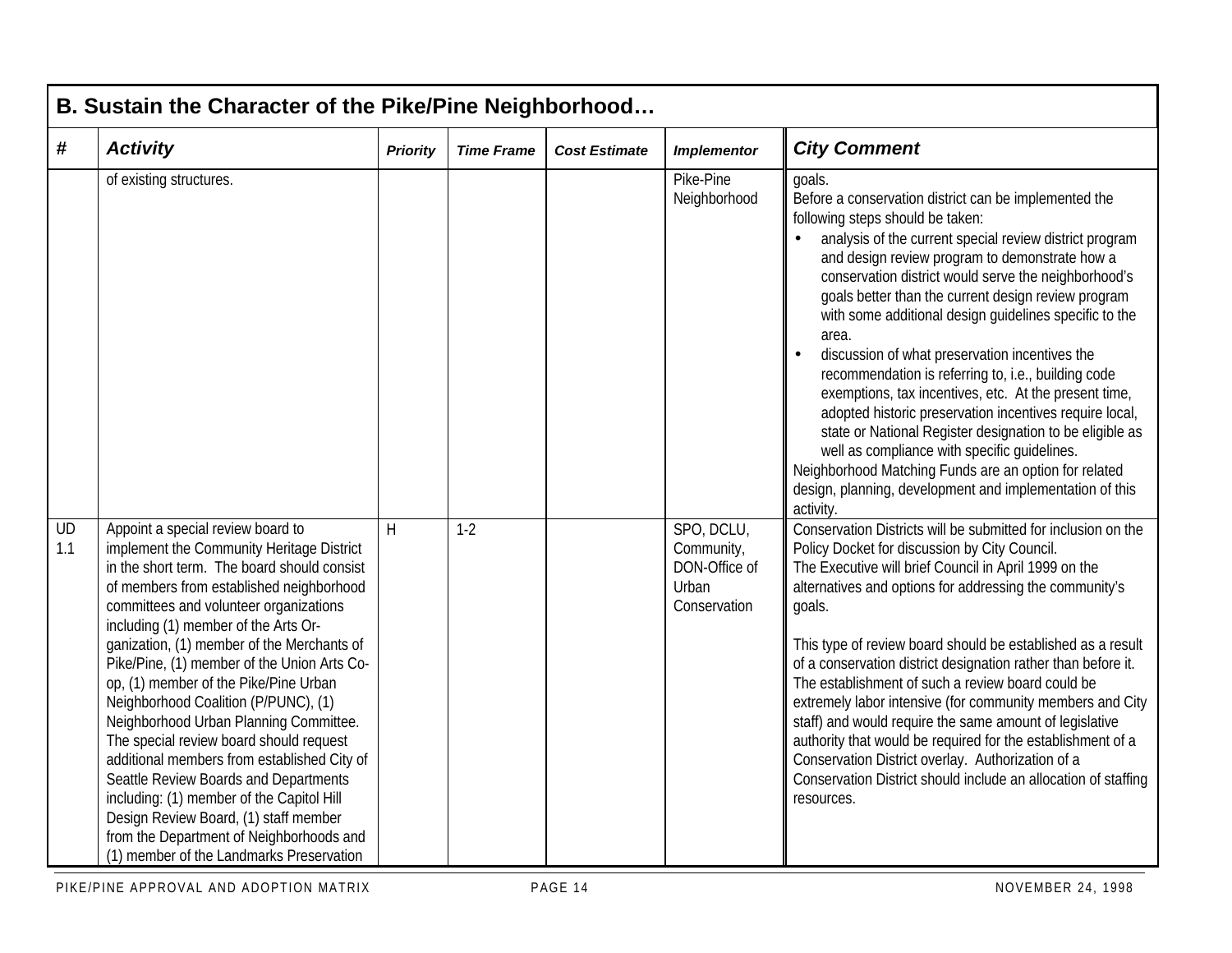|                  | B. Sustain the Character of the Pike/Pine Neighborhood                                                                                                                                                                                                                                                                                                                              |                 |                                                                                              |                      |                               |                                                                                                                                                                                                                                                                                                                                                                                                                                                                                                                                                                                                                                                                                                                                                                                                                                                                                                                                                                  |  |  |  |
|------------------|-------------------------------------------------------------------------------------------------------------------------------------------------------------------------------------------------------------------------------------------------------------------------------------------------------------------------------------------------------------------------------------|-----------------|----------------------------------------------------------------------------------------------|----------------------|-------------------------------|------------------------------------------------------------------------------------------------------------------------------------------------------------------------------------------------------------------------------------------------------------------------------------------------------------------------------------------------------------------------------------------------------------------------------------------------------------------------------------------------------------------------------------------------------------------------------------------------------------------------------------------------------------------------------------------------------------------------------------------------------------------------------------------------------------------------------------------------------------------------------------------------------------------------------------------------------------------|--|--|--|
| #                | <b>Activity</b>                                                                                                                                                                                                                                                                                                                                                                     | <b>Priority</b> | <b>Time Frame</b>                                                                            | <b>Cost Estimate</b> | <b>Implementor</b>            | <b>City Comment</b>                                                                                                                                                                                                                                                                                                                                                                                                                                                                                                                                                                                                                                                                                                                                                                                                                                                                                                                                              |  |  |  |
| <b>UD</b><br>1.2 | Board.<br>To reinforce the pedestrian scale,<br>recommend that Seattle Central Community<br>College apply for a contract rezone to<br>change campus' zoning from MIO-105 to<br>MIO-65 to make buildings more compatible<br>with surrounding buildings                                                                                                                               | H               | $2 - 3$                                                                                      |                      | DCLU, SCCC                    | This recommendation is best addressed as part of the<br>MIMP process that is currently underway. The Executive<br>will forward this recommendation to Seattle Central<br>Community College and DON staff working on the master<br>plan for inclusion and consideration in that process.                                                                                                                                                                                                                                                                                                                                                                                                                                                                                                                                                                                                                                                                          |  |  |  |
| UD<br>1.3        | Identify, reinforce, and improve major<br>pedestrian connections to adjacent<br>neighborhoods that include:<br>1. E Pike & E Pine Street to downtown.<br>2. Broadway and E Pine Street to Capitol<br>Hill.<br>3. First Hill Pedestrian Connections.                                                                                                                                 | H               | ON-GOING<br>(REFER TO<br><b>DESIGN AS</b><br><b>IDENTIFIED</b><br><b>IN MASTER</b><br>PLAN.) |                      | <b>SEATRAN</b>                | The next step to implement these proposals is to identify<br>funding and develop a preliminary engineering design.<br>SEATRAN will have funding available to develop a few<br>preliminary engineering designs. As City Light will be<br>undergrounding utilities on Pike and Pine Streets from<br>Melrose to Broadway beginning in early 1999, SEATRAN<br>suggests that completing the preliminary engineering for<br>these corridors be identified as a high priority activity.                                                                                                                                                                                                                                                                                                                                                                                                                                                                                 |  |  |  |
|                  | Designate key pedestrian linkages as Green Streets:                                                                                                                                                                                                                                                                                                                                 |                 |                                                                                              |                      |                               |                                                                                                                                                                                                                                                                                                                                                                                                                                                                                                                                                                                                                                                                                                                                                                                                                                                                                                                                                                  |  |  |  |
| <b>UD</b><br>1.4 | Designate alley areas and streets as Green<br>Streets Type II, and implement streetscape<br>improvements. Streets to evaluate for this<br>designation include: Broadway Court from<br>Union Street to Madison Street, Crawford<br>Court from Union Street to Olive Street,<br>Minor Avenue from Pike to Pine Streets,<br>and Seneca Court from Broadway Court to<br>Madison Street. | M               | $2-6$                                                                                        |                      | <b>SEATRAN</b><br><b>DCLU</b> | Green Streets: This issue has been placed on the Policy<br>Docket. The Executive will review its policies on Green<br>Streets and Key Pedestrian Streets in 1999. Once this<br>policy analysis is completed, this recommendation will be<br>reviewed again.<br>Before designating these as Green Streets in a<br>neighborhood plan, additional information is needed to<br>describe the proposal: 1) a sketch and/or written description<br>of a proposed design, and 2) a description of how the<br>proposed design will affect parking, access to adjacent<br>property, and how much traffic the proposed design will<br>divert onto neighboring streets.<br>The designation of alleys was not contemplated in the<br>current set-up for Green Streets. An evaluation of the<br>implications of doing so will be conducted prior to making<br>any formal designation of a Green Street. Such an<br>evaluation will be prioritized with other neighborhood plan |  |  |  |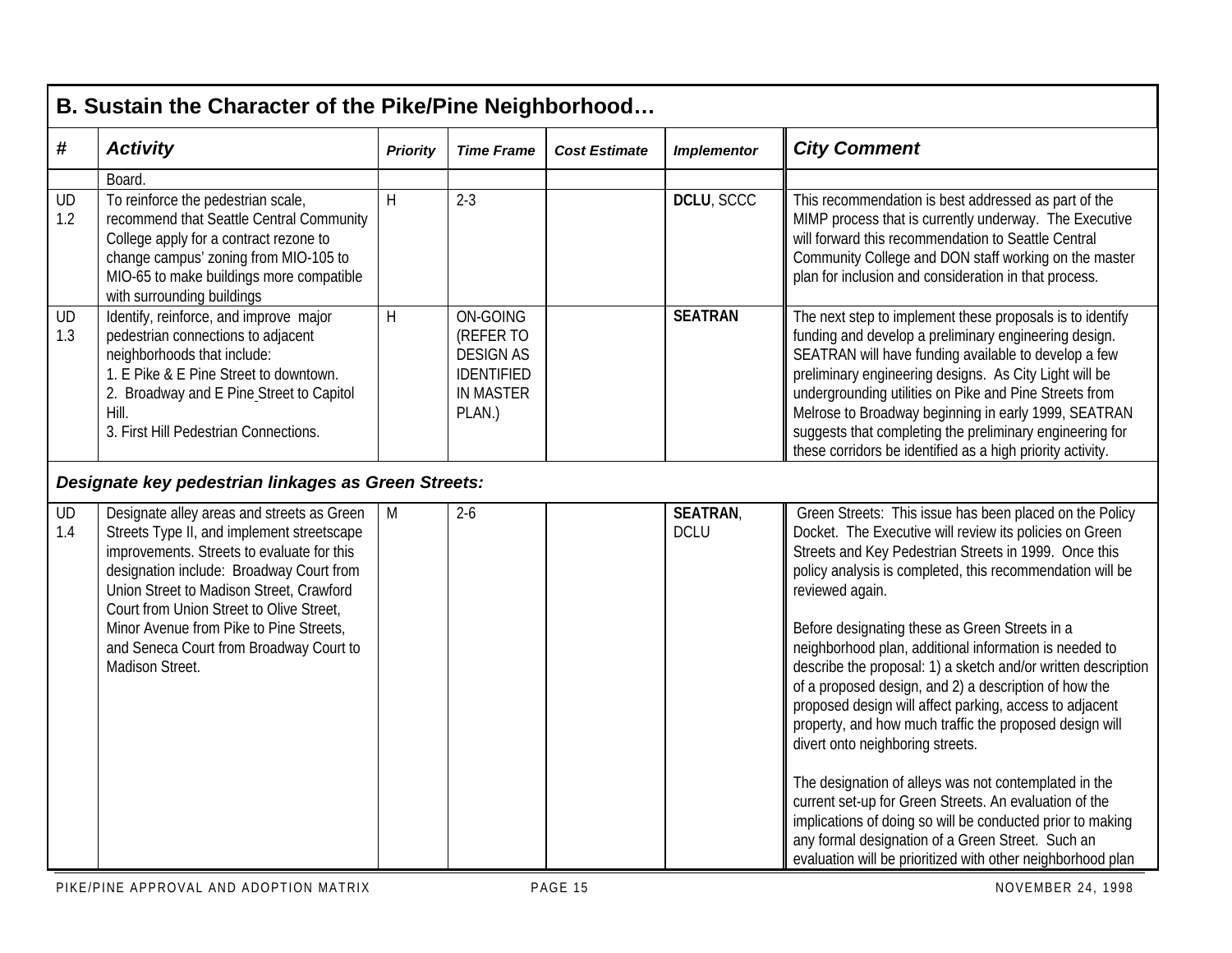|           | B. Sustain the Character of the Pike/Pine Neighborhood                                                                                                                                                                                                                                                                                               |                         |                   |                      |                               |                                                                                                                                                                                                                                                                                                                                                                                                                                                                                                                                                                                                                                                                                                                                                                                                                                                                                                                                                               |  |  |  |
|-----------|------------------------------------------------------------------------------------------------------------------------------------------------------------------------------------------------------------------------------------------------------------------------------------------------------------------------------------------------------|-------------------------|-------------------|----------------------|-------------------------------|---------------------------------------------------------------------------------------------------------------------------------------------------------------------------------------------------------------------------------------------------------------------------------------------------------------------------------------------------------------------------------------------------------------------------------------------------------------------------------------------------------------------------------------------------------------------------------------------------------------------------------------------------------------------------------------------------------------------------------------------------------------------------------------------------------------------------------------------------------------------------------------------------------------------------------------------------------------|--|--|--|
| #         | <b>Activity</b>                                                                                                                                                                                                                                                                                                                                      | <b>Priority</b>         | <b>Time Frame</b> | <b>Cost Estimate</b> | <b>Implementor</b>            | <b>City Comment</b>                                                                                                                                                                                                                                                                                                                                                                                                                                                                                                                                                                                                                                                                                                                                                                                                                                                                                                                                           |  |  |  |
|           |                                                                                                                                                                                                                                                                                                                                                      |                         |                   |                      |                               | implementation projects.                                                                                                                                                                                                                                                                                                                                                                                                                                                                                                                                                                                                                                                                                                                                                                                                                                                                                                                                      |  |  |  |
| UD<br>1.5 | Designate alley areas and streets as Green<br>Streets Type III, and implement streetscape<br>improvements:<br>Streets to evaluate for this designation<br>include: Summit, Belmont, Boylston,<br>Harvard, 10th, 11th, and 14th Avenues.<br>The green street designations would extend<br>to and beyond the borders of the Pike/Pine<br>neighborhood. | M                       | $2-6$             |                      | <b>SEATRAN</b><br><b>DCLU</b> | Green Streets: This issue has been placed on the Policy<br>Docket. The Executive will review its policies on Green<br>Streets and Key Pedestrian Streets in 1999. Once this<br>policy analysis is completed, this recommendation will be<br>reviewed again.<br>SEATRAN supports the designation of Summit, Belmont<br>and Harvard as Green Streets. SEATRAN will also go<br>forward with the 10 <sup>th</sup> and 11 <sup>th</sup> Avenues Green Streets.<br>The next step toward implementation requires more<br>analysis, preliminary engineering, and property owner<br>approval. The community can pursue this next step by<br>either designating these corridors as one of their top five<br>priorities, by pursuing a Neighborhood Matching Fund grant<br>through the Department of Neighborhoods, or by allocating<br>Neighborhood Plan Implementation funds.<br>More information is needed before 14th and Boylston can<br>be designated. See UD 1.4. |  |  |  |
| UD<br>1.6 | Designate street ends and alleys as Green<br>Streets Type IV, and implement streetscape<br>improvements:<br>Streets to evaluate for this designation<br>include the Yale Avenue street end west of<br>Melrose Avenue.                                                                                                                                | M                       | $2-6$             |                      | <b>SEATRAN</b><br><b>DCLU</b> | Green Streets: This issue has been placed on the Policy<br>Docket. The Executive will review its policies on Green<br>Streets and Key Pedestrian Streets in 1999. Once this<br>policy analysis is completed, this recommendation will be<br>reviewed again. SEATRAN supports the designation of the<br>Yale Avenue Street End west of Melrose Avenue as a<br>Green Street.<br>The next step toward implementation requires more<br>analysis, preliminary engineering, and property owner<br>approval. The community can pursue this next step by<br>either designating the corridor as one of its top five<br>priorities, by pursuing a Neighborhood Matching Fund grant<br>through the Department of Neighborhoods, or by allocating<br>Neighborhood Plan Implementation funds.                                                                                                                                                                              |  |  |  |
| UD<br>1.7 | Enhance pedestrian access across East<br>Pine between the core area and Bobby                                                                                                                                                                                                                                                                        | $\overline{\mathsf{H}}$ | $2 - 6$           |                      | <b>SEATRAN, DPR</b>           | In 1998, pedestrian connections to the Bobby Morris<br>Playfield at Pike and Pine at 10th and 11th were                                                                                                                                                                                                                                                                                                                                                                                                                                                                                                                                                                                                                                                                                                                                                                                                                                                       |  |  |  |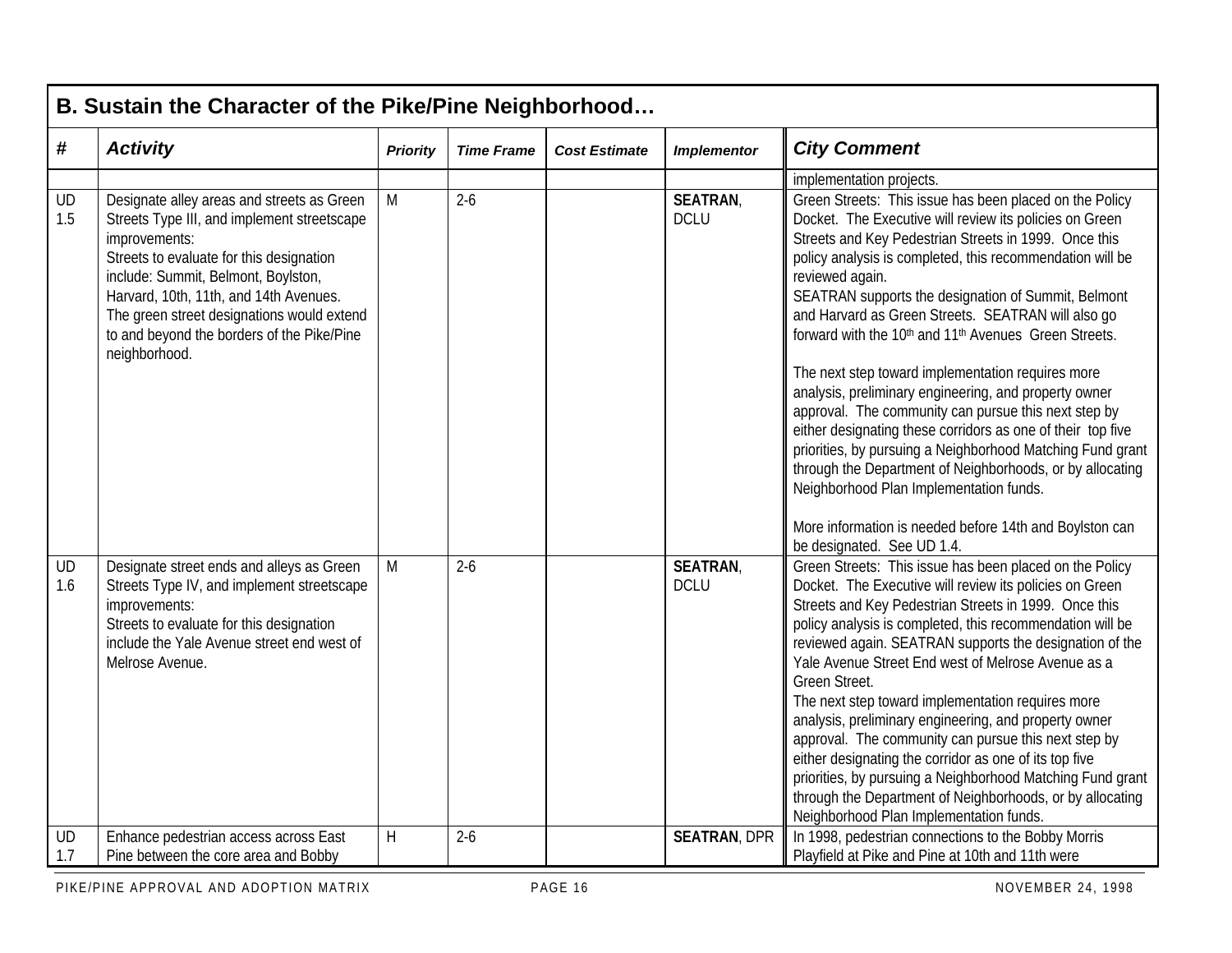|                   | B. Sustain the Character of the Pike/Pine Neighborhood                                                                                                                                                                                                                                                                                                                                                                            |                 |                   |                      |                                      |                                                                                                                                                                                                                                                                                                                                                                                                                                                                                                                                                                                                                                                                                                                                                                                                                                                                                                                                                                                                                                                                      |  |  |  |  |  |
|-------------------|-----------------------------------------------------------------------------------------------------------------------------------------------------------------------------------------------------------------------------------------------------------------------------------------------------------------------------------------------------------------------------------------------------------------------------------|-----------------|-------------------|----------------------|--------------------------------------|----------------------------------------------------------------------------------------------------------------------------------------------------------------------------------------------------------------------------------------------------------------------------------------------------------------------------------------------------------------------------------------------------------------------------------------------------------------------------------------------------------------------------------------------------------------------------------------------------------------------------------------------------------------------------------------------------------------------------------------------------------------------------------------------------------------------------------------------------------------------------------------------------------------------------------------------------------------------------------------------------------------------------------------------------------------------|--|--|--|--|--|
| $\boldsymbol{\#}$ | <b>Activity</b>                                                                                                                                                                                                                                                                                                                                                                                                                   | <b>Priority</b> | <b>Time Frame</b> | <b>Cost Estimate</b> | <b>Implementor</b>                   | <b>City Comment</b>                                                                                                                                                                                                                                                                                                                                                                                                                                                                                                                                                                                                                                                                                                                                                                                                                                                                                                                                                                                                                                                  |  |  |  |  |  |
|                   | Morris play fields and the proposed Lincoln<br>Reservoir Park. (Green Street)                                                                                                                                                                                                                                                                                                                                                     |                 |                   |                      |                                      | significantly enhanced by SCL and SEATRAN through the<br>City Light undergrounding project. DPR has recently<br>completed work at the Bobby Morris Playfield.<br>Since the City has made the neighborhood's recommended<br>improvements, additional information is needed on what<br>additional improvements are desired by the neighborhood<br>before the City is able to make additional improvements in<br>this area.<br>The Executive does not support the designation of East<br>Pine as a Green Street because it is an arterial. The<br>Executive will designate East Pine Street between<br>Broadway and Madison a Key Pedestrian Street. The<br>Executive is currently exploring issues related to Key<br>Pedestrian Streets and will include this designated Key<br>Pedestrian Street in that analysis.                                                                                                                                                                                                                                                    |  |  |  |  |  |
| <b>UD</b><br>1.8  | E. PIKE STREET FROM MINOR AVENUE<br>TO 15TH AVENUE : Re-stripe E. Pike<br>Street to one lane in each direction plus a<br>center, two-way left turn lane. (The street<br>now has two eastbound lanes and one<br>westbound lane.)<br>Install crosswalks and curb bulbs at<br>Melrose, Belmont, Boylston and Harvard.<br>Remove center, left-turn lane between<br>intersections to allow a wider sidewalk<br>through these sections. | H               | $1-2$             |                      | <b>SEATRAN,</b><br><b>CITY LIGHT</b> | Through a partnership with City Light, curb bulbs are<br>currently being constructed at Melrose and Bellevue. A<br>two-way left turn lane appears feasible from Broadway to<br>15th. It may not be feasible to install a two-way left turn lane<br>from Minor to Broadway based on expected future traffic<br>volumes. The Executive will work with the community to<br>identify appropriate alternatives As City Light will be<br>undergrounding utilities on Pike and Pine Streets from<br>Melrose to Broadway beginning in early 1999, SEATRAN<br>suggests that completing the preliminary engineering for<br>these corridors be identified as a high priority activity.<br>Crosswalks: The City is currently reviewing its policies on<br>crosswalks and will report to the City Council Transportation<br>Committee on the results of the study and recommend<br>policy changes in early 1999. This recommendation will be<br>reviewed again by SEATRAN in 1999 in light of any policy<br>changes made as a result of this recent study and policy<br>analysis. |  |  |  |  |  |
| UD<br>1.9         | Re-stripe Broadway from Pike Street south<br>to at least Madison to be one lane in each<br>direction with a center, left turn lane at                                                                                                                                                                                                                                                                                             | M               | $1-2$             |                      | <b>SEATRAN</b>                       | SEATRAN believes that this concept deserves further<br>exploration. The proposed change may or may not<br>contribute to additional congestion as left turning motorists                                                                                                                                                                                                                                                                                                                                                                                                                                                                                                                                                                                                                                                                                                                                                                                                                                                                                              |  |  |  |  |  |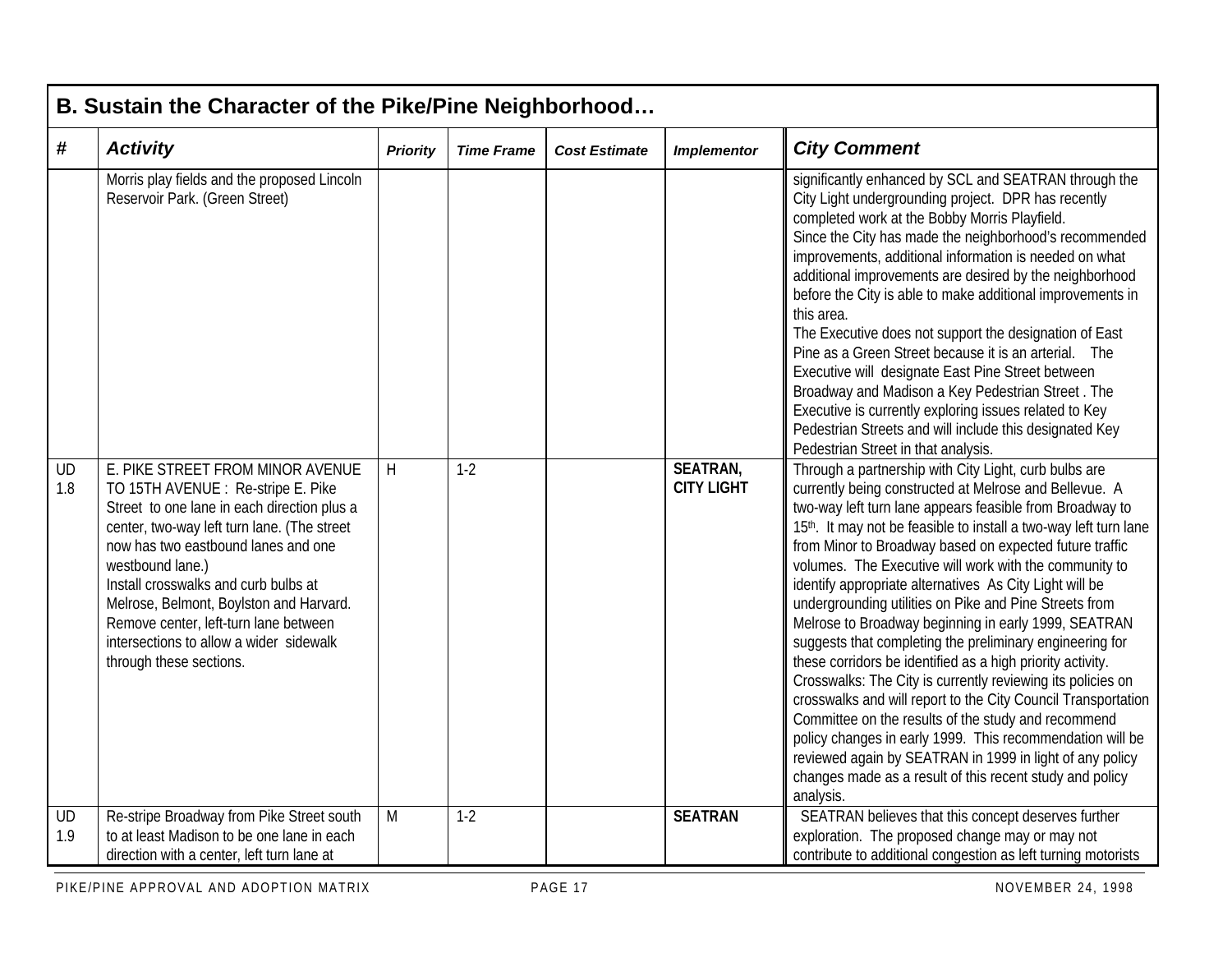|                  | B. Sustain the Character of the Pike/Pine Neighborhood                                                                                                                                                                                                                                                  |                 |                   |                      |                              |                                                                                                                                                                                                                                                                                                                                                                                                                                                                                                                                                                                                                                                                                                                                                                                                                    |  |  |  |  |  |
|------------------|---------------------------------------------------------------------------------------------------------------------------------------------------------------------------------------------------------------------------------------------------------------------------------------------------------|-----------------|-------------------|----------------------|------------------------------|--------------------------------------------------------------------------------------------------------------------------------------------------------------------------------------------------------------------------------------------------------------------------------------------------------------------------------------------------------------------------------------------------------------------------------------------------------------------------------------------------------------------------------------------------------------------------------------------------------------------------------------------------------------------------------------------------------------------------------------------------------------------------------------------------------------------|--|--|--|--|--|
| #                | <b>Activity</b>                                                                                                                                                                                                                                                                                         | <b>Priority</b> | <b>Time Frame</b> | <b>Cost Estimate</b> | <b>Implementor</b>           | <b>City Comment</b>                                                                                                                                                                                                                                                                                                                                                                                                                                                                                                                                                                                                                                                                                                                                                                                                |  |  |  |  |  |
|                  | intersections. Parking on both sides of the<br>street should be maintained. If space is<br>available, include a southbound bike lane<br>on Broadway between Pike Street and<br>Madison Street to facilitate safer travel for<br>bicyclists                                                              |                 |                   |                      |                              | and parking maneuvers may not obstruct through traffic.<br>This proposal would require support from the community<br>and adjacent businesses. This idea has been controversial<br>in the past. The next steps are to begin a traffic analysis.<br>Funding for this analysis would need to be identified. This<br>recommendation should be prioritized by the neighborhood<br>with other transportation recommendations in the Pike Pine<br>neighborhood plan.                                                                                                                                                                                                                                                                                                                                                      |  |  |  |  |  |
|                  | <b>Enhance the Pedestrian Environment through the following recommendations:</b>                                                                                                                                                                                                                        |                 |                   |                      |                              |                                                                                                                                                                                                                                                                                                                                                                                                                                                                                                                                                                                                                                                                                                                                                                                                                    |  |  |  |  |  |
| <b>UD</b><br>2.0 | Provide pedestrian-scale lighting. Currently<br>there is too much ineffective lighting on Pike<br>& Pine St. or light pollution created by<br>undirected large ambient street lights. A<br>lighting hierarchy is recommended for<br>pedestrian lighting that highlights walkways,<br>plazas, and parks. | H               | $2-6$             |                      | SCL,<br><b>SEATRAN, DPR</b>  | Lighting: This issue has been placed on the Policy Docket.<br>The Executive shall review its policies on lighting streets,<br>alleys, parks, etc. and provide the Council with a report,<br>analysis and recommendations by June 1999. All policies<br>should be in writing and should be shared with the<br>neighborhood planning groups.<br>The neighborhood is encouraged to develop a "lighting<br>plan" for the Pike/Pine Urban Center Village by working with<br>Seattle City Light's South Service Center. The plan should<br>include the location and type of lighting fixtures that will be<br>the basis of project feasibility and cost estimates. Because<br>Pike and Pine Streets are arterials, SEATRAN has<br>jurisdiction and should be involved. For lighting in parks,<br>DPR should be involved. |  |  |  |  |  |
| UD<br>2.1        | Convention Center: Pedestrian scale<br>lighting and artwork should extend from the<br>Convention Center to the neighborhood                                                                                                                                                                             | H               | $1-2$             |                      | DCLU, SCL,<br><b>SEATRAN</b> | Mitigation required of the Convention Center is linked to<br>impacts identified during the City Council's permitting and<br>street vacation processes related to the Center's<br>expansion. If mitigation is required for the items proposed<br>here, then this proposal may be implemented through the<br>permitting process. These recommendations will be<br>forwarded to SEATRAN staff and Council's Transportation<br>Committee. The Executive will review this matrix item<br>again after the street vacation and permitting process for<br>the Convention Center expansion is complete.                                                                                                                                                                                                                     |  |  |  |  |  |
| UD               | Install kiosks, banners, and art that is                                                                                                                                                                                                                                                                | M               | $1-3$             |                      | SEATRAN, SAC,                | The Neighborhood Matching Fund can be a good source of                                                                                                                                                                                                                                                                                                                                                                                                                                                                                                                                                                                                                                                                                                                                                             |  |  |  |  |  |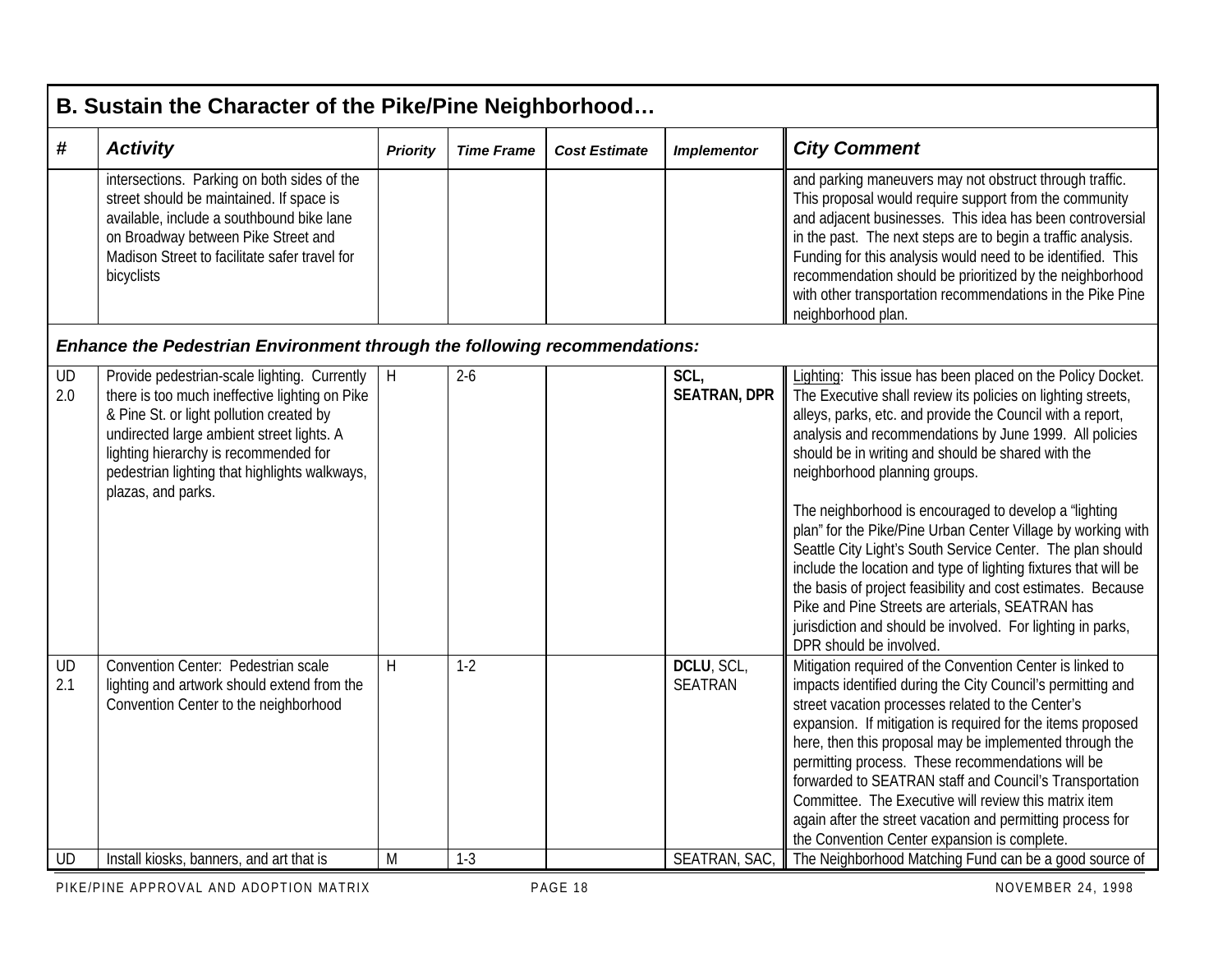|            | B. Sustain the Character of the Pike/Pine Neighborhood                                                                                                                                                                                                                                                                                                                                                                                 |                 |                   |                      |                                 |                                                                                                                                                                                                                                                                                                                                                                                                                                                                                                                                                                                                                                                                                                                                                               |  |  |  |  |  |
|------------|----------------------------------------------------------------------------------------------------------------------------------------------------------------------------------------------------------------------------------------------------------------------------------------------------------------------------------------------------------------------------------------------------------------------------------------|-----------------|-------------------|----------------------|---------------------------------|---------------------------------------------------------------------------------------------------------------------------------------------------------------------------------------------------------------------------------------------------------------------------------------------------------------------------------------------------------------------------------------------------------------------------------------------------------------------------------------------------------------------------------------------------------------------------------------------------------------------------------------------------------------------------------------------------------------------------------------------------------------|--|--|--|--|--|
| $\pmb{\#}$ | <b>Activity</b>                                                                                                                                                                                                                                                                                                                                                                                                                        | <b>Priority</b> | <b>Time Frame</b> | <b>Cost Estimate</b> | <b>Implementor</b>              | <b>City Comment</b>                                                                                                                                                                                                                                                                                                                                                                                                                                                                                                                                                                                                                                                                                                                                           |  |  |  |  |  |
| 2.2        | reflective of the artists and character of the<br>neighborhood.                                                                                                                                                                                                                                                                                                                                                                        |                 |                   |                      | Neighborhood<br>Arts Group, DON | funding for programs like this. Individual projects require<br>additional review and a street use permit. The City Council<br>has established a Community Kiosk Task Force that will<br>investigate several issues including funding, design and<br>placement standards.                                                                                                                                                                                                                                                                                                                                                                                                                                                                                      |  |  |  |  |  |
| UD<br>2.3  | Increase green-space on the north/south<br>residential streets west of Broadway.(See<br><b>Green Streets)</b>                                                                                                                                                                                                                                                                                                                          | M               | $2 - 4$           |                      | <b>SEATRAN</b>                  | Recommendation is a goal or policy, it is not an activity for<br>implementation. This goal or policy may be appropriate for<br>inclusion in the neighborhood plan or as part of the<br>Comprehensive Plan.<br>This will be implemented through a number of other<br>activities that are part of this Key Strategy (including UD<br>1.4, UD 1.5, UD and 1.6,).                                                                                                                                                                                                                                                                                                                                                                                                 |  |  |  |  |  |
| UD<br>2.4  | Install curb bulbs to reduce the distance<br>pedestrians must cross neighborhood<br>streets or arterials. Curb bulbs are<br>recommended for Pike Street/Minor<br>Avenue, and Madison Street/11th Avenue.                                                                                                                                                                                                                               | H               | $1 - 2$           |                      | <b>SEATRAN</b>                  | Madison St. is a principal arterial and SEATRAN does not<br>support reducing the capacity of principal arterials. Curb<br>bulbs are feasible if a lane is not used for moving traffic and<br>is not likely to be needed for left or right turns. The next<br>step to implement these proposals to improve crossings at<br>the intersections of Pike and Minor and Madison Street at<br>11th Avenue is to identify funding and develop a preliminary<br>engineering design. As part of the preliminary engineering<br>work SEATRAN will explore other options if curb bulbs are<br>not feasible at these locations.                                                                                                                                            |  |  |  |  |  |
| UD<br>2.5  | Modify major intersections to provide<br>pedestrian crosswalks on all legs of the<br>intersection and to increase the sidewalk<br>width and provide other pedestrian<br>amenities. Intersections that should be<br>evaluated include: Madison Street/Union<br>Street/12th Avenue, Madison Street/13th<br>Avenue, Madison Street / Pike Street/14th<br>Avenue, Pine Street/15th Avenue, and Pike<br>Street/Melrose Avenue/Minor Avenue. | M               | $1 - 4$           |                      | <b>SEATRAN</b>                  | The curb bulb at Pike/Melrose/Minor will be constructed in<br>1999, once City Light has installed their vaults and conduit.<br>SEATRAN does not support construction of widened<br>sidewalks or other projects that would reduce the capacity<br>of principal arterials such as Madison Street. The Executive<br>will work with the community to identify appropriate<br>alternatives.<br>Crosswalks: The City is currently reviewing its policies on<br>crosswalks and will report to the City Council Transportation<br>Committee on the results of the study and recommend<br>policy changes in January 1999. This recommendation will<br>be reviewed again by SEATRAN in 1999 in light of any<br>policy changes made as a result of this recent study and |  |  |  |  |  |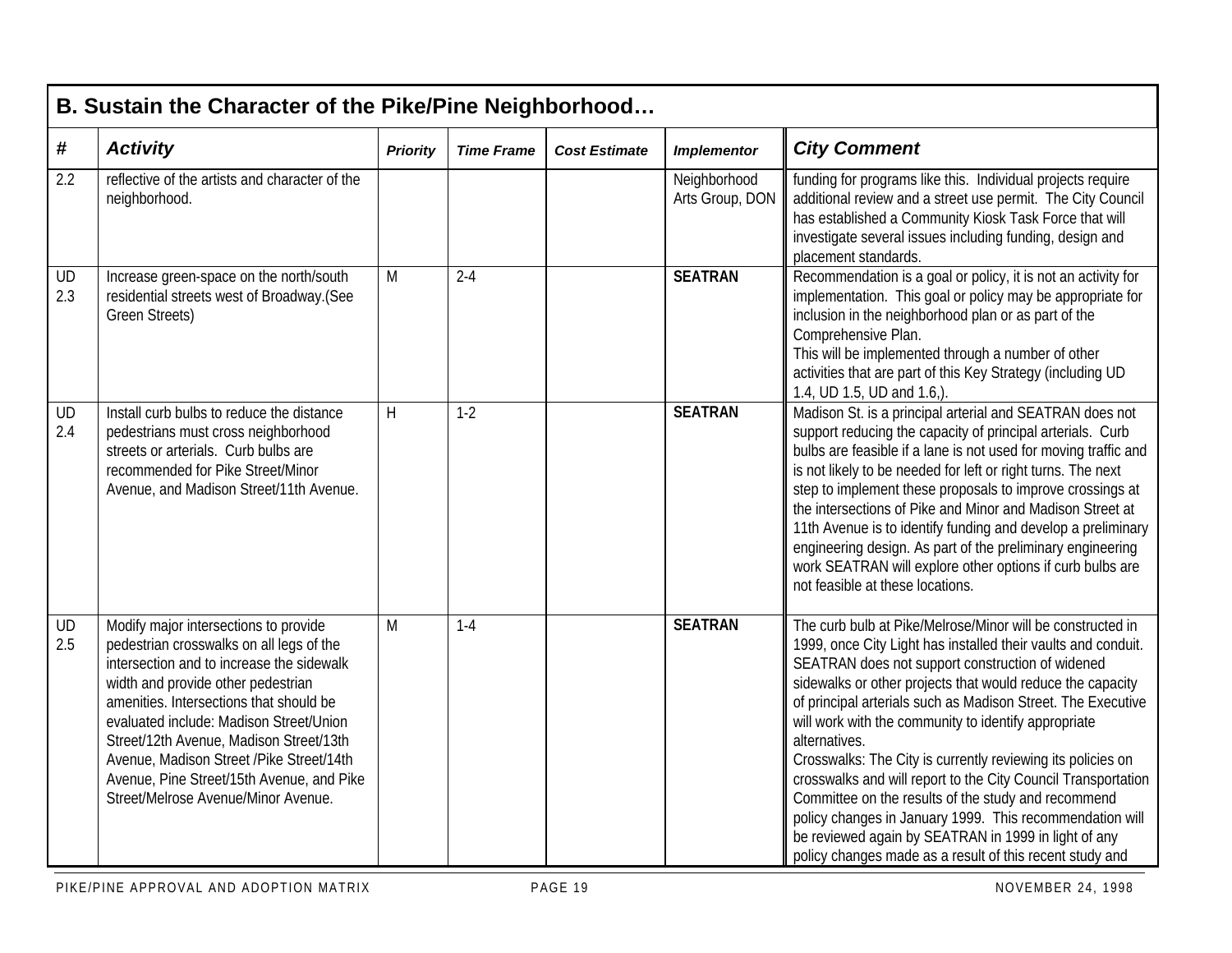|           | B. Sustain the Character of the Pike/Pine Neighborhood                                                                                                                                                                                                                                                                                                                                  |                 |                   |                      |                    |                                                                                                                                                                                                                                                                                                                                                                                                                                                                                                                                                                                                                                                                                                                                                                        |  |  |  |  |  |
|-----------|-----------------------------------------------------------------------------------------------------------------------------------------------------------------------------------------------------------------------------------------------------------------------------------------------------------------------------------------------------------------------------------------|-----------------|-------------------|----------------------|--------------------|------------------------------------------------------------------------------------------------------------------------------------------------------------------------------------------------------------------------------------------------------------------------------------------------------------------------------------------------------------------------------------------------------------------------------------------------------------------------------------------------------------------------------------------------------------------------------------------------------------------------------------------------------------------------------------------------------------------------------------------------------------------------|--|--|--|--|--|
| #         | <b>Activity</b>                                                                                                                                                                                                                                                                                                                                                                         | <b>Priority</b> | <b>Time Frame</b> | <b>Cost Estimate</b> | <b>Implementor</b> | <b>City Comment</b>                                                                                                                                                                                                                                                                                                                                                                                                                                                                                                                                                                                                                                                                                                                                                    |  |  |  |  |  |
|           |                                                                                                                                                                                                                                                                                                                                                                                         |                 |                   |                      |                    | policy analysis.                                                                                                                                                                                                                                                                                                                                                                                                                                                                                                                                                                                                                                                                                                                                                       |  |  |  |  |  |
| UD<br>2.6 | Install better traffic control devices that<br>promote pedestrian safe crossing at the<br>intersections of Pike Street/Boylston<br>Avenue and Pine Street/Belmont Avenue.<br>Evaluate locations where flashing yellow<br>signals have been installed (or are<br>proposed to be installed) to determine if<br>there are other measures that could be<br>used instead of flashing signal. | Н               | $1-2$             |                      | <b>SEATRAN</b>     | SEATRAN will evaluate the intersections of Pike/Boylston<br>and Pine/Belmont and determine what traffic control<br>devices need to be installed to promote pedestrian safe<br>crossing. They will also evaluate intersections where<br>flashing yellow lights have been installed to determine if<br>additional or alternative traffic control devices should be<br>installed. Crosswalks: The City is currently reviewing its<br>policies on crosswalks and will report to the City Council<br>Transportation Committee on the results of the study and<br>recommend policy changes in January 1999. This<br>recommendation will be reviewed again by SEATRAN in<br>1999 in light of any policy changes made as a result of this<br>recent study and policy analysis. |  |  |  |  |  |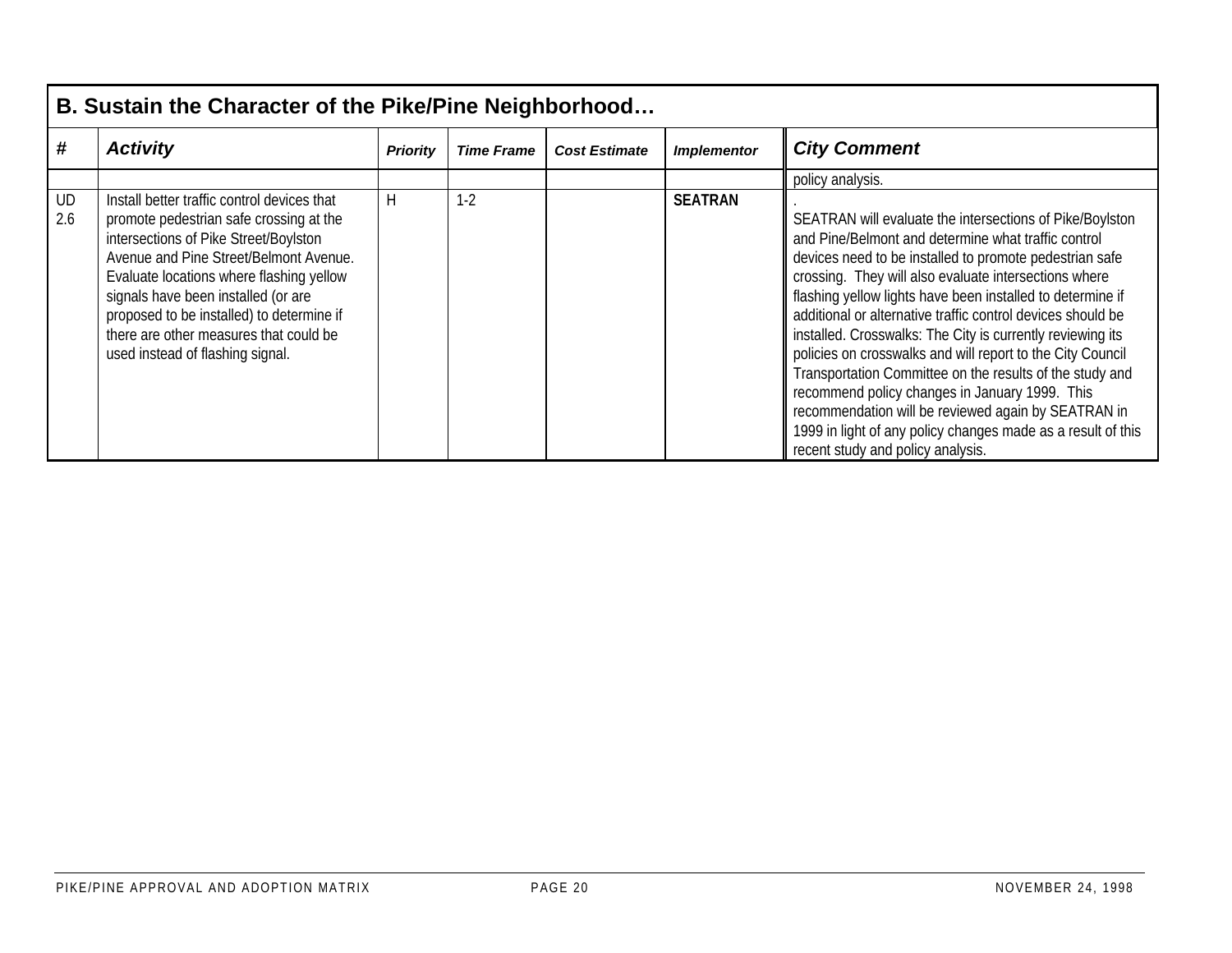## **C. STRENGTHEN THE WEST END ENTRY THROUGH IMPLEMENTATION OF THE PIKE/PINE URBANDESIGN PLAN AND BOREN PARK MASTER PLAN**

## **Description**

Strengthen the recognition of East Pike and East Pine as entry points into a diverse neighborhood with unique opportunities for shopping, recreation and entertainment by enhancing the transitional connections between Pike/Pine and Downtown.

## **Integrated City Response**

The Boren Park Master Plan provides an exciting foundation for improvements to the West End of the Pike/Pine neighborhood. As with many major projects, funding will be a challenge. However, the City is committed to working with the Pike/Pine neighborhood to refine the Master Plan and seek funding for the proposed improvements.

Lead Department: DON

Participating Departments: DPR, SCL, SEATRAN

#### *Activities Already Underway*

1. SEATRAN, working with SCL, installed curb bulbs at Melrose and Pine Street in 1998.

#### *Tasks to be Undertaken in 1999-2000*

- 1. SEATRAN, working with SCL, will install curb bulbs at the intersection of Melrose at East Pike in 1999.
- 2. The City will actively pursue funding opportunities presented in the new Federal initiatives on urban sprawl and the preservation of open space.
- 3. Identify those activities in this Key Strategy that are good candidates for next steps for implementation considering priorities, possible funding sources and departmental staffing capabilities through the East Sector work program.
- 4. Identify next steps for continued implementation.

|           | <b>C. Strengthen the West Entry</b>                                                                                                                                                       |                 |                   |                      |                         |                                                                                                                                                                                                                                                                                                                                                                                                                                                                                                                                                                                                                                                         |  |  |  |  |  |
|-----------|-------------------------------------------------------------------------------------------------------------------------------------------------------------------------------------------|-----------------|-------------------|----------------------|-------------------------|---------------------------------------------------------------------------------------------------------------------------------------------------------------------------------------------------------------------------------------------------------------------------------------------------------------------------------------------------------------------------------------------------------------------------------------------------------------------------------------------------------------------------------------------------------------------------------------------------------------------------------------------------------|--|--|--|--|--|
| #         | <b>Activity</b>                                                                                                                                                                           | <b>Priority</b> | <b>Time Frame</b> | <b>Cost Estimate</b> | <b>Implementor</b>      | <b>City Comment</b>                                                                                                                                                                                                                                                                                                                                                                                                                                                                                                                                                                                                                                     |  |  |  |  |  |
| WE<br>1.0 | Reconstruct Boren Park to create a safe and<br>attractive open space for residents and<br>visitors to the neighborhood (per Master<br>Plan) replacing the lost vista down Pike<br>Street. | H               | $2 - 6$           |                      | DPR,<br>WSCTC,<br>WSDOT | Reconstructing the park is feasible with community input and<br>proper funding. This property is owned by WSDOT and is<br>maintained by the Department of Parks and Recreation<br>$(DPR)$ .<br>Landscape restoration in this park is currently included as an<br>unfunded project in the major maintenance plan. However,<br>the project here is significantly larger.<br>CHHIP has been discussing possible improvements with DPR<br>and WSDOT. The Parks Department supports renovation of<br>this park, and will work with the community and WSDOT to<br>refine the plan and begin to implement the recommendations<br>as funding becomes available. |  |  |  |  |  |

## **C. Strengthen the West Entry…**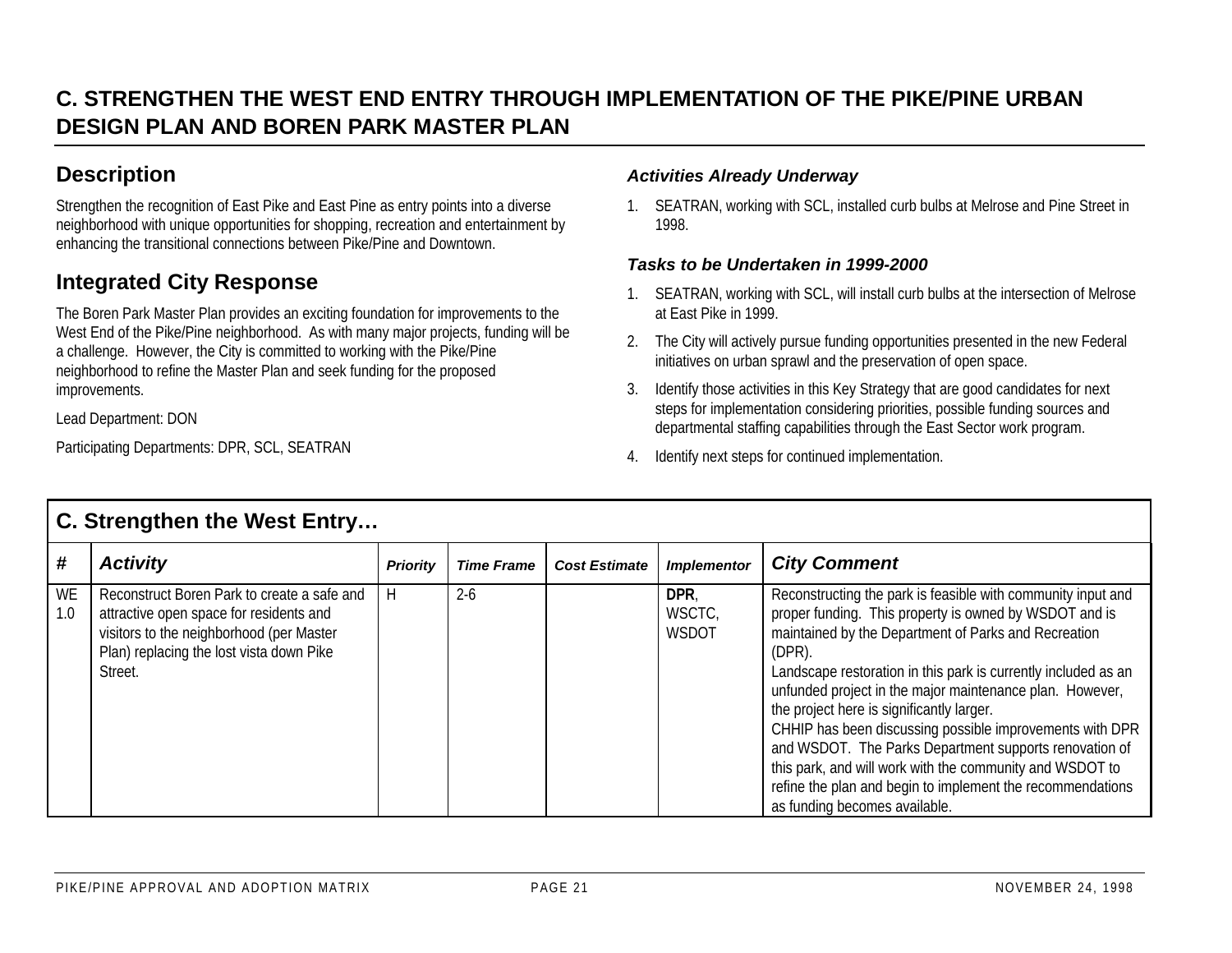|                  | C. Strengthen the West Entry                                                                                                                                                                                                                                                                                                          |                 |                   |                                                                          |                                                      |                                                                                                                                                                                                                                                                                                                            |  |  |  |  |  |
|------------------|---------------------------------------------------------------------------------------------------------------------------------------------------------------------------------------------------------------------------------------------------------------------------------------------------------------------------------------|-----------------|-------------------|--------------------------------------------------------------------------|------------------------------------------------------|----------------------------------------------------------------------------------------------------------------------------------------------------------------------------------------------------------------------------------------------------------------------------------------------------------------------------|--|--|--|--|--|
| $\pmb{\#}$       | <b>Activity</b>                                                                                                                                                                                                                                                                                                                       | <b>Priority</b> | <b>Time Frame</b> | <b>Cost Estimate</b>                                                     | <b>Implementor</b>                                   | <b>City Comment</b>                                                                                                                                                                                                                                                                                                        |  |  |  |  |  |
| WE<br>1.1        | Extend public street art installations from the<br>Washington State Convention and Trade<br>Center (WSCTC) east on Pike Street to<br>Minor Avenue.                                                                                                                                                                                    | H               | $1-2$             |                                                                          | <b>WSCTC</b>                                         | Implementation is dependent on the WSCTC. These<br>recommendations will be forwarded to SEATRAN staff and<br>Council's Transportation Committee. The Executive will<br>review this matrix item again after the street vacation and<br>permitting process for the Convention Center expansion is<br>complete.               |  |  |  |  |  |
| WE<br>1.2        | Light the four columns in Pike/Boren Park<br>and improve park landscaping and furniture.                                                                                                                                                                                                                                              | H               | $1-2$             |                                                                          | DPR, WSCTC                                           | The Parks Department is interested in working on this activity<br>with the community as funding becomes available.                                                                                                                                                                                                         |  |  |  |  |  |
| <b>WE</b><br>1.3 | Improve the intersections of Melrose Avenue<br>at East Pike and East Pine by the installation<br>of curb bulbs, pavement features, public art<br>and landscaping.                                                                                                                                                                     | $\overline{H}$  | $1-2$             | Curb bulbs<br>funded,<br>planned as part<br>of utility<br>undergrounding | <b>SEATRAN</b><br>SCL, DON                           | The curb bulbs at Melrose and Pine were installed in 1998.<br>The curb bulbs at Pike and Melrose and widened sidewalk on<br>Melrose will be installed in 1999, after City Light has finished<br>their undergrounding. The Neighborhood Matching Fund is a<br>good source of funding for pavement features and public art.  |  |  |  |  |  |
| WE<br>1.4        | Study and improve the intersections of Pike<br>Street/Boren Ave. and Pine Street/Boren<br>Ave. to facilitate pedestrian use & safety.<br>Design of intersection through use of<br>materials should visually identify to the<br>motorist that this is a major pedestrian<br>crossing. Include a sidewalk on the north<br>side of Pine. | H               | $1-3$             |                                                                          | <b>SEATRAN,</b><br><b>WSDOT</b>                      | This concept is problematic due to the fact that this is a bridge<br>structure.<br>Crosswalks at these intersections will be remarked with the<br>more visible "ladder-style" crosswalks as weather permits in<br>1999.<br>Other improvements will need preliminary engineering work<br>before SEATRAN is able to comment. |  |  |  |  |  |
| WE<br>1.5        | Wheelchair and other special need<br>populations should be addressed through<br>installation of wheelchair ramps. Adjust<br>signal timing to support walking.                                                                                                                                                                         | H               | On-going          |                                                                          | <b>SEATRAN</b>                                       | In the first quarter of 1999, Seatran will work with the<br>neighborhood to identify and prioritize locations where<br>wheelchair ramps are needed.<br>SEATRAN will review the signal timing to provide adequate<br>timing to support walking at locations specified by the<br>community.                                  |  |  |  |  |  |
| WE<br>1.6        | Enhance the visual and direct pedestrian<br>connection from downtown to the<br>neighborhood on Pike Street and Pine Street<br>by the installation of public art, pavement<br>features, landscaping, special pedestrian<br>lighting and intersection improvements to<br>better accommodate pedestrians.                                | H               | $1-3$             |                                                                          | <b>SEATRAN</b><br>SCL, WSCTC,<br>MOPP, Arts<br>Group | See UD 1.3.                                                                                                                                                                                                                                                                                                                |  |  |  |  |  |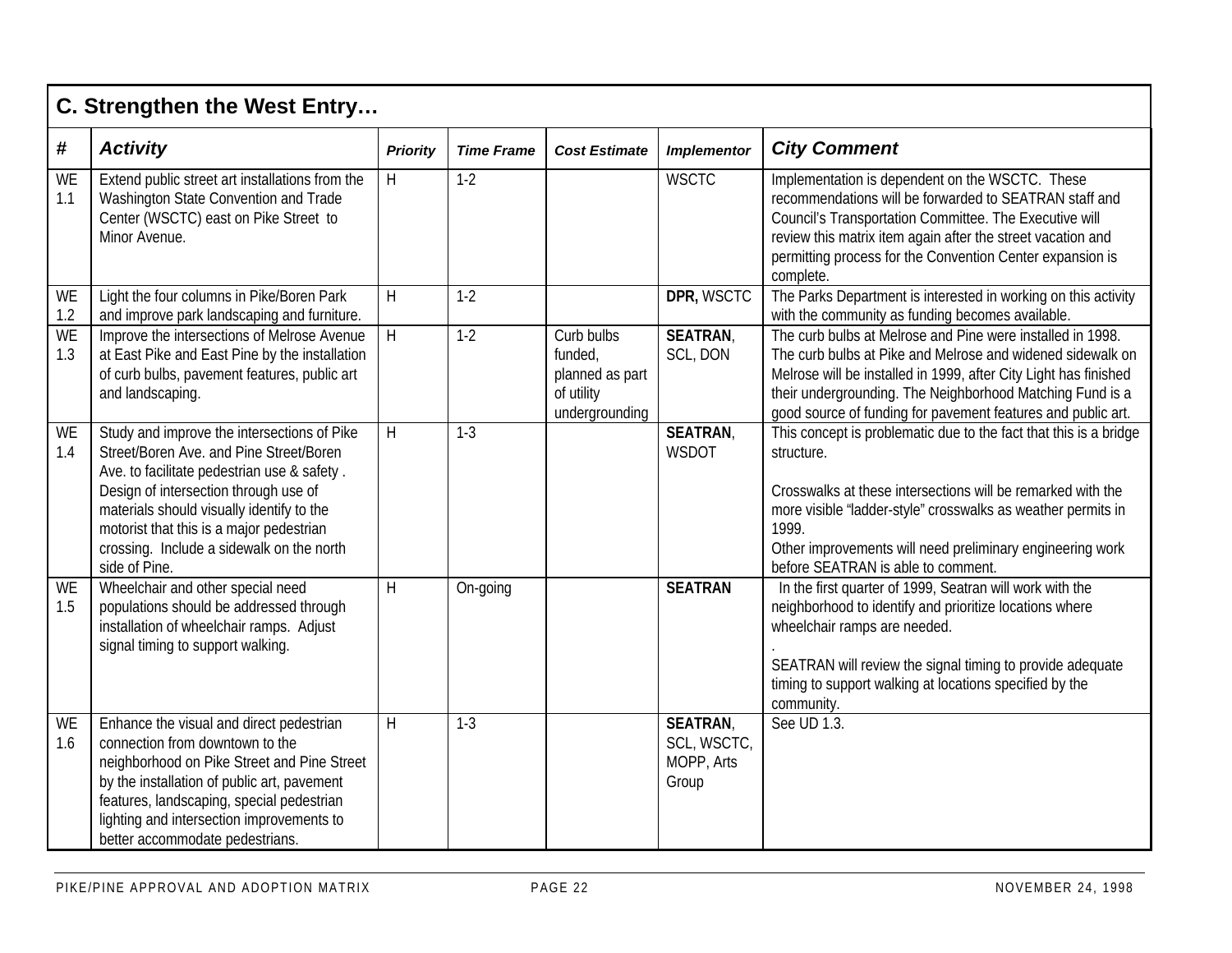## **Description**

Consolidate the area bounded by Broadway, 12<sup>th</sup> Avenue East, East Pine Street and Madison as a cohesive core of mixed-use buildings and pedestrian friendly streets.

## **Integrated City Response**

The City strongly supports the goals of this Key Strategy. Strengthening the neighborhood core east of Broadway into a cohesive pedestrian-oriented neighborhood supports Comprehensive Plan goals of developing pedestrian-friendly mixed-use neighborhoods. However, given the level of traffic on many of the arterials in this area, additional study of the effects of these proposals on the transportation network will need to be made before the changes will be implemented.

Lead Department: SEATRAN

Participating Departments: DON, DPR, SPU, Landmarks Board

### *Activities Already Underway*

- 1. The Sidewalks have been expanded on 10<sup>th</sup> and 11<sup>th</sup> between Pike and Pine, tree pits are marked out and lighting has been added on 11<sup>th</sup>.
- 2. The Lincoln Reservoir Park planning process is currently under way and a Park Site Master Plan has been developed.

#### *Tasks to be Undertaken in 1999-2000*

- 1. Identify those activities in this Key Strategy that are good candidates for next steps for implementation considering priorities, possible funding sources and departmental staffing capabilities through the East Sector work program.
- 2. Identify next steps for continued implementation.

|                          | 2. Ou chguich the neighborhood Oore East or Droadway                                                                                                                                                                                                        |                 |                   |                         |                    |                                                                                                                                                                                                                                                                                                                                                                                                                                                              |  |  |  |  |  |  |
|--------------------------|-------------------------------------------------------------------------------------------------------------------------------------------------------------------------------------------------------------------------------------------------------------|-----------------|-------------------|-------------------------|--------------------|--------------------------------------------------------------------------------------------------------------------------------------------------------------------------------------------------------------------------------------------------------------------------------------------------------------------------------------------------------------------------------------------------------------------------------------------------------------|--|--|--|--|--|--|
| #                        | <b>Activity</b>                                                                                                                                                                                                                                             | <b>Priority</b> | <b>Time Frame</b> | Cost<br><b>Estimate</b> | <b>Implementor</b> | <b>City Comment</b>                                                                                                                                                                                                                                                                                                                                                                                                                                          |  |  |  |  |  |  |
| CE<br>1.0                | Expand sidewalk width by four feet on 10th Avenue<br>East, 11 <sup>th</sup> Avenue East and the south side of East<br>Pike Street as part of Green Street development.                                                                                      |                 | $2 - 6$           |                         | <b>SEATRAN</b>     | The sidewalks have recently been expanded on 10th<br>and 11 <sup>th</sup> between Pike and Pine, tree pits are marked<br>out and lighting has been added on 11 <sup>th</sup> . Curb bulbs<br>were also added to the south side of Pike. The<br>sidewalk was not widened in order to retain parking.                                                                                                                                                          |  |  |  |  |  |  |
| <b>CE</b><br>$\vert$ 1.1 | Revise traffic from two-way to one-way northbound<br>on 10th Avenue East from East Union Street to<br>East Pine Street, and southbound on 11 <sup>th</sup> Avenue<br>East from East Pine Street to Madison Street in<br>clockwise (right turn) circulation. | H               | $2-6$             |                         | <b>SEATRAN</b>     | This is contrary to recommended traffic calming<br>practice, as traffic volumes and speeds increase on<br>one way streets. SEATRAN will discuss the<br>advantages/disadvantages of the one-way streets with<br>the community before this concept is taken further.<br>SEATRAN would be happy to come to any community<br>meeting that they are invited to. The majority of the<br>abutting property owners must also approve the one-<br>way street couplet. |  |  |  |  |  |  |
| <b>CE</b><br>1.2         | Provide diagonal parking on the revised one-way<br>avenues and on East Union Street, from Broadway                                                                                                                                                          | H               | $2-6$             |                         | <b>SEATRAN</b>     | East Union is an arterial, and as such, there is<br>generally too much traffic to allow diagonal parking.                                                                                                                                                                                                                                                                                                                                                    |  |  |  |  |  |  |

## **D. Strengthen the Neighborhood Core East of Broadway**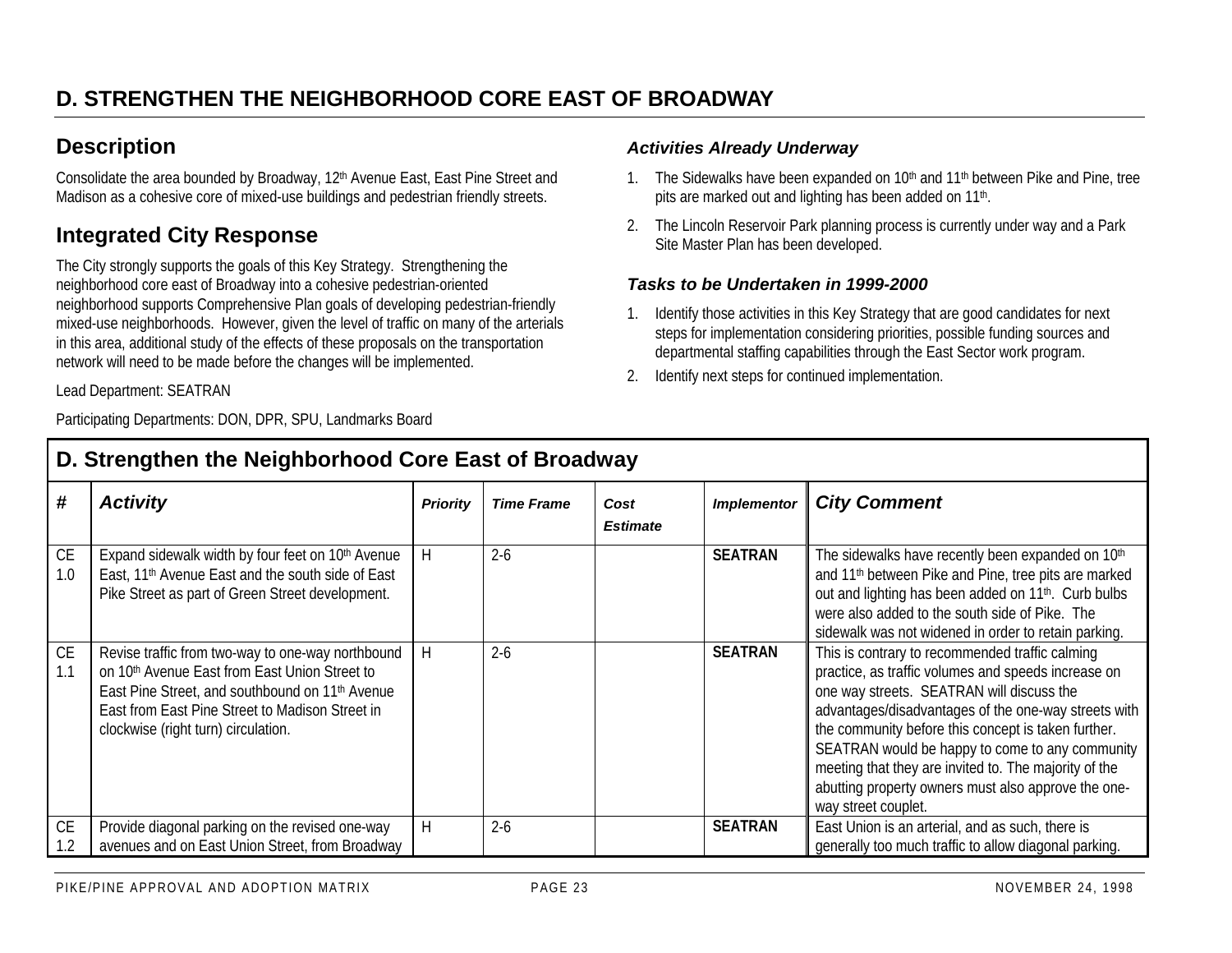|                  | D. Strengthen the Neighborhood Core East of Broadway                                                                                                                                                                                 |                 |                   |                         |                                        |                                                                                                                                                                                                                                                                                                                                                                                                                                                                                                                                                                                                                                                                                                                                                                |  |  |  |  |
|------------------|--------------------------------------------------------------------------------------------------------------------------------------------------------------------------------------------------------------------------------------|-----------------|-------------------|-------------------------|----------------------------------------|----------------------------------------------------------------------------------------------------------------------------------------------------------------------------------------------------------------------------------------------------------------------------------------------------------------------------------------------------------------------------------------------------------------------------------------------------------------------------------------------------------------------------------------------------------------------------------------------------------------------------------------------------------------------------------------------------------------------------------------------------------------|--|--|--|--|
| #                | <b>Activity</b>                                                                                                                                                                                                                      | <b>Priority</b> | <b>Time Frame</b> | Cost<br><b>Estimate</b> | <b>Implementor</b>                     | <b>City Comment</b>                                                                                                                                                                                                                                                                                                                                                                                                                                                                                                                                                                                                                                                                                                                                            |  |  |  |  |
|                  | to 12th.                                                                                                                                                                                                                             |                 |                   |                         |                                        | SEATRAN will work with the community to identify if<br>specific locations are appropriate.                                                                                                                                                                                                                                                                                                                                                                                                                                                                                                                                                                                                                                                                     |  |  |  |  |
| <b>CE</b><br>1.3 | Continue the installation of curb bulbs to include all<br>intersections in the core area. Intersections<br>needing bulbs include Union at Broadway/10th/11th;<br>Pike and Pine at Broadway.                                          | H               | $2 - 6$           |                         | <b>SEATRAN</b>                         | Once funding is available, SEATRAN will review<br>specific curb bulb locations and complete the design.<br>Generally, curb bulbs are acceptable if there is a full<br>time parking lane and peak hour parking restrictions<br>do not appear likely.                                                                                                                                                                                                                                                                                                                                                                                                                                                                                                            |  |  |  |  |
|                  | E. Union Street between E Madison Street and 13th Avenue E:                                                                                                                                                                          |                 |                   |                         |                                        |                                                                                                                                                                                                                                                                                                                                                                                                                                                                                                                                                                                                                                                                                                                                                                |  |  |  |  |
| <b>CE</b><br>1.5 | Close E Union Street between E. Madison Street<br>and 13th Avenue E. to through traffic and create a<br>pedestrian plaza.                                                                                                            | M               | $2 - 6$           |                         | <b>SEATRAN,</b><br><b>DPR</b>          | Additional studies will be required for SEATRAN to<br>support this activity. The study would have to show<br>that the impact to freight mobility is negligible, that<br>impact to the minor arterial (Union) and principal<br>arterial (Madison) traffic would be minimal, and that<br>100% of the adjacent property owners supported the<br>proposal.                                                                                                                                                                                                                                                                                                                                                                                                         |  |  |  |  |
| <b>CE</b><br>1.6 | 12th Avenue E at Madison: Propose to limit traffic<br>to buses and one-way westbound traffic on Union<br>and direct eastbound Union Street traffic to travel<br>one block further on Madison before turning on<br>13th to head east. |                 |                   |                         | <b>SEATRAN</b><br>METRO,<br><b>DON</b> | See CE 1.5.<br>The Department of Neighborhoods is contracting with<br>SEATRAN to upgrade 12 <sup>th</sup> Avenue from Marion to<br>Columbia with widened sidewalks, bike lanes,<br>improved landscaping, etc. by removing the two-way<br>left turn lane. This is being funded with money from<br>the sale of City-owned land in the general area. If the<br>improvements are successful, the community plans to<br>extend the improvements along 12 <sup>th</sup> in front of Seattle<br>University. The suggested changes at the intersection<br>of 12th and Madison should be coordinated with the<br>ongoing design of this overall development. These<br>recommendations will be forwarded to DON and<br>SEATRAN Staff working on the 12th Avenue Project. |  |  |  |  |
| CE<br>1.7        | Reroute existing traffic on eastbound E Union<br>Street through the E Madison Street/13th Avenue<br>E intersection. This will also require relocating the<br>existing eastbound trolley line from E Union Street                     | M               |                   |                         | SEATRAN,<br><b>METRO</b>               | See CE 1.5.                                                                                                                                                                                                                                                                                                                                                                                                                                                                                                                                                                                                                                                                                                                                                    |  |  |  |  |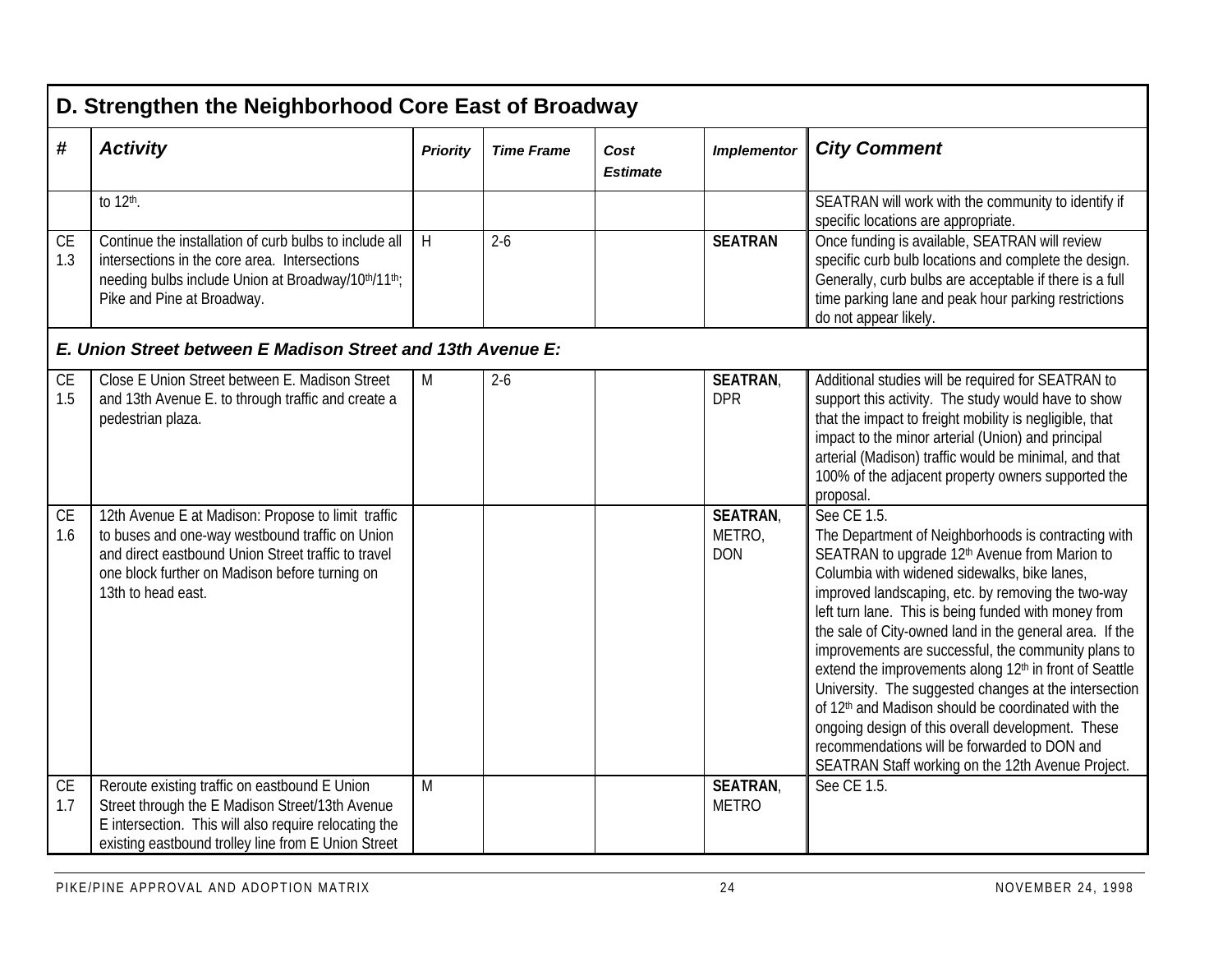|                  | D. Strengthen the Neighborhood Core East of Broadway                                                                                                                                                                                                                                                                                                                                      |                 |                                                        |                         |                                      |                                                                                                                                                                                                                                                                                                                                                                                                                                                                                                                                                                                                                                                                                                                                                                                                                                                                                                    |  |  |  |  |  |
|------------------|-------------------------------------------------------------------------------------------------------------------------------------------------------------------------------------------------------------------------------------------------------------------------------------------------------------------------------------------------------------------------------------------|-----------------|--------------------------------------------------------|-------------------------|--------------------------------------|----------------------------------------------------------------------------------------------------------------------------------------------------------------------------------------------------------------------------------------------------------------------------------------------------------------------------------------------------------------------------------------------------------------------------------------------------------------------------------------------------------------------------------------------------------------------------------------------------------------------------------------------------------------------------------------------------------------------------------------------------------------------------------------------------------------------------------------------------------------------------------------------------|--|--|--|--|--|
| #                | <b>Activity</b>                                                                                                                                                                                                                                                                                                                                                                           | <b>Priority</b> | <b>Time Frame</b>                                      | Cost<br><b>Estimate</b> | <b>Implementor</b>                   | <b>City Comment</b>                                                                                                                                                                                                                                                                                                                                                                                                                                                                                                                                                                                                                                                                                                                                                                                                                                                                                |  |  |  |  |  |
|                  | to 13th Avenue.                                                                                                                                                                                                                                                                                                                                                                           |                 |                                                        |                         |                                      |                                                                                                                                                                                                                                                                                                                                                                                                                                                                                                                                                                                                                                                                                                                                                                                                                                                                                                    |  |  |  |  |  |
| CE<br>1.8        | Reroute the small amount of westbound traffic<br>through the E Madison Street / 13th Avenue E<br>intersection. The westbound trolley line would not<br>need to be relocated.                                                                                                                                                                                                              | M               |                                                        |                         | <b>SEATRAN,</b><br><b>METRO</b>      | See CE 1.5.                                                                                                                                                                                                                                                                                                                                                                                                                                                                                                                                                                                                                                                                                                                                                                                                                                                                                        |  |  |  |  |  |
| <b>CE</b><br>1.9 | E. Madison at 13th - A "Bowtie": Along the Madison<br>Corridor where the diagonal street intersects with<br>orthogonal street grid, traffic patterns can be<br>simplified and open space can be created by<br>combining a small almost unbuildable triangle.                                                                                                                              |                 |                                                        |                         | <b>SEATRAN,</b><br><b>DPR</b>        | See CE 1.5.                                                                                                                                                                                                                                                                                                                                                                                                                                                                                                                                                                                                                                                                                                                                                                                                                                                                                        |  |  |  |  |  |
| <b>CE</b><br>2.0 | E. Union Street between 11th Avenue E and E<br><b>Madison Street:</b><br>1. Close street to general purpose through traffic<br>between E Madison Street and 11th Avenue E.<br>(Only westbound traffic is currently allowed;<br>eastbound traffic is local access.)<br>2. Maintain westbound bus traffic.<br>3. Maintain local access traffic.<br>4. Expand sidewalk areas and open space. | M               | $2 - 6$                                                |                         | <b>SEATRAN,</b><br><b>METRO</b>      | See CE 1.5.                                                                                                                                                                                                                                                                                                                                                                                                                                                                                                                                                                                                                                                                                                                                                                                                                                                                                        |  |  |  |  |  |
| CE<br>2.1        | Lincoln Reservoir Park Plan (in the Capitol Hill<br>Neighborhood Plan): Support the importance of<br>this major neighborhood park design and need to<br>complete improvements of the Lincoln Reservoir<br>Park Plan per the approved Master Plan.                                                                                                                                         | H               | (Coordinate<br>with<br>undergrounding<br>of reservoir) |                         | SPU, DPR,<br>Landmarks<br>Board, DON | The SPU project budget for rebuilding the reservoir<br>underground includes funding for a public planning<br>process, design consultation, publication of the Park<br>Master Plan and construction of Phase I site<br>improvements. At this time, DPR does not have<br>funding for the development of the park elements<br>beyond what SPU will contribute as site restoration.<br>The elements that remain unfunded include: children's<br>play area, water feature, and plaza. The elements<br>that are partially unfunded include: entrances,<br>pathways, landscaping and lighting. SPU is paying for<br>the design work on the water feature; all of the other<br>elements are not funded for design work. DPR does<br>feel that there are elements in the plan that may be<br>appropriate for funding through a bond or state grants.<br>The maintenance of the park elements is expected to |  |  |  |  |  |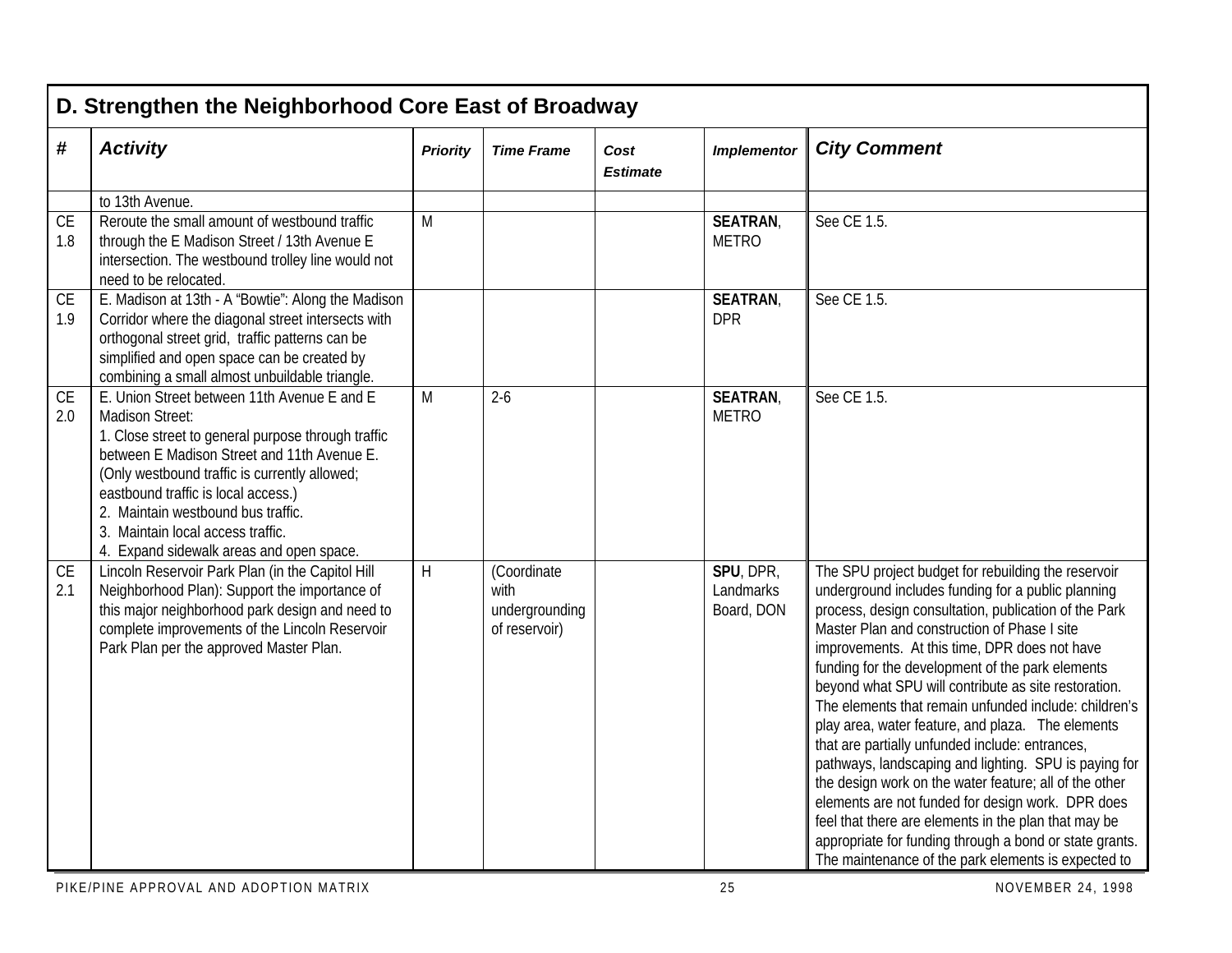|   | D. Strengthen the Neighborhood Core East of Broadway                                                                            |  |  |  |  |                                                                                                                                                                                                                                                                                                                     |  |  |  |  |  |
|---|---------------------------------------------------------------------------------------------------------------------------------|--|--|--|--|---------------------------------------------------------------------------------------------------------------------------------------------------------------------------------------------------------------------------------------------------------------------------------------------------------------------|--|--|--|--|--|
| # | <b>Activity</b><br><b>City Comment</b><br><b>Priority</b><br><b>Implementor</b><br><b>Time Frame</b><br>Cost<br><b>Estimate</b> |  |  |  |  |                                                                                                                                                                                                                                                                                                                     |  |  |  |  |  |
|   |                                                                                                                                 |  |  |  |  | be taken over by DPR upon completion. Additional<br>staffing may be required for this maintenance.<br>The site and reservoir were nominated and<br>designated a City of Seattle Landmark in 1998.<br>Changes to any designated features will require<br>review and approval of the Landmarks Preservation<br>Board. |  |  |  |  |  |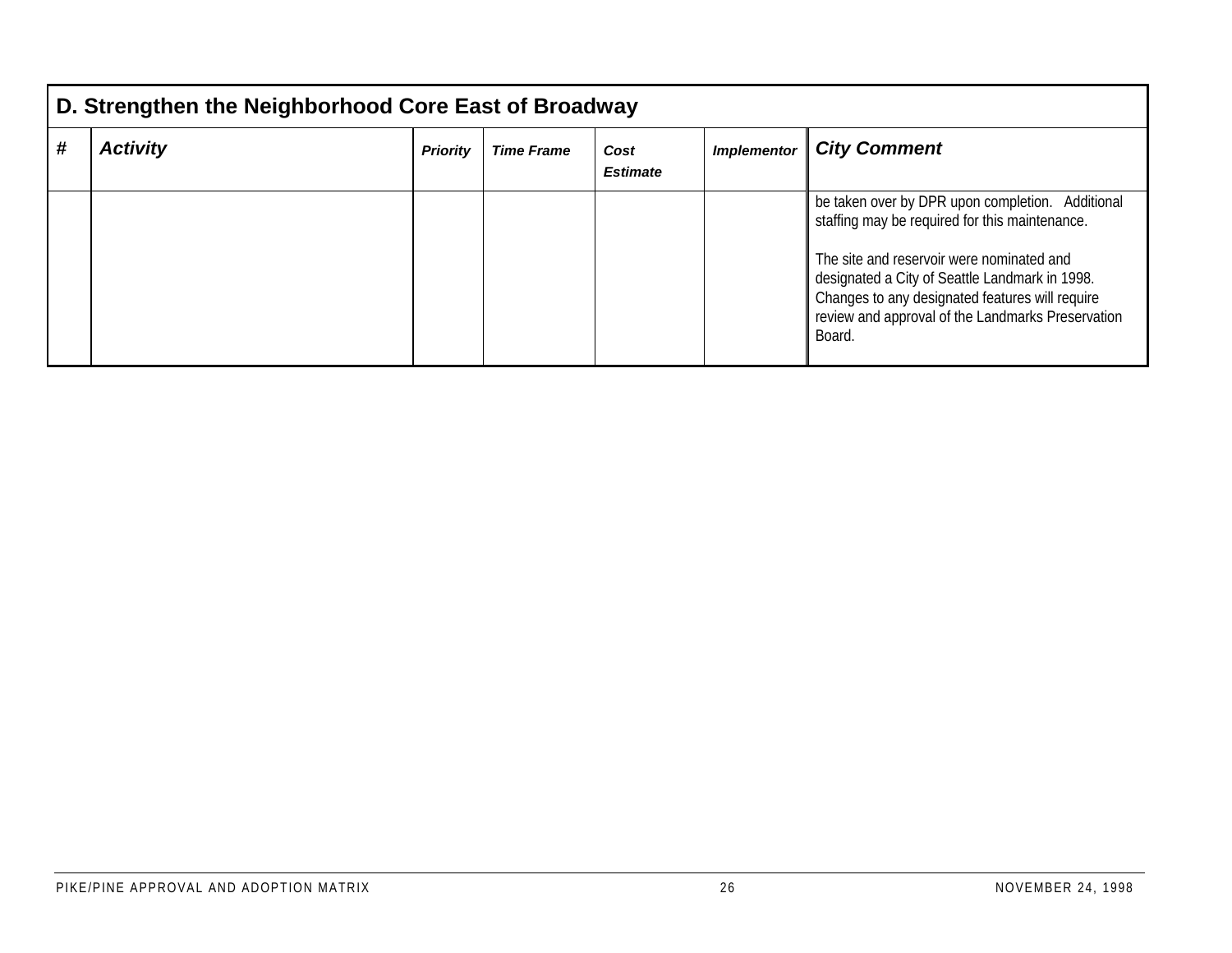## **II. Additional Activities For Implementation**

The activities listed in this section are not directly associated with a Key Strategy. The City has, when possible, identified next steps for implementation of each of these activities. The response will specify 1) activities already under way 2) activities for which the City agrees to initiate next steps(will include a schedule for the work); 3) this activity will be considered as part of the Sector Work programs in the future as opportunities arise, 4) activities for which the community must take the lead (may be supported by City departments or existing programs); 5) issues that will be on the policy docket (the docket will assign responsibility for consideration of the issue and provide a schedule for reporting back to Council); and 6) activities which the City will not support. As with the activities listed for each Key Strategy in Section I, these activities are intended to be implemented over the span of many years.

The Executive will coordinate efforts to sort through these activities. During this sorting process, the departments will work together to create Sector work programs that will prioritize these activities. This may include developing rough cost estimates for the activities within each activity, identifying potential funding sources and mechanisms; establishing priorities within each plan, as well as priorities among plans; and developing phased implementation and funding strategies. The City will involve neighborhoods in a public process so that neighborhoods can help to establish citywide priorities. Activities identified in this section will be included in the City's tracking database for monitoring neighborhood plan implementation.

| #             | <b>Activity</b>                                                                                                                                                                                | <b>Priority</b> | Time<br><b>Frame</b> | Cost<br><b>Estimate</b> | <b>Implementor</b>            | <b>Executive Comment</b>                                                                                                                                                      | <b>City Action</b>                                                                                                  |  |  |  |  |  |
|---------------|------------------------------------------------------------------------------------------------------------------------------------------------------------------------------------------------|-----------------|----------------------|-------------------------|-------------------------------|-------------------------------------------------------------------------------------------------------------------------------------------------------------------------------|---------------------------------------------------------------------------------------------------------------------|--|--|--|--|--|
|               | <b>Urban Design and Transportation Improvements</b>                                                                                                                                            |                 |                      |                         |                               |                                                                                                                                                                               |                                                                                                                     |  |  |  |  |  |
| LT-UDT<br>1.0 | Install pedestrian signal heads (walk/don't<br>walk) at every signalized intersection.                                                                                                         |                 | Long<br>Term         |                         | <b>SEATRAN</b>                | This is SEATRAN's ongoing<br>practice when signals are<br>upgraded.                                                                                                           | Activity is already underway.                                                                                       |  |  |  |  |  |
| LT-UDT<br>1.1 | Streetscape Treatments: Surprises should<br>be incorporated into the sidewalk design (not<br>a sanitized look) like artworks that reflects<br>past & present character of the<br>neighborhood. |                 | Long<br>Term         |                         | <b>SEATRAN,</b><br><b>DON</b> | This needs to be looked at<br>individually and requires a street<br>use permit.<br>The Neighborhood Matching Fund<br>is a good source of funding for this<br>activity.        | The community should take<br>the lead on this activity.                                                             |  |  |  |  |  |
| LT-UDT<br>1.2 | Arterial - 14 <sup>th</sup> Avenue E. and 15th Avenue E:<br>Revise the parking configuration on 14th<br>Avenue E. to diagonal parking to slow traffic.                                         |                 | Long<br>Term         |                         | <b>SEATRAN</b>                | This activity has been identified as<br>a long term priority by the<br>neighborhood.<br>This needs to be looked at<br>individually and then a petition<br>must be circulated. | This activity will be<br>considered as part of the<br>Sector Work programs in the<br>future as opportunities arise. |  |  |  |  |  |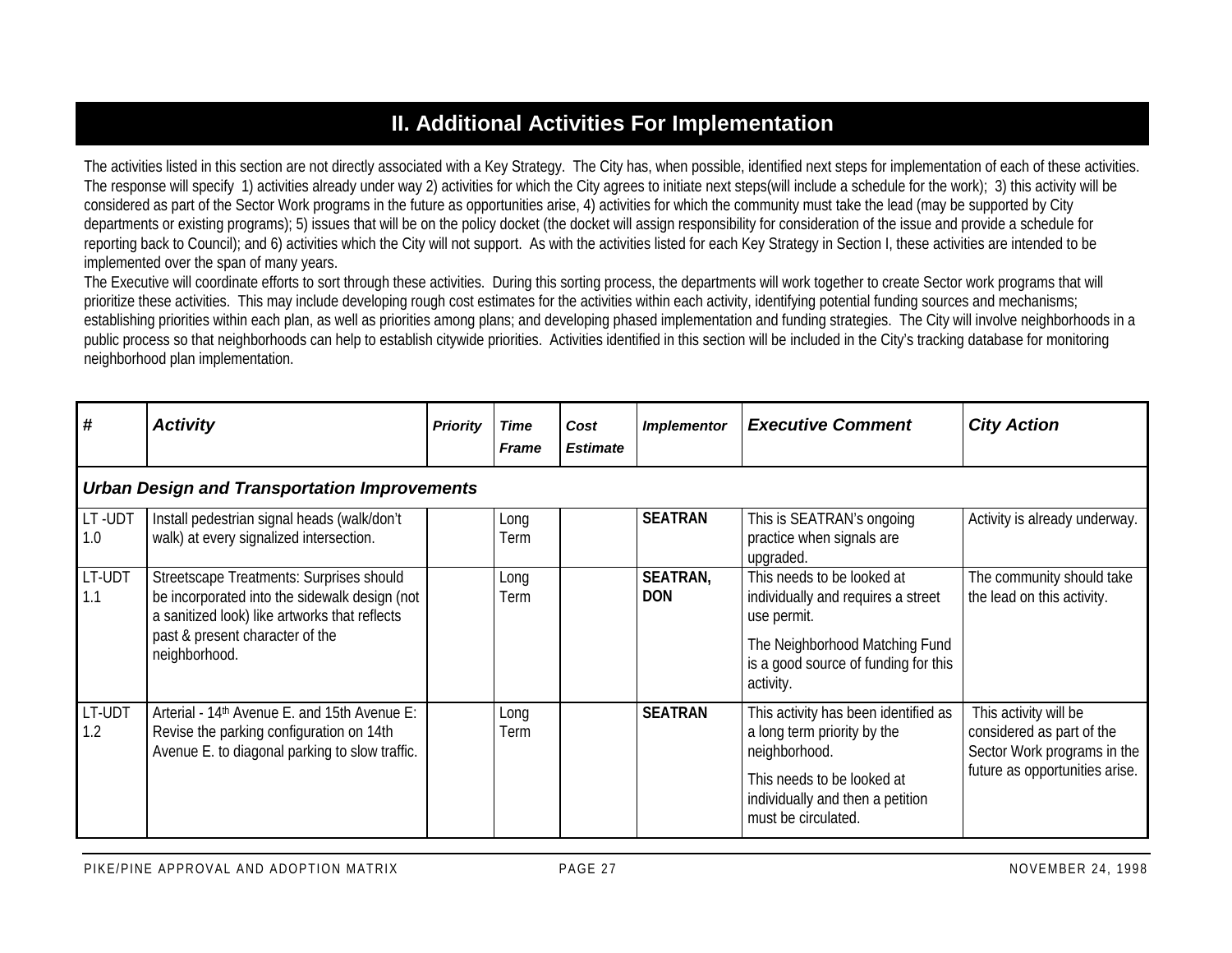| #             | <b>Activity</b>                                                                                                                                                                                                                                                                                                           | <b>Priority</b> | <b>Time</b><br><b>Frame</b> | Cost<br><b>Estimate</b> | <b>Implementor</b>            | <b>Executive Comment</b>                                                                                                                                                                                                                                                                                                                                                                                                                                                                                               | <b>City Action</b>                                                                                                  |
|---------------|---------------------------------------------------------------------------------------------------------------------------------------------------------------------------------------------------------------------------------------------------------------------------------------------------------------------------|-----------------|-----------------------------|-------------------------|-------------------------------|------------------------------------------------------------------------------------------------------------------------------------------------------------------------------------------------------------------------------------------------------------------------------------------------------------------------------------------------------------------------------------------------------------------------------------------------------------------------------------------------------------------------|---------------------------------------------------------------------------------------------------------------------|
| LT-UDT<br>1.3 | Intersection - 14th Avenue E. and E.<br>Madison Street: Propose a major traffic<br>revision to end E. Pike Street and create a<br>"bowtie" type plaza.                                                                                                                                                                    |                 | Long<br>Term                |                         | <b>SEATRAN</b>                | This activity has been identified as<br>a long term priority by the<br>neighborhood.<br>The next step is to develop a<br>conceptual design.                                                                                                                                                                                                                                                                                                                                                                            | This activity will be<br>considered as part of the<br>Sector Work programs in the<br>future as opportunities arise. |
| LT-UDT<br>1.4 | Triangle Park Expansion at 15th Avenue E.<br>and E. Madison Street: The existing<br>triangular "half of the "bowtie" park at 15th<br>Avenue E. and E. Madison Street is<br>recommended to be increased by<br>incorporating the adjacent E. Pike Street<br>right-of-way.                                                   |                 | Long<br>Term                |                         | <b>SEATRAN</b>                | This activity has been identified as<br>a long term priority by the<br>neighborhood.                                                                                                                                                                                                                                                                                                                                                                                                                                   | This activity will be<br>considered as part of the<br>Sector Work programs in the<br>future as opportunities arise. |
| LT-UDT<br>1.5 | E Pike Street between E Madison Street and<br>15th Avenue E: Close street to enlarge the<br>adjacent park and connect it to the<br>neighborhood. Eastbound traffic would be<br>diverted to other streets.                                                                                                                 |                 | Long<br>Term                |                         | <b>SEATRAN,</b><br><b>DPR</b> | This activity has been identified as<br>a long term priority by the<br>neighborhood.<br>This can be done if there will be<br>little or no impact to traffic and<br>100% of the affected property<br>owners approve the concept<br>(access for emergency and City<br>Service vehicles will probably need<br>to be maintained). If traffic is<br>diverted, SEATRAN will require a<br>petition from affected property<br>owners. DPR will work with the<br>community to explore this idea if<br>these conditions are met. | See response to LT-UDT<br>1.4.                                                                                      |
| LT-UDT<br>1.6 | The Beginning of E Pine Street: Revise the<br>parking configuration between 15th Avenue<br>E and E Madison Street on E Pine Street to<br>slow traffic and increase street parking for<br>residents. The new angled parking allows E<br>Madison Street to be narrowed for angled<br>parking and a prime location for a new |                 | Long<br>Term                |                         | <b>SEATRAN</b>                | This activity has been identified as<br>a long term priority by the<br>neighborhood.<br>The community should consider as<br>an alternative design, parallel<br>parking on both sides of the street.<br>This should be the same amount                                                                                                                                                                                                                                                                                  | This activity will be<br>considered as part of the<br>Sector Work programs in the<br>future as opportunities arise  |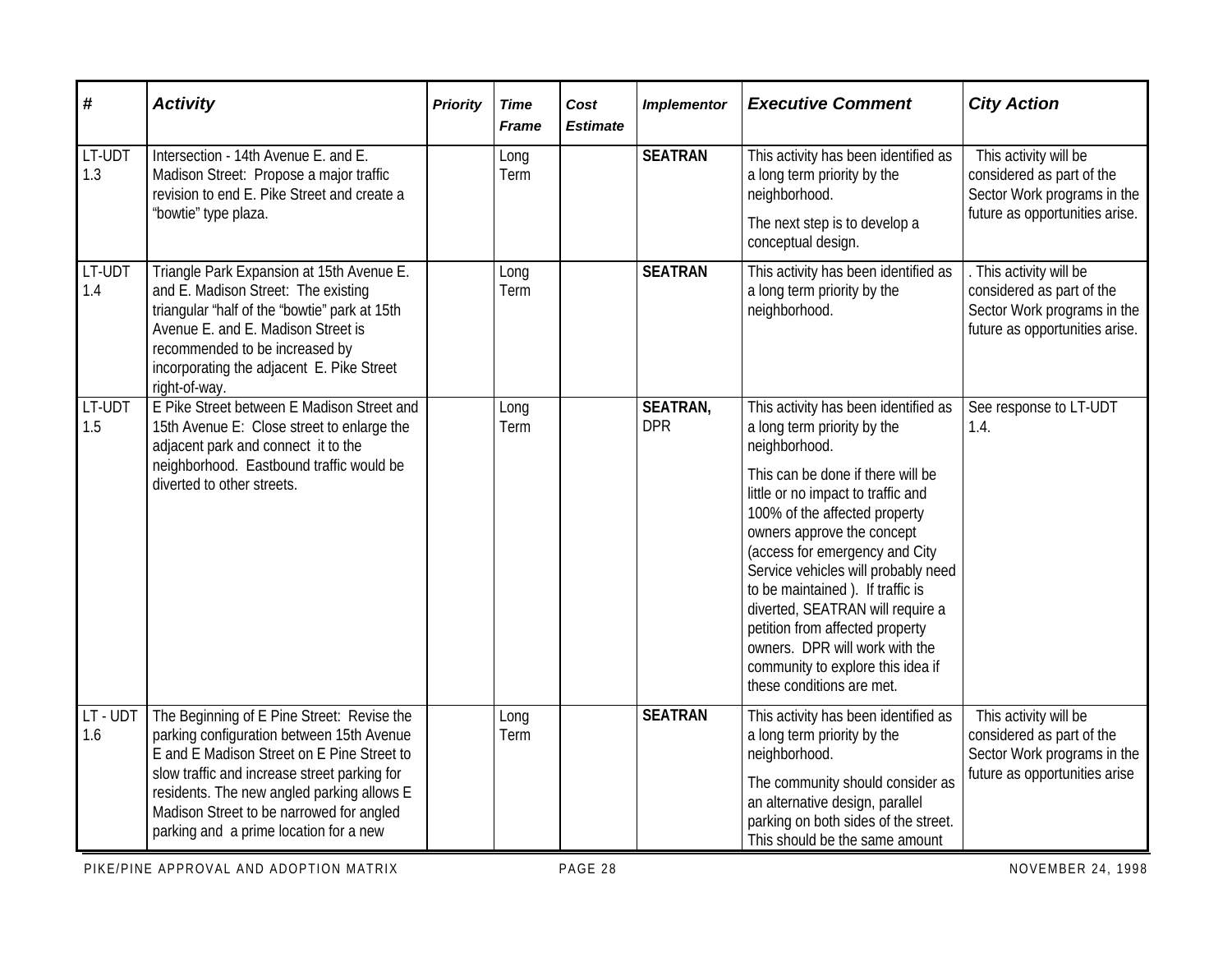| #               | <b>Activity</b>                                                                                                                                                                                                                                                                                                                                                                   | <b>Priority</b> | <b>Time</b><br><b>Frame</b> | Cost<br><b>Estimate</b> | <b>Implementor</b>              | <b>Executive Comment</b>                                                                                                                                                      | <b>City Action</b>                                                                                                    |
|-----------------|-----------------------------------------------------------------------------------------------------------------------------------------------------------------------------------------------------------------------------------------------------------------------------------------------------------------------------------------------------------------------------------|-----------------|-----------------------------|-------------------------|---------------------------------|-------------------------------------------------------------------------------------------------------------------------------------------------------------------------------|-----------------------------------------------------------------------------------------------------------------------|
|                 | corner park of landmark identity.                                                                                                                                                                                                                                                                                                                                                 |                 |                             |                         |                                 | of parking to the residents as angle<br>on side. Parked cars would<br>insulate pedestrians from moving<br>traffic.                                                            |                                                                                                                       |
| LT-UDT<br>1.7   | Create new open spaces by taking<br>advantage of the awkward angled street<br>rights-of-way.                                                                                                                                                                                                                                                                                      |                 | Long<br>Term                |                         | <b>SEATRAN</b>                  | This activity has been identified as<br>a long term priority by the<br>neighborhood.<br>The next step is to begin<br>preliminary engineering as funding<br>becomes available. | This activity will be<br>considered as part of the<br>Sector Work programs in the<br>future as opportunities arise    |
|                 | <b>IMPROVE SIDEWALK SYSTEM AND PEDESTRIAN CONNECTIONS:</b>                                                                                                                                                                                                                                                                                                                        |                 |                             |                         |                                 |                                                                                                                                                                               |                                                                                                                       |
| LT-UDT<br>1.8   | Create a sidewalk system across I-5 on both<br>sides of Pine Street.                                                                                                                                                                                                                                                                                                              |                 | Long<br>Term                |                         | <b>SEATRAN,</b><br><b>WSDOT</b> | This activity has been identified as<br>a long term priority by the<br>neighborhood.<br>See WE 1.4                                                                            | See Response to WE 1.4.                                                                                               |
| LT-UDT<br>1.9   | Improve the sidewalk at the off ramp of I-5<br>and Olive Way area and install a sidewalk on<br>the south side of Olive Way over I-5.                                                                                                                                                                                                                                              |                 | Long<br>Term                |                         | <b>SEATRAN</b>                  | This activity has been identified as<br>a long term priority by the<br>neighborhood.                                                                                          | . This activity will be<br>considered as part of the<br>Sector Work programs in the<br>future as opportunities arise  |
| LT - UDT<br>2.0 | The streetscape features and materials of<br>the major intersections should demonstrate<br>their uniqueness or "Hub" location. Certain<br>intersections of major pedestrian importance<br>(For example, the intersection at Melrose<br>and E. Pike) could incorporate traditional red<br>brick to identify them as an entry point, a<br>prime hub & adjacent to the Wintonia Apt. |                 | Long<br>Term                |                         | <b>SEATRAN</b>                  | This was identified as a long term<br>activity by the neighborhood.                                                                                                           | This activity will be<br>considered as part of the<br>Sector Work programs in the<br>future as opportunities arise    |
| LT - UDT<br>2.1 | Institute Meter Revenue Sharing with<br>Neighborhood: Since extending the meter<br>hours by four hours per day would increase<br>meter revenues by about 33%, one method                                                                                                                                                                                                          |                 | Long<br>Term                |                         | <b>SEATRAN,</b><br>ESD, SPD     | This is a policy issue for City<br>discussion. It will be considered<br>for the Policy Docket for<br>consideration by the City Council.                                       | Meter Revenue Sharing has<br>been placed on the Policy<br>Docket. The Executive will<br>analyze the fiscal, legal and |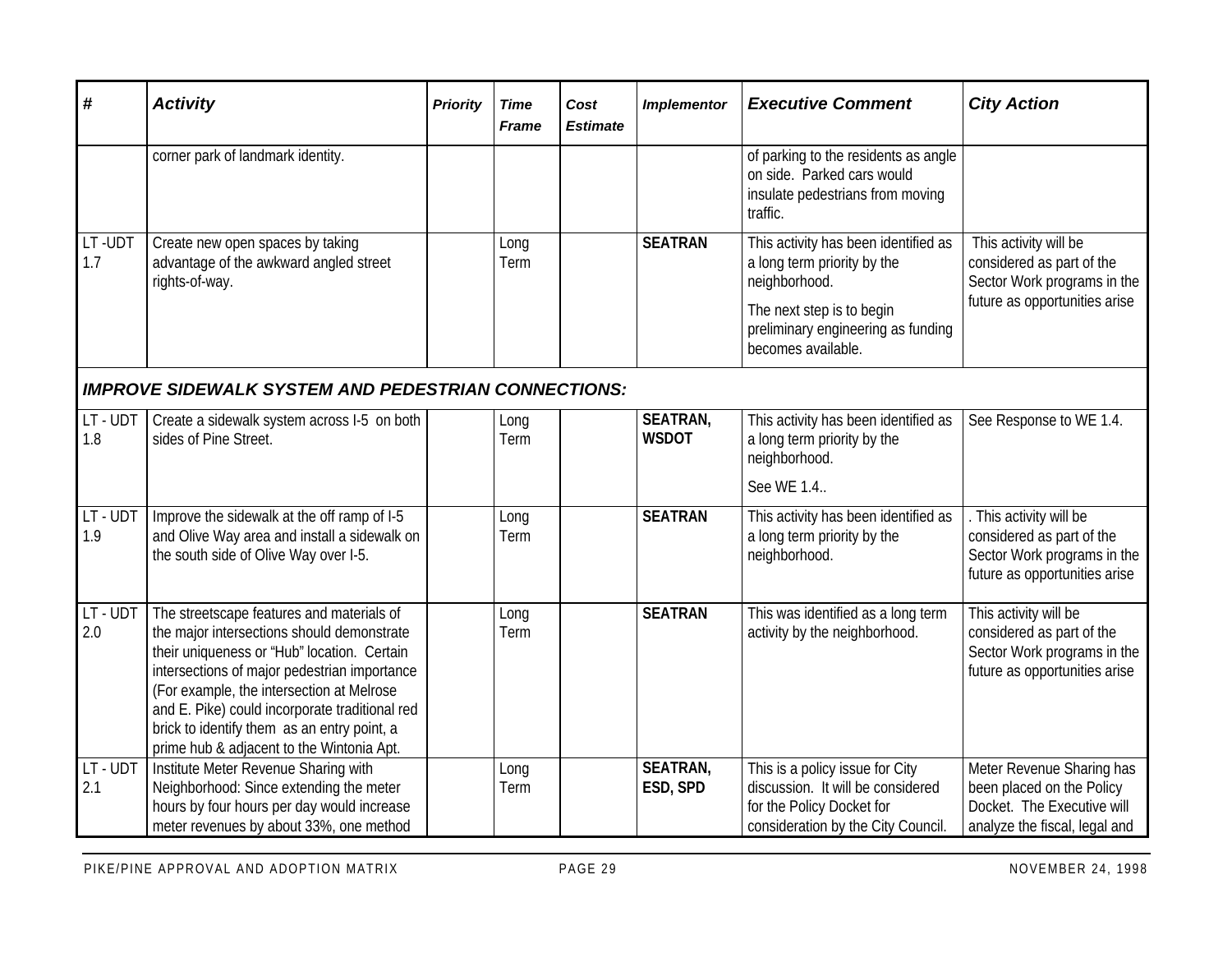| #                 | <b>Activity</b>                                                                                                                                                                                                                                                                                                                                     | <b>Priority</b> | <b>Time</b><br><b>Frame</b>              | Cost<br><b>Estimate</b> | <b>Implementor</b>                  | <b>Executive Comment</b>                                                                                                                                                                                                                                                                             | <b>City Action</b>                                                                                                                                                                                                                                                                                                                                                                                                |
|-------------------|-----------------------------------------------------------------------------------------------------------------------------------------------------------------------------------------------------------------------------------------------------------------------------------------------------------------------------------------------------|-----------------|------------------------------------------|-------------------------|-------------------------------------|------------------------------------------------------------------------------------------------------------------------------------------------------------------------------------------------------------------------------------------------------------------------------------------------------|-------------------------------------------------------------------------------------------------------------------------------------------------------------------------------------------------------------------------------------------------------------------------------------------------------------------------------------------------------------------------------------------------------------------|
|                   | to fund the marketing and meter studies is<br>for the City of Seattle to share a portion of<br>the meter revenues with a recognized<br>neighborhood association such as a<br>Business Improvement Association or other<br>group.                                                                                                                    |                 |                                          |                         |                                     | Raising meter hours will raise<br>enforcement costs.                                                                                                                                                                                                                                                 | equity issues related to<br>targeting meter revenue to<br>neighborhood specific<br>projects and will present<br>their analysis and<br>recommendations to Council<br>in June 2000.                                                                                                                                                                                                                                 |
| $LT - UDT$<br>2.2 | Establish differential parking fines that are<br>appropriate for various neighborhoods:<br>Parking fines that are appropriate in<br>downtown Seattle may be too high for other<br>neighborhoods. Fines that are too high<br>discourage customers from visiting the<br>neighborhood.                                                                 |                 | Long<br>Term                             |                         | <b>SEATRAN,</b><br>ESD, SPD         | This is a policy issue for City<br>discussion. It will be referred to<br>the Policy Docket for consideration<br>by the City Council.                                                                                                                                                                 | <b>Differential Parking Fines</b><br>has been placed on the<br>Policy Docket. The<br>Executive will analyze the<br>fiscal and legal issues<br>related to establishing<br>different parking fines for<br>different neighborhoods and<br>will present their analysis<br>and recommendations to<br>Council in June 2000.                                                                                             |
|                   | <b>OTHER TRANSPORTATION RECOMMENDATIONS:</b>                                                                                                                                                                                                                                                                                                        |                 |                                          |                         |                                     |                                                                                                                                                                                                                                                                                                      |                                                                                                                                                                                                                                                                                                                                                                                                                   |
| PT 1.0            | Evaluate pedestrian crossing problems and<br>make improvements along the entire<br>corridors of key neighborhood streets and<br>arterials. Corridors include Pike and Pine<br>Streets from I-5 to 15th Avenue E, 12th<br>Avenue from Madison to Olive Streets,<br>Melrose Avenue at the I-5 interchange, and<br>Boren Avenue at it crossing of 1-5. | M               | See<br>Urban<br>Design<br>Master<br>Plan |                         | <b>SEATRAN</b><br><b>SCL, WSDOT</b> | The next step is to begin<br>preliminary engineering work as<br>funding becomes available.<br><b>SEATRAN</b> suggests prioritizing<br>Pike and Pine from Melrose to<br>Broadway because of the City<br>Light undergrounding project.<br>Improvements will also be made<br>by DOT at Melrose and I-5. | Crosswalks: The City is<br>currently reviewing its<br>policies on crosswalks and<br>will report to the City Council<br><b>Transportation Committee</b><br>on the results of the study<br>and recommend policy<br>changes in early 1999. This<br>recommendation will be<br>reviewed again by<br>SEATRAN in 1999 in light of<br>any policy changes made as<br>a result of this recent study<br>and policy analysis. |
| PT 1.1            | Consider traffic calming treatments to slow<br>traffic and reduce through traffic on the                                                                                                                                                                                                                                                            | M               |                                          |                         | <b>SEATRAN</b>                      | This seems to be contrary to the<br>previous activity requesting one-                                                                                                                                                                                                                                | <b>SEATRAN will work with</b><br>the community to clarify what                                                                                                                                                                                                                                                                                                                                                    |

PIKE/PINE APPROVAL AND ADOPTION MATRIX **PAGE 30** PAGE 30 NOVEMBER 24, 1998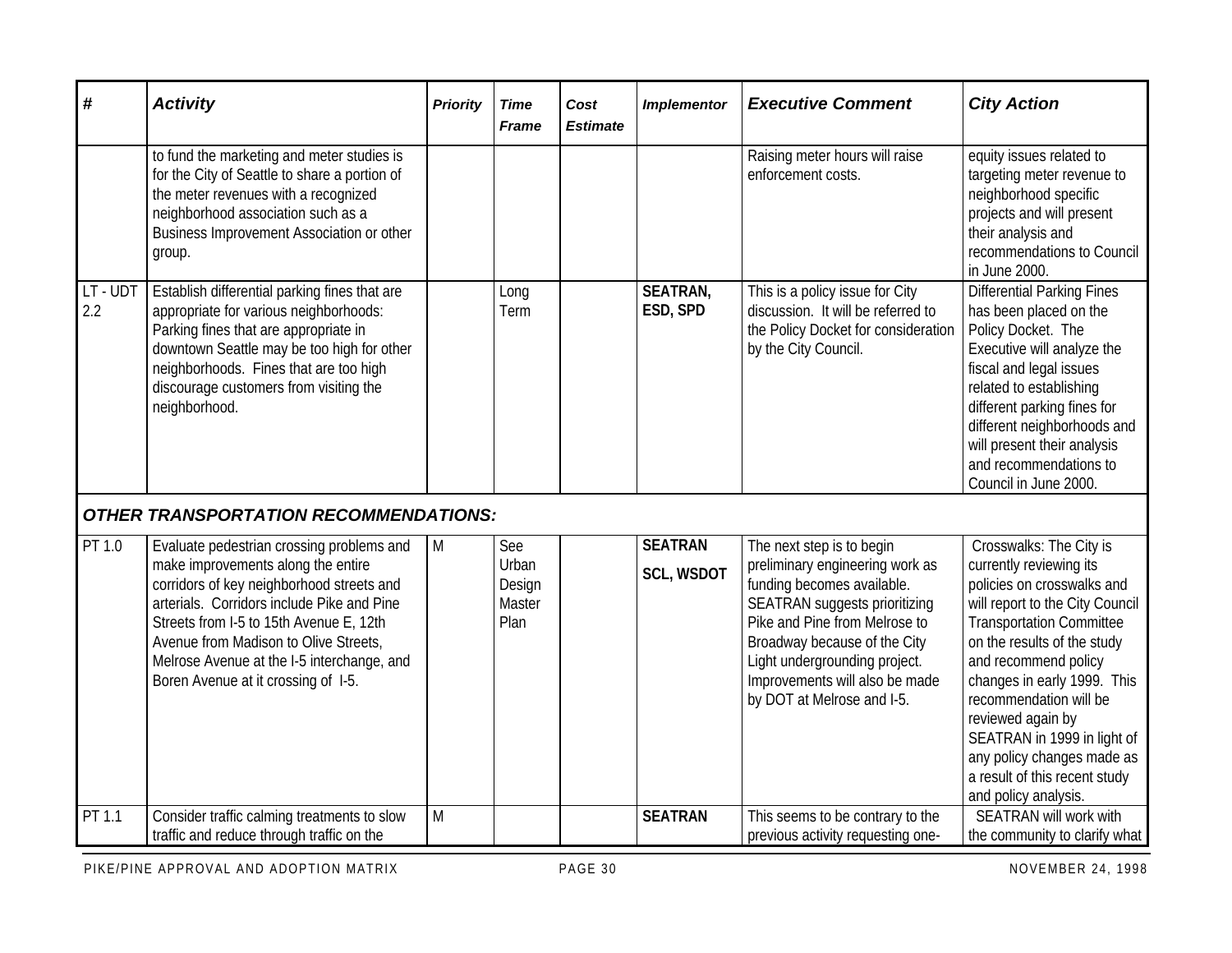| #      | <b>Activity</b>                                                                                                                                                                                                                                                                                                                                  | <b>Priority</b> | <b>Time</b><br><b>Frame</b> | Cost<br><b>Estimate</b> | <b>Implementor</b>                                                                             | <b>Executive Comment</b>                                                                                                                                                                                                                                                                                                                                                                                                                                                                                                                                                                                                                                                                  | <b>City Action</b>                                                                                                                                   |
|--------|--------------------------------------------------------------------------------------------------------------------------------------------------------------------------------------------------------------------------------------------------------------------------------------------------------------------------------------------------|-----------------|-----------------------------|-------------------------|------------------------------------------------------------------------------------------------|-------------------------------------------------------------------------------------------------------------------------------------------------------------------------------------------------------------------------------------------------------------------------------------------------------------------------------------------------------------------------------------------------------------------------------------------------------------------------------------------------------------------------------------------------------------------------------------------------------------------------------------------------------------------------------------------|------------------------------------------------------------------------------------------------------------------------------------------------------|
|        | following streets: 10th and 11th Avenues<br>between Union and Pine Streets, Minor<br>Avenue between Pike and Pine Streets,<br>Crawford Court, Seneca Court, and<br>Broadway Court.                                                                                                                                                               |                 |                             |                         |                                                                                                | way couplets. See response to CE<br>1.1. SEATRAN may be able to<br>help the community develop ideas<br>if they understand what the goals<br>and issues are that the community<br>wants to address.                                                                                                                                                                                                                                                                                                                                                                                                                                                                                        | they would like to<br>accomplish, what the options<br>are and identify what the<br>next steps are.                                                   |
| PT 1.2 | Install traffic circles at the intersections of<br>neighborhood streets when requested by the<br>neighborhood when helpful in calming traffic.                                                                                                                                                                                                   | L               | $2 - 6$                     |                         | <b>SEATRAN</b>                                                                                 | <b>SEATRAN</b> supports this<br>recommendation.                                                                                                                                                                                                                                                                                                                                                                                                                                                                                                                                                                                                                                           | The community must take<br>the lead in identifying these<br>locations.                                                                               |
| PT 1.3 | Work with SPU, DPR, and SEATRAN, and<br>adjoining property owners on Nagle Place<br>between Denny Way and Pine Street to<br>make Nagle Place a local and emergency<br>access only street from Olive to Denny Way.<br>Install traffic calming devices, landscape<br>improvements, and signage to promote the<br>limited access use of the street. | M               | $2-6$                       |                         | SEATRAN,<br>DPR, SPU,<br>Groundswell,<br>Capitol Hill<br>Neighborhood<br>Planning<br>Committee | The SPU project budget for<br>rebuilding the Lincoln Reservoir<br>underground includes funding for<br>pedestrian improvements to Nagle<br>Place. Design details will be<br>finalized as project planning<br>proceeds.                                                                                                                                                                                                                                                                                                                                                                                                                                                                     | The City will initiate the next<br>steps for implementing this<br>action and include the<br>community as project<br>planning and design<br>proceeds. |
| PT 1.4 | Monitor traffic speeds on arterials and make<br>changes to the signal timing along corridors<br>to reduce vehicular speeds, if necessary.                                                                                                                                                                                                        | M               | $2-6$                       |                         | <b>SEATRAN</b>                                                                                 | SEATRAN can not support this<br>activity. SEATRAN times the<br>traffic signals to progress traffic for<br>the direction with the heaviest<br>volume, at or below the posted<br>speed limit. It would be very<br>difficult, if at all possible, to time a<br>signal system so that it could be<br>quaranteed that vehicles could not<br>travel above the speed limit and<br>make it through some signals<br>within a system.<br>Making changes to the signal<br>system to reduce speeds in both<br>directions would lead to very<br>frustrated drivers, and increased<br>delay to all vehicles, including<br>transit and local traffic. This can<br>result in an increase in violations of | The City will not implement<br>this activity.                                                                                                        |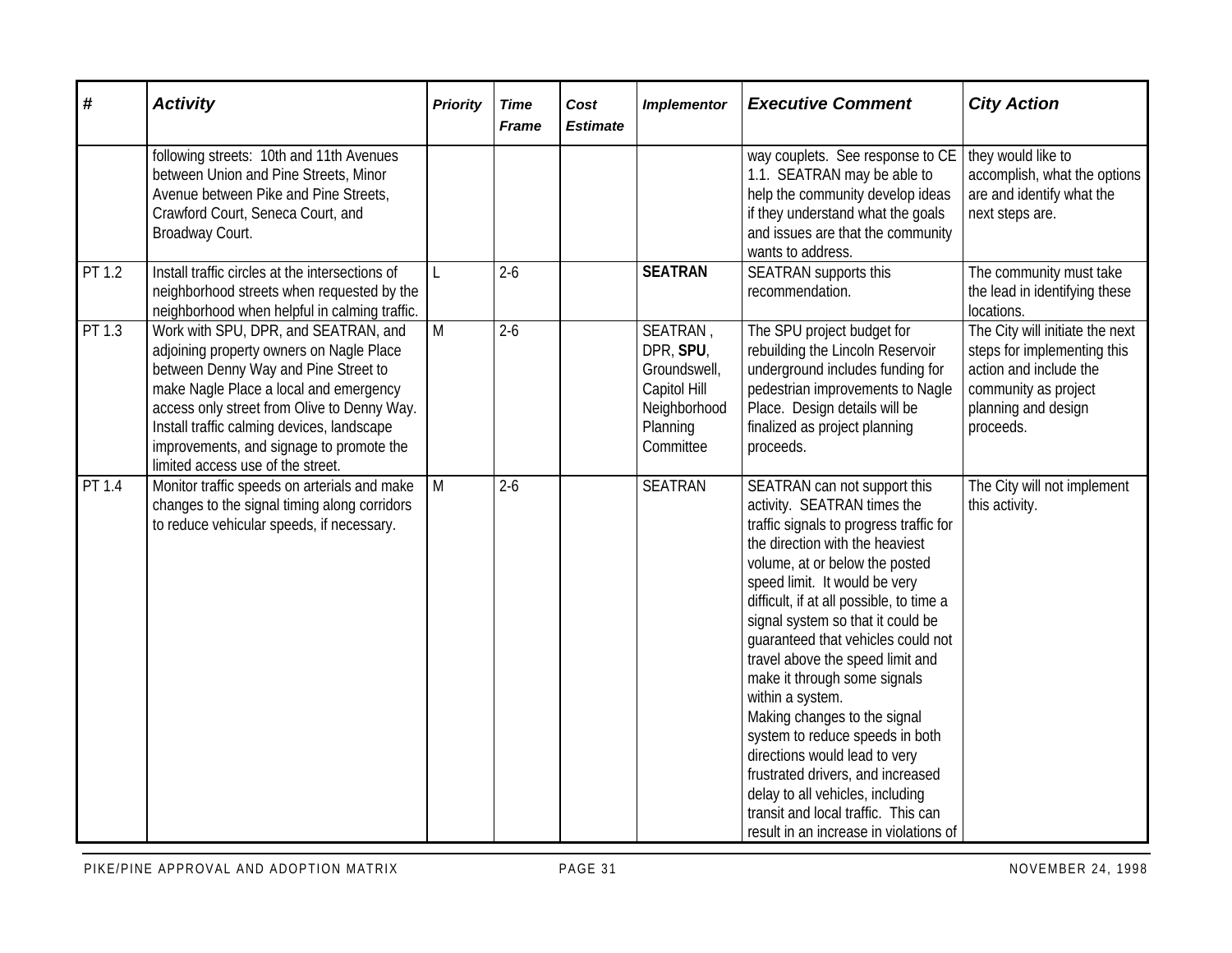| #      | <b>Activity</b>                                                                                                                                                                                                                                                                                                           | <b>Priority</b> | <b>Time</b><br><b>Frame</b> | Cost<br><b>Estimate</b> | <b>Implementor</b>            | <b>Executive Comment</b>                                                                                                                                                                                                                                                                                                                                                                                                                                                                 | <b>City Action</b>                                                                                                 |
|--------|---------------------------------------------------------------------------------------------------------------------------------------------------------------------------------------------------------------------------------------------------------------------------------------------------------------------------|-----------------|-----------------------------|-------------------------|-------------------------------|------------------------------------------------------------------------------------------------------------------------------------------------------------------------------------------------------------------------------------------------------------------------------------------------------------------------------------------------------------------------------------------------------------------------------------------------------------------------------------------|--------------------------------------------------------------------------------------------------------------------|
|        |                                                                                                                                                                                                                                                                                                                           |                 |                             |                         |                               | traffic control devices, increased<br>collisions, and diversion of traffic to<br>neighborhood streets.                                                                                                                                                                                                                                                                                                                                                                                   |                                                                                                                    |
| PT 1.5 | Conduct regular traffic speed tests to<br>evaluate traffic signalization changes, traffic<br>control devices, or other measures to reduce<br>speeds.                                                                                                                                                                      | M               | $2-6$                       |                         | <b>SEATRAN</b>                | SEATRAN will look at specific<br>locations where concerns are<br>expressed.                                                                                                                                                                                                                                                                                                                                                                                                              | The neighborhood should<br>take the next steps by<br>identifying locations for<br>speed tests.                     |
| PT 1.6 | Request the Police to conduct more regular<br>enforcement activities to discourage<br>speeding.                                                                                                                                                                                                                           | $\overline{H}$  | ON-<br><b>GOING</b>         |                         | <b>SPD</b>                    | The Seattle Police Department<br>does the best job that it can with<br>existing staff assigned to the<br>Traffic Unit. Increased<br>enforcement on an ongoing basis<br>in the Pike/Pine area can only be<br>accomplished in two ways: 1) by<br>reducing traffic enforcement efforts<br>in other areas; or 2) by increasing<br>the number of Traffic officers<br>authorized in the budget. At this<br>point in time, there are no plans to<br>increase the number of Traffic<br>officers. | This activity will be<br>considered as part of the<br>Sector Work programs in the<br>future as opportunities arise |
| PT 1.7 | Establish neighborhood adopt-a-street<br>programs. Pike has been adopted by<br>SAFECO Insurance.                                                                                                                                                                                                                          | M               | On-going                    |                         | <b>SEATRAN</b><br><b>MOPP</b> | The City supports this concept.<br>The neighborhood is invited to join<br>the Adopt-a-Street program.                                                                                                                                                                                                                                                                                                                                                                                    | <b>SEATRAN will forward</b><br>information on the Adopt-a-<br>Street program to the<br>neighborhood.               |
|        | PEDESTRIANS: Up-grade crossings to improve pedestrian safety                                                                                                                                                                                                                                                              |                 |                             |                         |                               |                                                                                                                                                                                                                                                                                                                                                                                                                                                                                          |                                                                                                                    |
| PT 1.8 | Change timing of signals to enable more<br>crossing time for pedestrians at any<br>intersection that serves elderly, children, or<br>people with disabilities. Intersections that<br>are in current need of timing change include,<br>but are not limited to, Boren Avenue/Pine<br>Street and Madison Street/14th Avenue. | H               | $1-2$                       |                         | <b>SEATRAN</b>                | SEATRAN will review the timing<br>and make adjustments as required<br>in the first quarter of 1999.                                                                                                                                                                                                                                                                                                                                                                                      | SEATRAN will pursue the<br>next steps for this project in<br>the first quarter of 1999.                            |
| PT 1.9 | Remove or de-activate existing push buttons<br>at signalized intersections, and include                                                                                                                                                                                                                                   | H               | $1-2$                       |                         | <b>SEATRAN</b>                | SEATRAN has put Broadway and<br>Pike St., Broadway and Pine St.                                                                                                                                                                                                                                                                                                                                                                                                                          | SEATRAN will pursue the<br>next steps for this project.                                                            |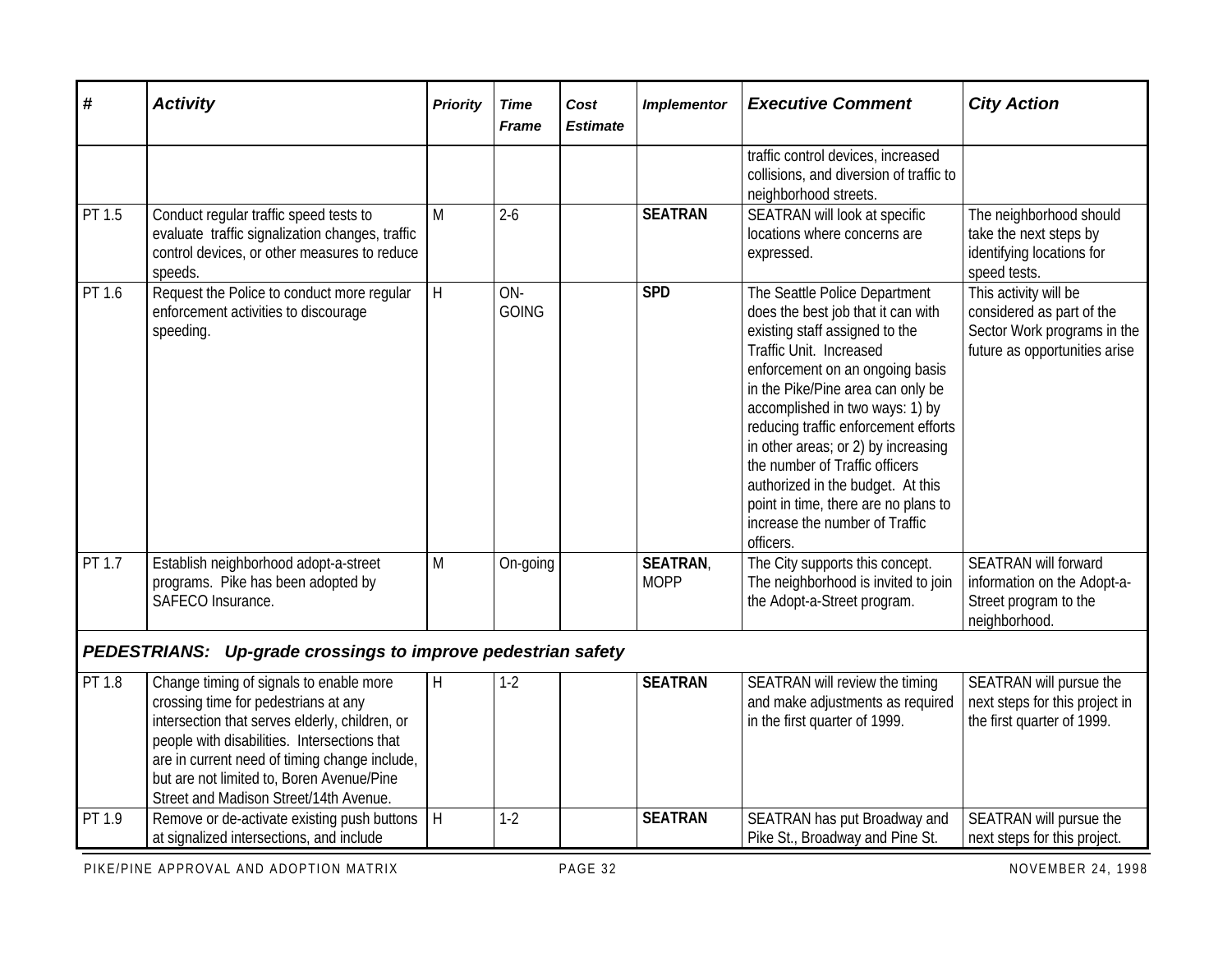| #      | <b>Activity</b>                                                                                                                                                                                                                                                                                              | <b>Priority</b> | <b>Time</b><br><b>Frame</b> | Cost<br><b>Estimate</b> | <b>Implementor</b>                                                    | <b>Executive Comment</b>                                                                                                                                                                                                                                                                                                                                            | <b>City Action</b>                                                                                                                                                                                                                                                             |
|--------|--------------------------------------------------------------------------------------------------------------------------------------------------------------------------------------------------------------------------------------------------------------------------------------------------------------|-----------------|-----------------------------|-------------------------|-----------------------------------------------------------------------|---------------------------------------------------------------------------------------------------------------------------------------------------------------------------------------------------------------------------------------------------------------------------------------------------------------------------------------------------------------------|--------------------------------------------------------------------------------------------------------------------------------------------------------------------------------------------------------------------------------------------------------------------------------|
|        | pedestrian phases with every cycle. This<br>includes but is not limited to the traffic<br>signals at: Broadway/Pike Street,<br>Broadway/Pine Street and 11th Avenue/Pine<br>Street. Do not allow additional pedestrian-<br>actuated signals to be installed.                                                 |                 |                             |                         |                                                                       | and 11 <sup>th</sup> Ave. and Pine St. in<br>pedestrian recall in October and<br>will study the effects in order to<br>see if this should be made<br>permanent. Although there are no<br>new traffic signal locations planned<br>at this time, SEATRAN will review<br>any new traffic signal installations<br>with fixed time operation in mind.                    | SEATRAN is testing its<br>recently modified policy on<br>pedestrian push buttons and<br>will report to the Council's<br>Transportation Committee by<br>June 1999 on the results of<br>this study. These<br>intersections should be<br>included in that analysis and<br>report. |
| PT 2.0 | Repair and improve existing sidewalks. This   H<br>includes all of the sidewalks along Pine<br>Street that have been damaged by tree<br>plantings, sidewalks on the north side of Pine<br>Street between 11th and 12th Avenues, on<br>the west side of Harvard Avenue, and on<br>Boylston Avenue at Pine St. |                 | $1-2$                       |                         | Responsibility<br>of Adjacent<br>Property<br>Owner,<br><b>SEATRAN</b> | <b>SEATRAN has limited funds for</b><br>sidewalk rehabilitation. The<br>locations along Pine have been<br>reviewed and can not be prioritized<br>over locations with more severe<br>problems. SEATRAN will review<br>the other locations for asphalt<br>repair.<br>Improvements to sidewalks are<br>generally the responsibility of the<br>adjacent property owner. | <b>SEATRAN</b> will take the next<br>steps and install asphalt<br>shims where appropriate.                                                                                                                                                                                     |
| PT 2.1 | Stripe or re-stripe crosswalks on all legs of<br>signalized intersections. Highest priority<br>intersections are 13th Avenue/Union Street,<br>and Pike Street from Bellevue Avenue to<br>14th Avenue.                                                                                                        | M               | $1-2$                       |                         | <b>SEATRAN</b>                                                        | SEATRAN will remark all existing<br>crosswalks with "ladder-style"<br>crosswalks as weather permits in<br>1999. A traffic operations analysis<br>will be required if a particular<br>crossing is restricted at a<br>signalized intersection.                                                                                                                        | In 1999, SEATRAN will<br>remark all existing<br>crosswalks with "ladder-<br>style" crosswalks as weather<br>permits in 1999. A traffic<br>operations analysis will be<br>required if a particular<br>crossing is restricted at a<br>signalized intersection.                   |
| PT 2.2 | Identify solutions for sidewalks that limit or<br>prevent wheelchair access due to utility<br>poles, dumpsters, newspaper stands,<br>oversized outdoor sitting areas. Conduct a<br>study of difficult street crossings for<br>wheelchairs and other special needs                                            | $\mathsf{H}$    | $1-2$                       |                         | <b>SEATRAN</b><br>SCL, SPU                                            | SEATRAN supports this<br>recommendation. Specific<br>locations should be reported to<br><b>SEATRAN's Street Use division.</b>                                                                                                                                                                                                                                       | <b>SEATRAN's Street Use</b><br>Inspectors will work with the<br>community to investigate any<br>specific complaints related to<br>large dumpsters on<br>sidewalks in retail areas.                                                                                             |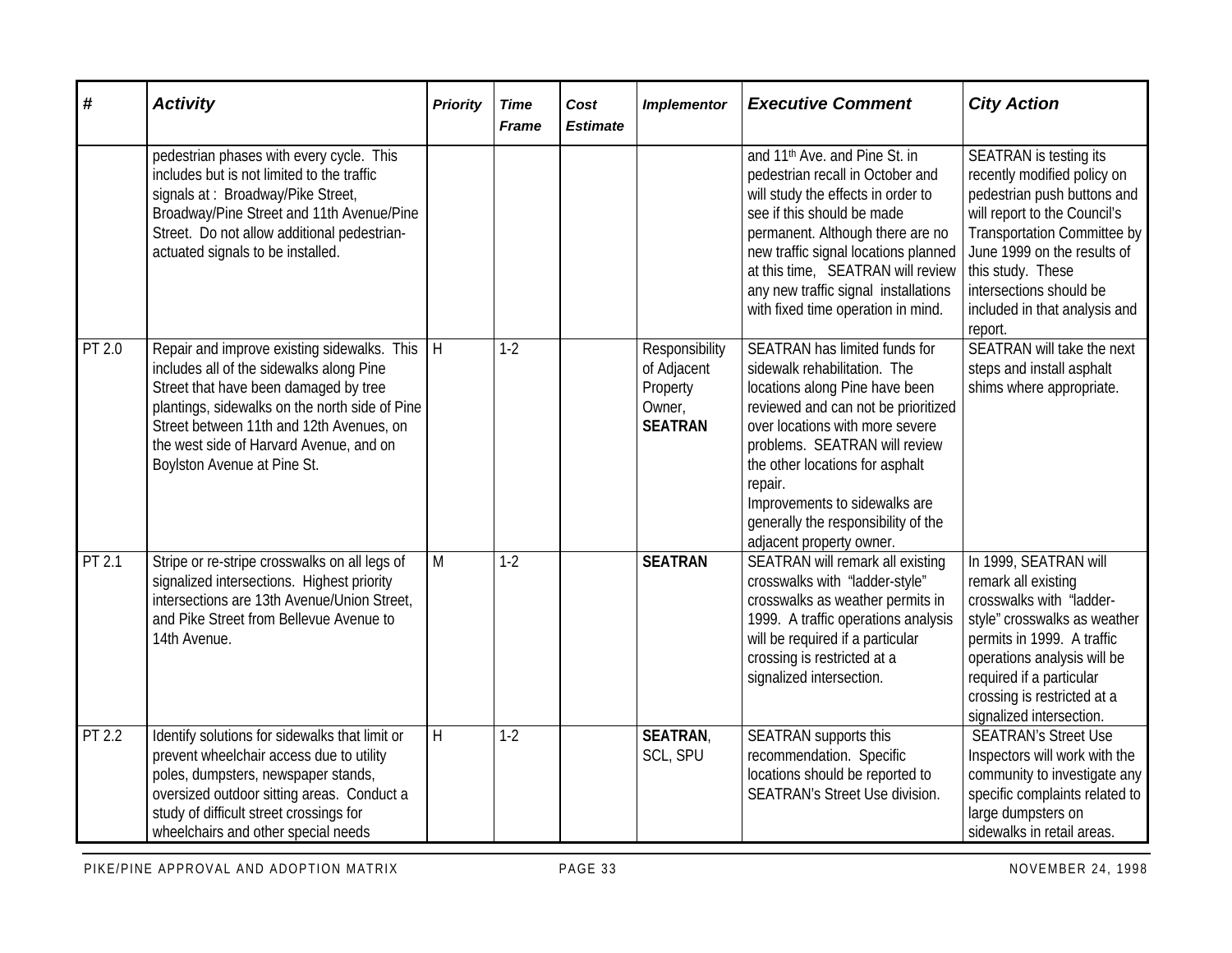| #              | <b>Activity</b>                                                                                                                                                                                                                                                                                                                                                                                                                                                                                                                                                                                                                         | <b>Priority</b> | <b>Time</b><br><b>Frame</b> | Cost<br><b>Estimate</b> | <b>Implementor</b> | <b>Executive Comment</b>                                                                                                                                                                                                                                                                                                                                                                                                                                                                 | <b>City Action</b>                                                                                                                                                                 |
|----------------|-----------------------------------------------------------------------------------------------------------------------------------------------------------------------------------------------------------------------------------------------------------------------------------------------------------------------------------------------------------------------------------------------------------------------------------------------------------------------------------------------------------------------------------------------------------------------------------------------------------------------------------------|-----------------|-----------------------------|-------------------------|--------------------|------------------------------------------------------------------------------------------------------------------------------------------------------------------------------------------------------------------------------------------------------------------------------------------------------------------------------------------------------------------------------------------------------------------------------------------------------------------------------------------|------------------------------------------------------------------------------------------------------------------------------------------------------------------------------------|
|                | populations                                                                                                                                                                                                                                                                                                                                                                                                                                                                                                                                                                                                                             |                 |                             |                         |                    |                                                                                                                                                                                                                                                                                                                                                                                                                                                                                          |                                                                                                                                                                                    |
| PT 2.3         | Remove large dumpsters from sidewalks in<br>retail areas and enforce the city sidewalk<br>obstruction/street-use laws.                                                                                                                                                                                                                                                                                                                                                                                                                                                                                                                  | M               | ON-<br><b>GOING</b>         |                         | SPU                | The Washington Utilities and<br>Transportation Commission is in<br>charge of commercial waste<br>haulers. The neighborhood should<br>work with the commercial haulers<br>directly in order to get these<br>dumpsters moved. Alternative<br>locations would need to be<br>identified.<br>The City is currently negotiating<br>with the WUTC to gain<br>management oversight of the<br>commercial haulers. If SPU gains<br>that oversight capability, they<br>would look at the dumpsters. | <b>SEATRAN's Street Use</b><br>Inspectors will work with the<br>community to investigate any<br>specific complaints related to<br>large dumpsters on<br>sidewalks in retail areas. |
| <b>BICYCLE</b> |                                                                                                                                                                                                                                                                                                                                                                                                                                                                                                                                                                                                                                         |                 |                             |                         |                    |                                                                                                                                                                                                                                                                                                                                                                                                                                                                                          |                                                                                                                                                                                    |
| PT 2.4         | Expand bicycle facilities along neighborhood<br>and arterial streets to encourage the safe<br>and efficient travel of bicycles for commuting,<br>non-work trips, and recreational trips.                                                                                                                                                                                                                                                                                                                                                                                                                                                |                 |                             |                         |                    | The City supports this general<br>goal. See PT 2.5 through PT 2.9,<br>below, for specific comments.                                                                                                                                                                                                                                                                                                                                                                                      |                                                                                                                                                                                    |
| PT 2.5         | Maintain bicycle lane on Pine Street as the<br>primary bicycle route to downtown Seattle.<br>Install bike route signs along this street to<br>promote this lane. Provide signs along both<br>sides of 12th Avenue and along the following<br>adjoining streets to connect bicyclists to the<br>I-90 trail system on the south and the<br>University District on the north. Additional<br>signs would be needed in the central and<br>south Seattle areas to designate the best<br>bicycle route to link 12th Avenue with the I-<br>90 trail system. Also, a sign indicating link to<br>Melrose Trail to University District, along I-5. | H               | $1-2$                       |                         | <b>SEATRAN</b>     | SEATRAN's practice is to install<br>the minimum number of Bike<br>Route signs necessary to direct<br>bicyclists to established bike<br>routes. SEATRAN will review the<br>proposed locations to determine if<br>signs are appropriate for these<br>locations.                                                                                                                                                                                                                            | SEATRAN will take the next<br>steps in implementing this<br>recommendation.                                                                                                        |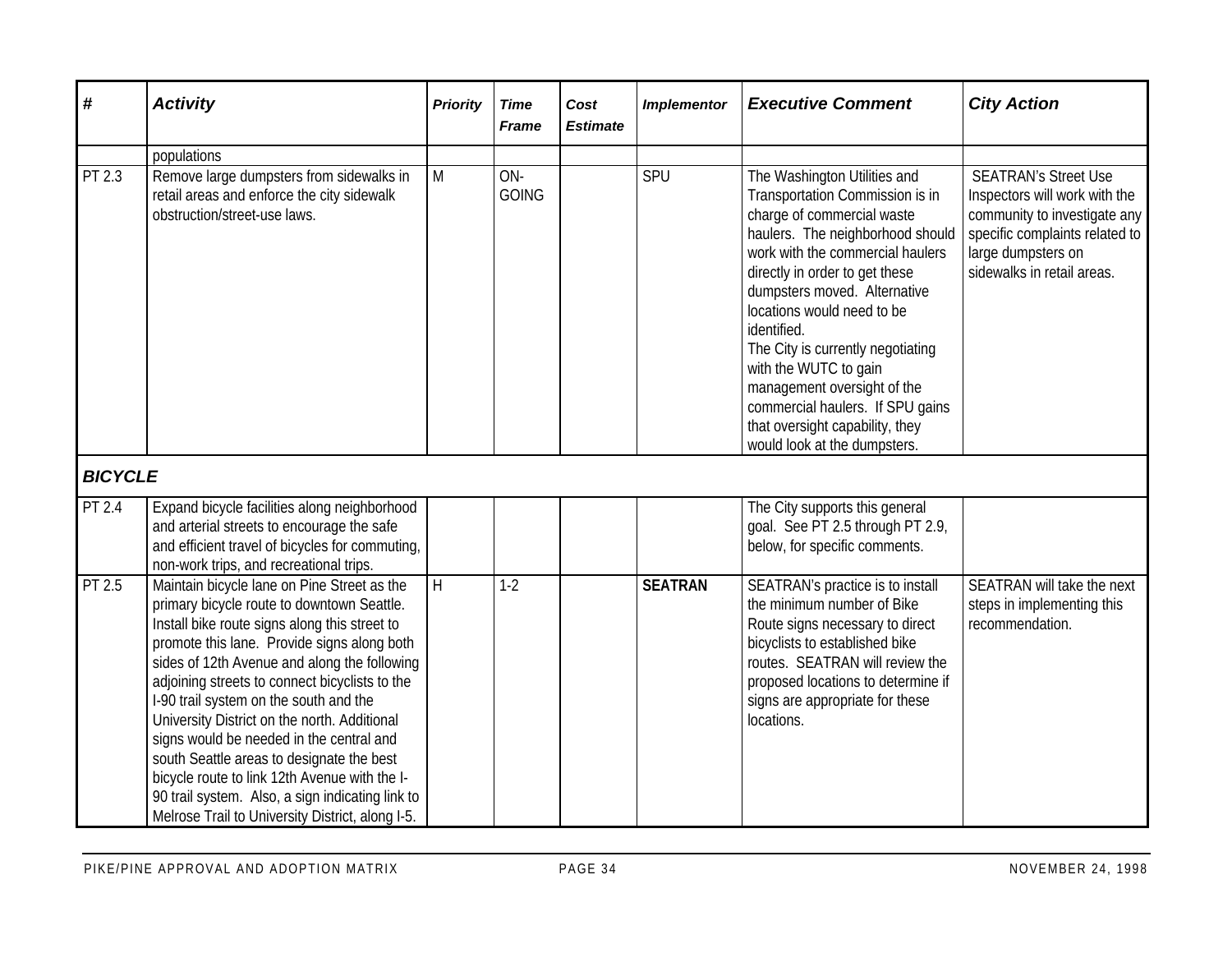| #                   | <b>Activity</b>                                                                                                                                                                                                                                                                        | <b>Priority</b> | <b>Time</b><br><b>Frame</b> | Cost<br><b>Estimate</b> | <b>Implementor</b>                    | <b>Executive Comment</b>                                                                                                                          | <b>City Action</b>                                                                                                                                                                                                                                                                                                                                                                               |
|---------------------|----------------------------------------------------------------------------------------------------------------------------------------------------------------------------------------------------------------------------------------------------------------------------------------|-----------------|-----------------------------|-------------------------|---------------------------------------|---------------------------------------------------------------------------------------------------------------------------------------------------|--------------------------------------------------------------------------------------------------------------------------------------------------------------------------------------------------------------------------------------------------------------------------------------------------------------------------------------------------------------------------------------------------|
| PT 2.6              | Work with DCLU, SEATRAN, and<br>developers to ensure that all major new<br>developments are designed to encourage<br>pedestrian and bicycle access.                                                                                                                                    | M               | On-going                    |                         | <b>DCLU</b>                           | Application of the development<br>standards and Design Guidelines<br>applicable to the Pike/Pine<br>Neighborhood will implement this<br>proposal. | Activity is already underway.                                                                                                                                                                                                                                                                                                                                                                    |
| PT 2.7              | Make spot improvements to address street<br>barriers such as potholes and drain grates.                                                                                                                                                                                                | H               | On-going                    |                         | SEATRAN,<br>SPU                       | <b>SEATRAN</b> makes these<br>improvements on an ongoing basis<br>as funding allows.                                                              | Activity is already underway.                                                                                                                                                                                                                                                                                                                                                                    |
| $\overline{PT}$ 2.8 | Continue to promote the Seattle<br>Transportation's free bicycle rack program<br>and encourage merchants to support the<br>installation of racks. Places where additional<br>racks are needed include but are not limited<br>to SCCC, all supermarkets, and all parking<br>structures. | $\overline{H}$  | On-going                    |                         | SEATRAN,<br><b>MOPP</b>               | SEATRAN will install bike racks if<br>requested by property owners and<br>if the space is adequate on the<br>public-right-of way.                 | Activity is already underway.<br><b>SEATRAN will provide</b><br>information on the bicycle<br>rack program to the property<br>owners at the locations<br>identified by the<br>neighborhood.                                                                                                                                                                                                      |
| PT 2.9              | Ensure that new and existing traffic signals<br>are sensitive to bicycles.                                                                                                                                                                                                             | M               |                             |                         | <b>SEATRAN</b>                        | This is SEATRAN's current<br>practice.                                                                                                            | Activity is already underway.                                                                                                                                                                                                                                                                                                                                                                    |
| <b>TRANSIT</b>      |                                                                                                                                                                                                                                                                                        |                 |                             |                         |                                       |                                                                                                                                                   |                                                                                                                                                                                                                                                                                                                                                                                                  |
| PT 3.0              | Install a left-turn signal on Pine Street at<br>Broadway.                                                                                                                                                                                                                              | H               | $1-2$                       |                         | SEATRAN,<br><b>METRO</b>              | SEATRAN is studying this location<br>for left-turn phasing.                                                                                       | SEATRAN will initiate the<br>next steps in implementing<br>this recommendation.                                                                                                                                                                                                                                                                                                                  |
| PT 3.1              | Install additional passing wires on Routes<br>7,9, and 43.                                                                                                                                                                                                                             | H               | $1-2$                       |                         | METRO, DON,<br>SPO,<br><b>SEATRAN</b> | Metro will need to implement this<br>recommendation.                                                                                              | The Exec. will forward this<br>and related transit requests<br>to King County Metro on the<br>community's behalf. The<br>Strategic Planning Office,<br>SEATRAN and the<br>Department of<br>Neighborhoods shall review<br>the transit service requests<br>and transit stop<br>improvements identified in<br>the neighborhood plans and<br>integrate those requested<br>improvements into the work |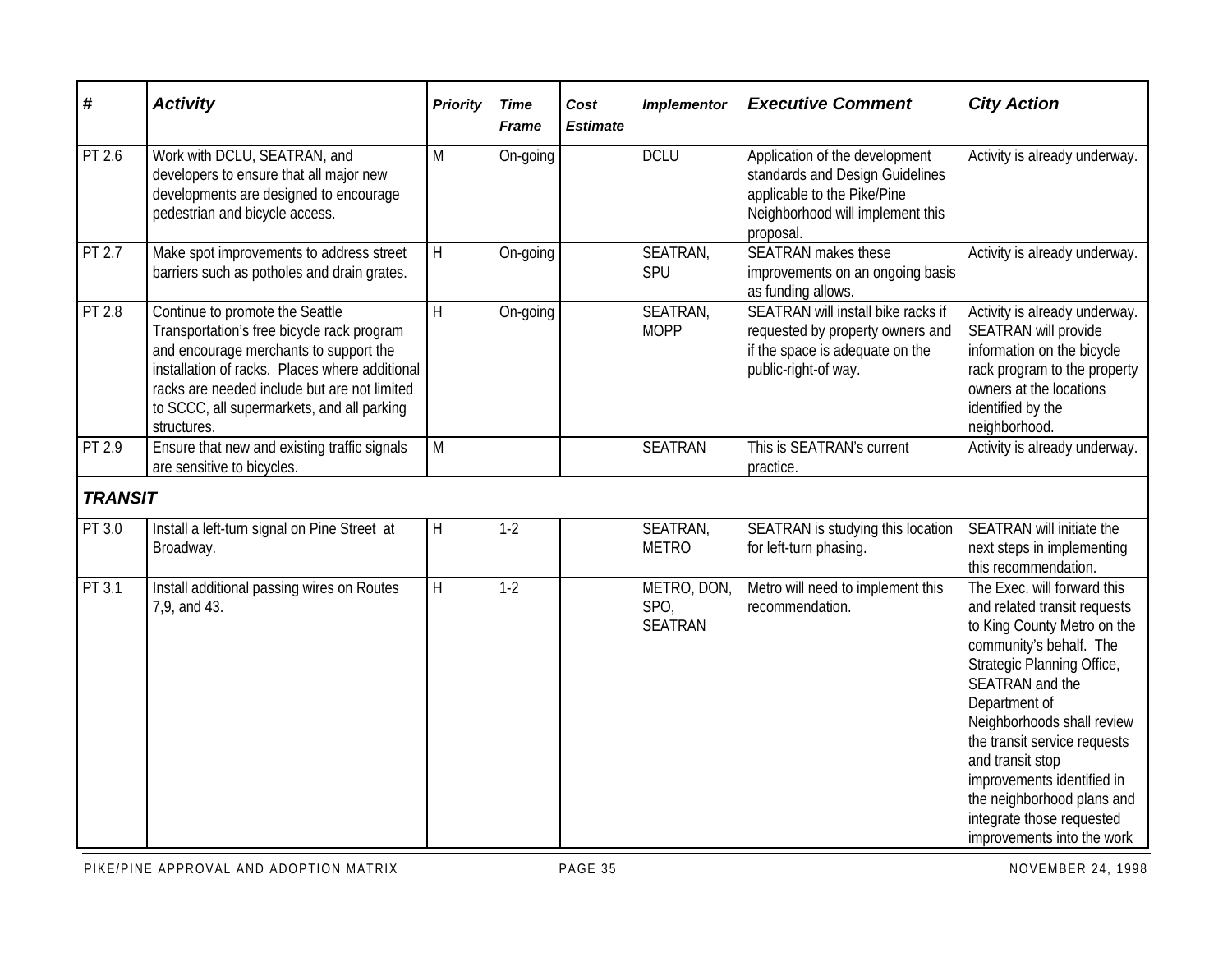| $\boldsymbol{\#}$ | <b>Activity</b>                                                                                                                                                                                            | <b>Priority</b> | <b>Time</b><br><b>Frame</b> | Cost<br><b>Estimate</b> | <b>Implementor</b>                    | <b>Executive Comment</b>                             | <b>City Action</b>                                                                                                                                                                                                                                                                                                                                                                                                                                                   |
|-------------------|------------------------------------------------------------------------------------------------------------------------------------------------------------------------------------------------------------|-----------------|-----------------------------|-------------------------|---------------------------------------|------------------------------------------------------|----------------------------------------------------------------------------------------------------------------------------------------------------------------------------------------------------------------------------------------------------------------------------------------------------------------------------------------------------------------------------------------------------------------------------------------------------------------------|
| PT 3.2            | Explore express bus options on a few key                                                                                                                                                                   | M               | $1-2$                       |                         | METRO, DON,                           | Metro will need to implement this                    | being done under Strategy<br>T4 "Establish and Implement<br>Transit Service Priorities" in<br>the City's Transportation<br>Strategic Plan. The Exec.<br>will report to the City Council<br>Transportation Comm. on its<br>progress on Strategy T4 as<br>part of its ongoing reporting<br>requirements on the<br><b>Transportation Strategic</b><br>Plan and to the<br>Neighborhoods, Growth<br>Planning and Civic<br>Engagement Committee.<br>See response to PT 3.1 |
|                   | routes such as Routes 7 & 43.                                                                                                                                                                              |                 |                             |                         | SPO,<br><b>SEATRAN</b>                | recommendation.                                      |                                                                                                                                                                                                                                                                                                                                                                                                                                                                      |
| PT 3.3            | Improve the safety and comfort of transit<br>stops by adding or improving bus shelters.<br>Priority locations include the corner of Pike<br>Street and Boren Avenue, plus most stops<br>along Pine Street. | M               | $2 - 6$                     |                         | METRO, DON,<br>SPO,<br><b>SEATRAN</b> | Metro will need to implement this<br>recommendation. | See response to PT 3.1                                                                                                                                                                                                                                                                                                                                                                                                                                               |
| PT 3.4            | Encourage transit shelter design that<br>matches the surrounding architecture of the<br>area.                                                                                                              | M               |                             |                         | METRO, DON,<br>SPO,<br><b>SEATRAN</b> | Metro will need to implement this<br>recommendation. | See response to PT 3.1.                                                                                                                                                                                                                                                                                                                                                                                                                                              |
| PT 3.5            | Install quality pedestrian lighting at all transit<br>stops.                                                                                                                                               | M               |                             |                         | METRO, DON,<br>SPO,<br><b>SEATRAN</b> | Metro will need to implement this<br>recommendation. | See response to PT 3.1.                                                                                                                                                                                                                                                                                                                                                                                                                                              |
| PT 3.6            | Increase the maintenance program for transit   H<br>shelters                                                                                                                                               |                 |                             |                         | METRO, DON,<br>SPO,<br><b>SEATRAN</b> | Metro will need to implement this<br>recommendation. | See response to PT 3.1.                                                                                                                                                                                                                                                                                                                                                                                                                                              |
| PT 3.7            | Improve bus service information by providing $\vert$ M<br>visual maps at all transit stops.                                                                                                                |                 |                             |                         | METRO, DON,<br>SPO,                   | Metro will need to implement this<br>recommendation  | See response to PT 3.1.                                                                                                                                                                                                                                                                                                                                                                                                                                              |

PIKE/PINE APPROVAL AND ADOPTION MATRIX **PAGE 36** PAGE 36 NOVEMBER 24, 1998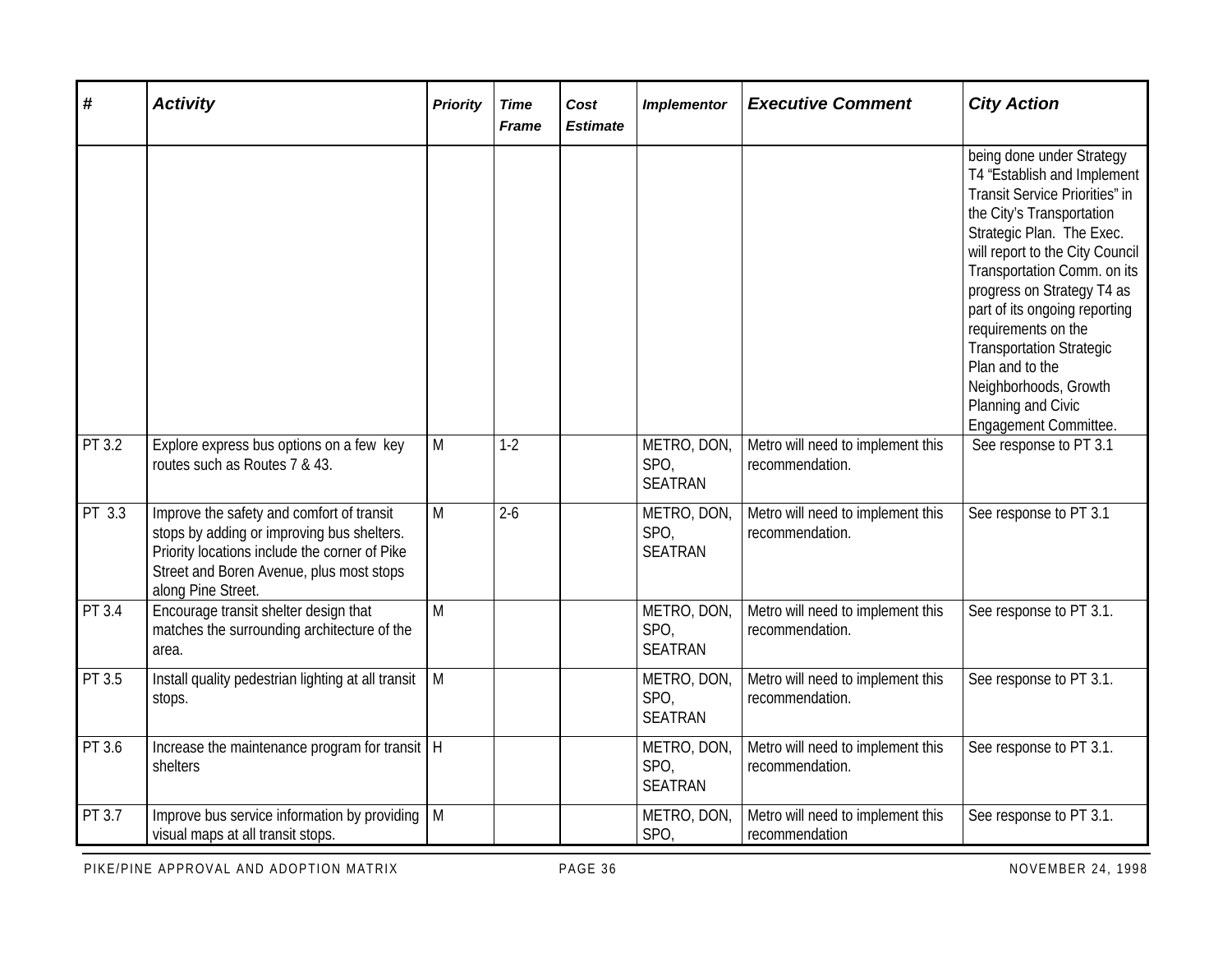| #                               | <b>Activity</b>                                                                                                                                                                                                       | <b>Priority</b>         | <b>Time</b><br><b>Frame</b> | Cost<br><b>Estimate</b> | <b>Implementor</b>                            | <b>Executive Comment</b>                                        | <b>City Action</b>      |
|---------------------------------|-----------------------------------------------------------------------------------------------------------------------------------------------------------------------------------------------------------------------|-------------------------|-----------------------------|-------------------------|-----------------------------------------------|-----------------------------------------------------------------|-------------------------|
|                                 |                                                                                                                                                                                                                       |                         |                             |                         | <b>SEATRAN</b>                                |                                                                 |                         |
| PT 3.8                          | Support continued research and the potential   M<br>application of technology that enables real-<br>time bus information at bus stops.                                                                                |                         |                             |                         | METRO, DON,<br>SPO,<br><b>SEATRAN</b>         | Metro will need to implement this<br>recommendation.            | See response to PT 3.1. |
| PT 3.9                          | Work with METRO to add low-floor buses to<br>it's fleet.                                                                                                                                                              | $\overline{M}$          |                             |                         | METRO, DON,<br>SPO,<br><b>SEATRAN</b>         | Metro will need to implement this<br>recommendation.            | See response to PT 3.1. |
| PT 4.0                          | Continue to support and market the bikes on<br>buses program.                                                                                                                                                         | H.                      |                             |                         | METRO, DON,<br>SPO,<br><b>SEATRAN</b>         | Metro will need to implement this<br>recommendation.            | See response to PT 3.1. |
| <b>LT</b><br><b>TRAN</b><br>2.3 | Support transit priority at all signalized<br>intersections in the area.                                                                                                                                              |                         |                             |                         | METRO, DON,<br>SPO,<br><b>SEATRAN</b>         | Metro funds transit prioritization<br>projects across the city. | See response to PT 3.1. |
| LT<br><b>TRAN</b><br>2.4        | Work with surrounding neighborhoods and<br>King County/METRO to explore a Queen<br>Anne to Denny Way to Capitol Hill to First<br>Hill to Jackson Street to Pioneer Square to<br>the Ferry Terminal "ring" of service. |                         |                             |                         | METRO, DON,<br>SPO,<br><b>SEATRAN</b>         | Metro will need to implement this<br>recommendation.            | See response to PT 3.1. |
|                                 | <b>METRO TRANSIT ROUTES:</b>                                                                                                                                                                                          |                         |                             |                         |                                               |                                                                 |                         |
| PT 4.1                          | Increase frequency of bus service along<br>Broadway on Route 9.                                                                                                                                                       | $\mathsf{H}$            | $1 - 2$                     |                         | METRO, DON,<br>SPO,<br>SEATRAN,<br><b>OIR</b> | Metro will need to implement this<br>recommendation.            | See response to PT 3.1. |
| PT 4.2                          | Consider a new north-south service to<br>connect Pike-Pine/Capitol Hill to the Central<br>Area along 12th Avenue.                                                                                                     | $\overline{\mathsf{H}}$ | $1-2$                       |                         | METRO, DON,<br>SPO,<br>SEATRAN,<br><b>OIR</b> | Metro will need to implement this<br>recommendation.            | See response to PT 3.1. |
| PT 4.3                          | Expand the frequency of service along<br>Denny Way on Route 8.                                                                                                                                                        | H                       | $1 - 2$                     |                         | METRO, DON,<br>SPO,<br>SEATRAN,<br><b>OIR</b> | Metro will need to implement this<br>recommendation.            | See response to PT 3.1. |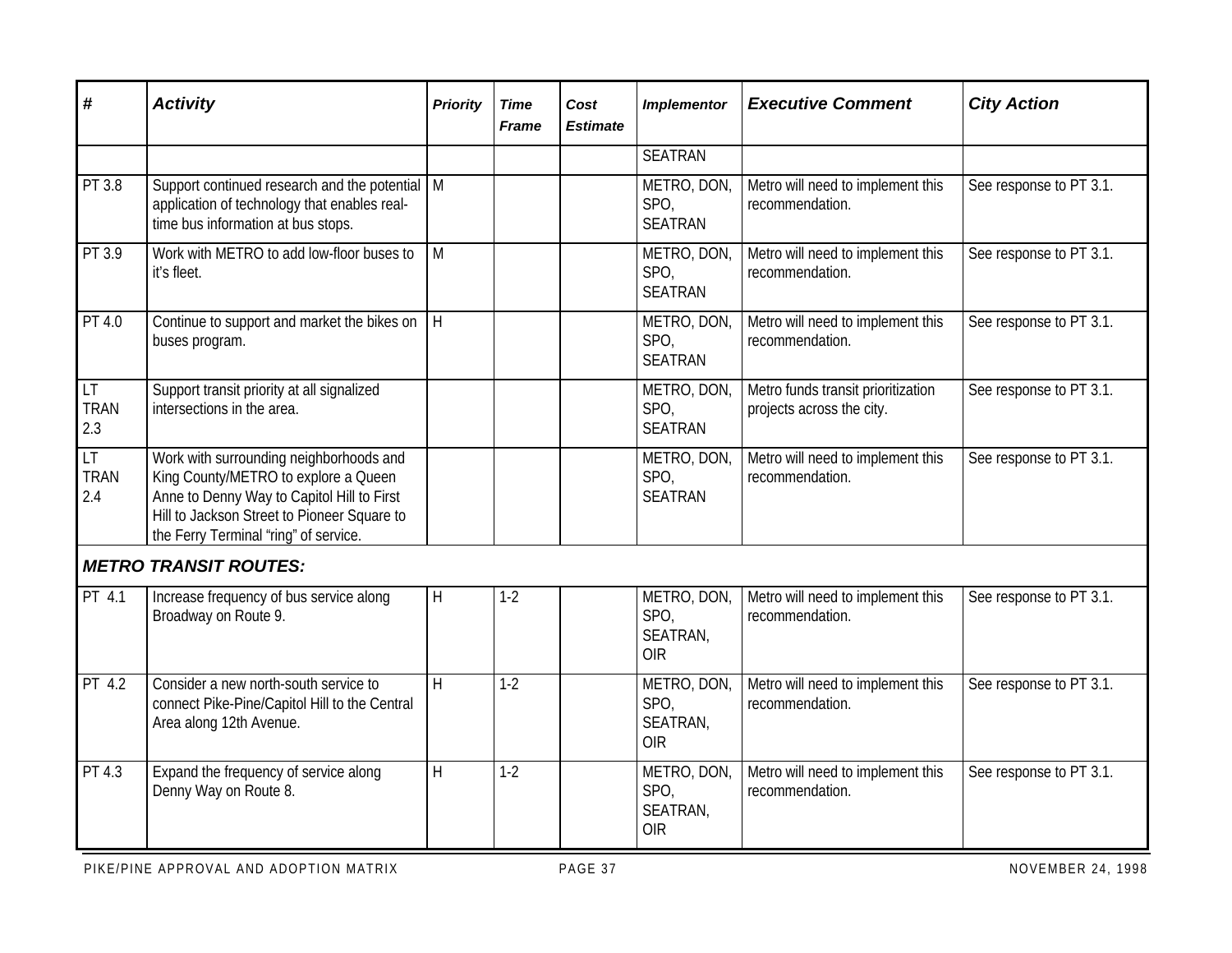| #       | <b>Activity</b>                                                                                                                                                                                                                                                                                                                                                                                                                   | <b>Priority</b> | <b>Time</b><br><b>Frame</b> | Cost<br><b>Estimate</b> | <b>Implementor</b>                            | <b>Executive Comment</b>                                                                                                                                                                                                                                                                                                                  | <b>City Action</b>                                                                                                                                                                                                                            |
|---------|-----------------------------------------------------------------------------------------------------------------------------------------------------------------------------------------------------------------------------------------------------------------------------------------------------------------------------------------------------------------------------------------------------------------------------------|-----------------|-----------------------------|-------------------------|-----------------------------------------------|-------------------------------------------------------------------------------------------------------------------------------------------------------------------------------------------------------------------------------------------------------------------------------------------------------------------------------------------|-----------------------------------------------------------------------------------------------------------------------------------------------------------------------------------------------------------------------------------------------|
| PT 4.4  | Explore a circulator/LINC-type service on<br>east-west streets such as Aloha, John, and<br>Pike Streets.                                                                                                                                                                                                                                                                                                                          | M               | $2 - 6$                     |                         | METRO, DON,<br>SPO,<br>SEATRAN,<br><b>OIR</b> | Metro will need to implement this<br>recommendation.                                                                                                                                                                                                                                                                                      | See response to PT 3.1.                                                                                                                                                                                                                       |
| PT 4.5  | Partnership with Capitol Hill through<br>Broadway BIA and/or Chamber of<br>Commerce and proposed Arts Coalition to<br>own and operate own shuttle. Expand use of<br>vehicle to other community events and<br>human resource businesses. Include local<br>merchant advertising on shuttle. Explore<br>possible vehicle donation from local<br>dealerships. This may be mitigation for<br>Convention Center Expansion Construction. | M               | $2 - 6$                     |                         |                                               | Mitigation required of the<br>Convention Center is linked to<br>impacts identified during the City<br>Council's permitting and street<br>vacation processes related to the<br>Center's expansion. If mitigation is<br>required for the item proposed<br>here, then this proposal may be<br>implemented through the<br>permitting process. | Community should take the<br>next steps to implement this<br>activity. This<br>recommendation may be<br>considered as part of the<br><b>Convention Center</b><br>permitting process if specific<br>impacts to be mitigated are<br>identified. |
| PT 4.6  | Improve cross-town service and service<br>connections outside of downtown.                                                                                                                                                                                                                                                                                                                                                        | M               | $2 - 6$                     |                         | METRO, DON,<br>SPO,<br><b>SEATRAN OIR</b>     | Metro will need to implement this<br>recommendation.                                                                                                                                                                                                                                                                                      | See response to PT 3.1.                                                                                                                                                                                                                       |
| PT 4.7  | Extend the ride-free zone up to Broadway.                                                                                                                                                                                                                                                                                                                                                                                         | M               | $2 - 5$                     |                         | METRO, DON,<br>SPO,<br><b>SEATRAN</b>         | Metro will need to implement this<br>recommendation.                                                                                                                                                                                                                                                                                      | See response to PT 3.1.                                                                                                                                                                                                                       |
|         | <b>Sound Transit - EXPAND TRANSIT OPTIONS:</b>                                                                                                                                                                                                                                                                                                                                                                                    |                 |                             |                         |                                               |                                                                                                                                                                                                                                                                                                                                           |                                                                                                                                                                                                                                               |
| PT 4.8a | Support the preferred alignment of the<br>Sound Transit light rail system that includes<br>a tunnel connecting First Hill, Capitol Hill,<br>and the University District with one of the<br>stations located near Pine Street: and<br>Broadway. One entrance to the light rail<br>station should be at Pine & Broadway.                                                                                                            | H               |                             |                         | Sound Transit,<br>SPO,<br>Community           | Sound Transit will need to<br>implement this recommendation.<br>The City has consistently<br>supported the Capitol Hill tunnel<br>route with at least one station to<br>serve Capitol Hill.                                                                                                                                               | This recommendation will be<br>forwarded to Sound Transit.                                                                                                                                                                                    |
| PT 4.8b | The station should be designed to serve<br>walkers, bicyclists, and bus riders, and<br>discourage access by passenger vehicle.                                                                                                                                                                                                                                                                                                    | H               |                             |                         | Sound Transit,<br><b>SPO</b>                  | Sound Transit will need to<br>implement this recommendation.<br>The City has consistently taken the<br>position that access improvements<br>will be a key component of each                                                                                                                                                               | This recommendation will be<br>forwarded to Sound Transit.                                                                                                                                                                                    |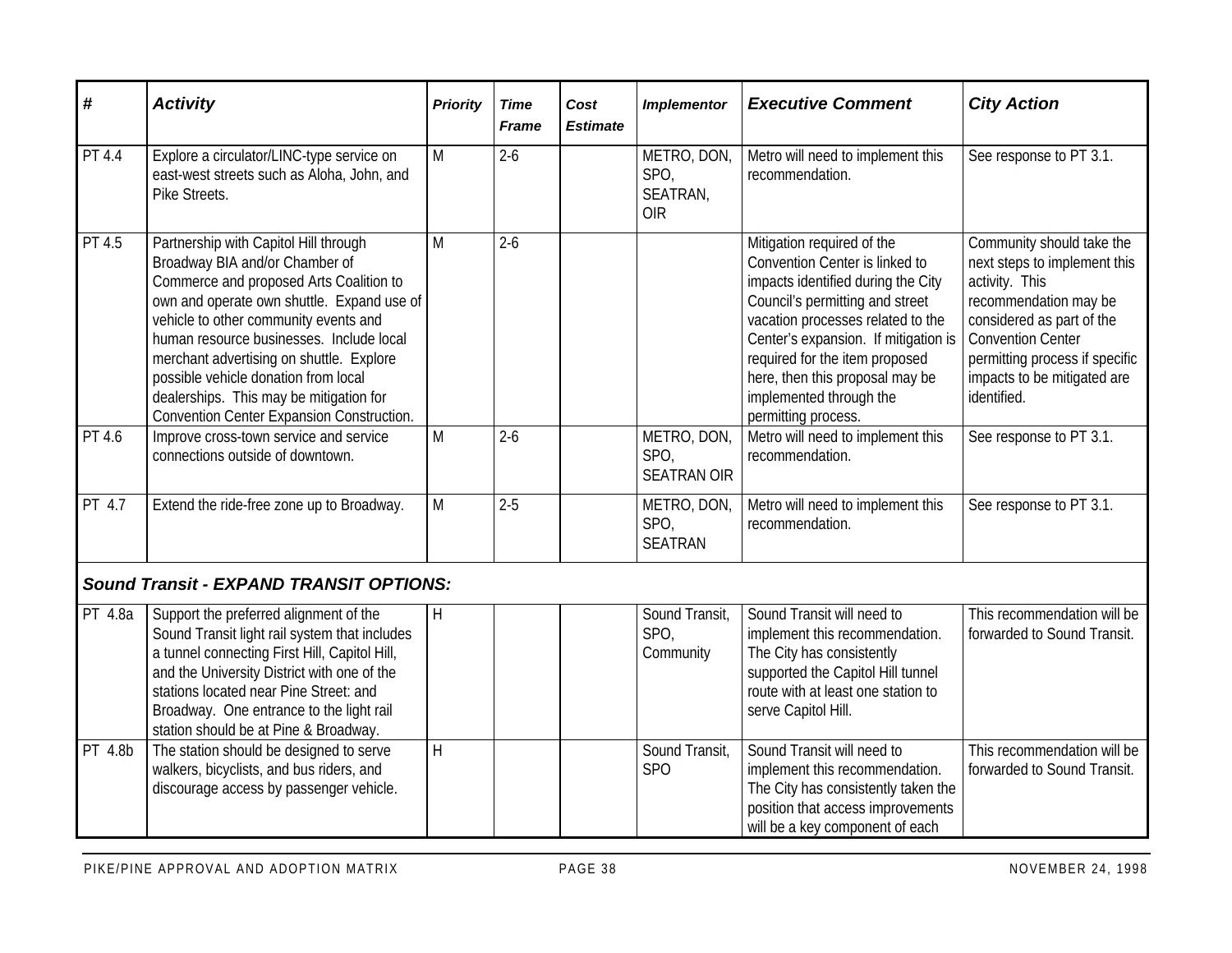| #                   | <b>Activity</b>                                                                                                                                                     | <b>Priority</b> | <b>Time</b><br><b>Frame</b> | Cost<br><b>Estimate</b> | <b>Implementor</b>                                 | <b>Executive Comment</b>                                                                                                                                                                       | <b>City Action</b>                                                                                                                                                                                                                                                                                                                                                                                   |
|---------------------|---------------------------------------------------------------------------------------------------------------------------------------------------------------------|-----------------|-----------------------------|-------------------------|----------------------------------------------------|------------------------------------------------------------------------------------------------------------------------------------------------------------------------------------------------|------------------------------------------------------------------------------------------------------------------------------------------------------------------------------------------------------------------------------------------------------------------------------------------------------------------------------------------------------------------------------------------------------|
|                     |                                                                                                                                                                     |                 |                             |                         |                                                    | light rail station. There is no park<br>and ride facility planned for Capitol<br>Hill.                                                                                                         |                                                                                                                                                                                                                                                                                                                                                                                                      |
| $\overline{PT}$ 4.9 | The station should minimize the amount of<br>above-ground space needed for a station<br>entrance, and should be constructed without<br>using cut-and-cover methods. | $\mathsf{H}$    |                             |                         | Sound Transit,<br>SPO, DCLU,<br><b>SEATRAN</b>     | Sound Transit will need to<br>implement this recommendation.                                                                                                                                   | This recommendation will be<br>forwarded to Sound Transit.                                                                                                                                                                                                                                                                                                                                           |
| PT 5.0              | The Sound Transit should work closely with<br>the MOPP & Broadway BIA to ensure its<br>involvement in the Sound Transit planning<br>efforts.                        | H               |                             |                         | BIA, , MOPP                                        | Sound Transit will need to<br>implement this recommendation.                                                                                                                                   | This recommendation will be<br>forwarded to Sound Transit.                                                                                                                                                                                                                                                                                                                                           |
| PT 5.1              | The Sound Transit should take measures to<br>minimize any disruption to businesses during<br>construction and compensate for the<br>disruption when unavoidable.    | H               |                             |                         | Sound Transit                                      | Sound Transit will need to<br>implement this recommendation.                                                                                                                                   | This recommendation will be<br>forwarded to Sound Transit.                                                                                                                                                                                                                                                                                                                                           |
| PT 5.2              | The streetscape for area adjoining a station<br>entrance should be designed to promote<br>vibrant businesses and/or active pedestrian<br>movement in the area.      | H               |                             |                         | Sound Transit,<br>SP <sub>O</sub>                  | This proposal will be considered as<br>part of Station Area Planning.                                                                                                                          | <b>Station Area Planning will</b><br>take the next steps to<br>implement this<br>recommendation.                                                                                                                                                                                                                                                                                                     |
| PT 5.3              | Existing local businesses should be<br>encouraged to become station amenities<br>(e.g., food and other services).                                                   | H               |                             |                         | Sound Transit,<br>BIA, Chamber,<br>SP <sub>O</sub> | More information is needed before<br>this recommendation can be<br>implemented. Is the community<br>talking about services within the<br>transit station or in the area around<br>the station? | If the neighborhood is talking<br>about services within the<br>Station, this<br>recommendation will be<br>forwarded to Sound Transit.<br>If this recommendation<br>refers to areas around the<br>station, this proposal will be<br>considered as part of Station<br>Area Planning. The<br>Executive will work with the<br>neighborhood to clarify this<br>recommendation and the<br>City's response. |
| PT 5.4              | Park and ride facilities should not be<br>provided near the SOUND TRANSIT Station                                                                                   | $\overline{H}$  |                             |                         | Sound Transit,<br>DCLU, SPO                        | This proposal can be considered<br>as part of the scope of station area<br>planning. This is consistent with                                                                                   | Station Area Planning will<br>take the next steps to<br>implement this                                                                                                                                                                                                                                                                                                                               |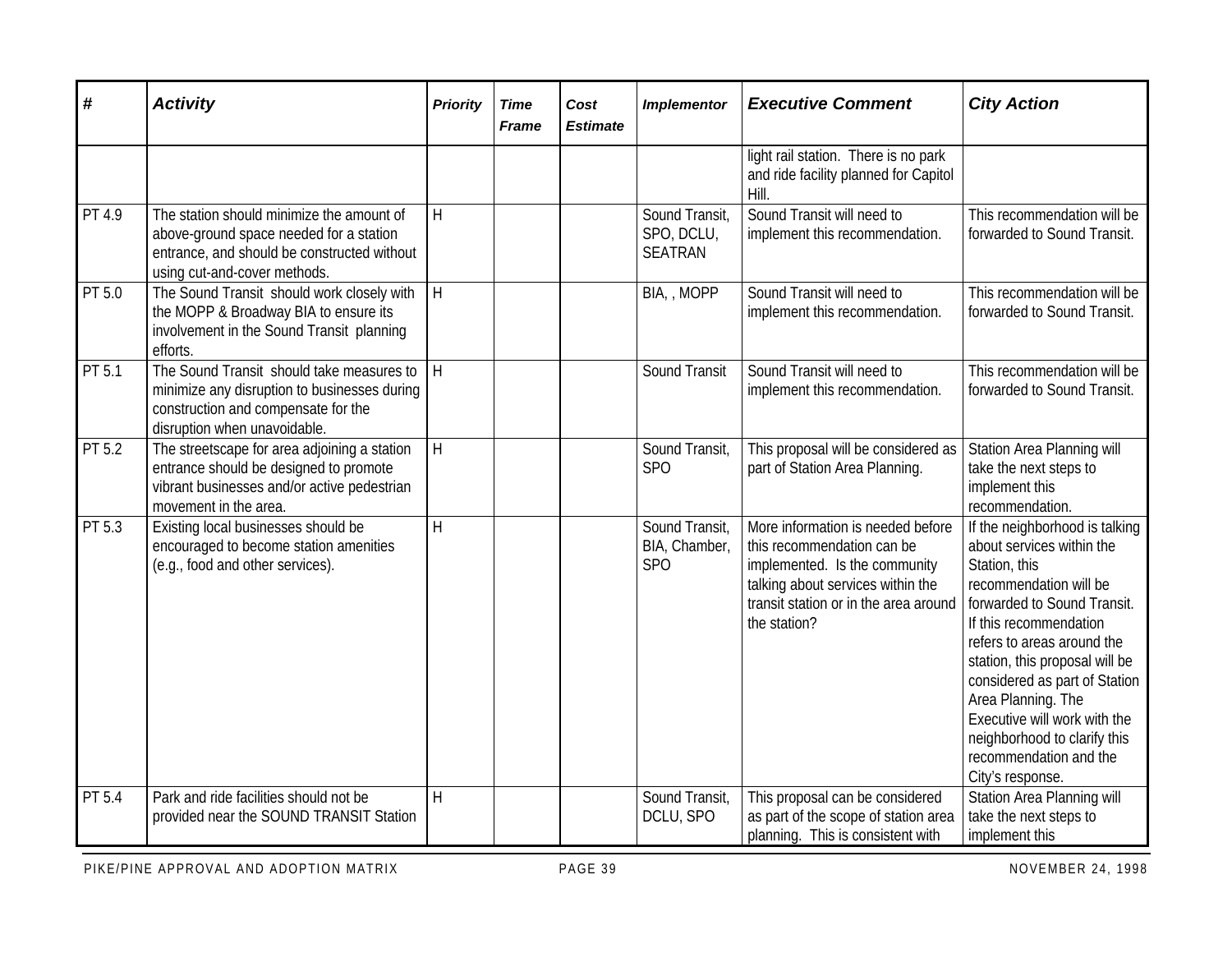| #             | <b>Activity</b>                                                                                                                                                                                                                                                                                                                                                                                                                                                                                                                                                                                                                                          | <b>Priority</b> | <b>Time</b><br><b>Frame</b> | Cost<br><b>Estimate</b> | <b>Implementor</b> | <b>Executive Comment</b>                                                                                                                                                                                                                    | <b>City Action</b>                                                                                                                                                |
|---------------|----------------------------------------------------------------------------------------------------------------------------------------------------------------------------------------------------------------------------------------------------------------------------------------------------------------------------------------------------------------------------------------------------------------------------------------------------------------------------------------------------------------------------------------------------------------------------------------------------------------------------------------------------------|-----------------|-----------------------------|-------------------------|--------------------|---------------------------------------------------------------------------------------------------------------------------------------------------------------------------------------------------------------------------------------------|-------------------------------------------------------------------------------------------------------------------------------------------------------------------|
|               |                                                                                                                                                                                                                                                                                                                                                                                                                                                                                                                                                                                                                                                          |                 |                             |                         |                    | the Transportation Strategic Plan.<br>The City has consistently taken the<br>position that access improvements<br>will be a key component of each<br>light rail station. There is no park<br>and ride facility planned for Capitol<br>Hill. | recommendation.                                                                                                                                                   |
|               | <b>FREIGHT MOBILITY AND ACCESS:</b>                                                                                                                                                                                                                                                                                                                                                                                                                                                                                                                                                                                                                      |                 |                             |                         |                    |                                                                                                                                                                                                                                             |                                                                                                                                                                   |
| PT 5.5        | Retain alleys for freight deliveries and<br>garbage pick-up. Keep alleys clear of<br>obstacles that would prohibit truck access.                                                                                                                                                                                                                                                                                                                                                                                                                                                                                                                         | H               |                             |                         | <b>SEATRAN</b>     | SEATRAN supports this<br>recommendation. However, it<br>appears to conflict with<br>recommendation UD 1.4, which<br>calls for Green Streets in some<br>alleys.                                                                              | The Executive will work with<br>the community to clarify how<br>the community wants alleys<br>to be used as the next step<br>to implement this<br>recommendation. |
|               | PARKING RECOMMENDATIONS: On and Off-Street Parking and Encourage Use of Non-Automobile Modes of Transportation                                                                                                                                                                                                                                                                                                                                                                                                                                                                                                                                           |                 |                             |                         |                    |                                                                                                                                                                                                                                             |                                                                                                                                                                   |
|               | <b>On-Street Parking Recommendations</b>                                                                                                                                                                                                                                                                                                                                                                                                                                                                                                                                                                                                                 |                 |                             |                         |                    |                                                                                                                                                                                                                                             |                                                                                                                                                                   |
| PK 1.0        | Increase on-street parking capacity with<br>angle parking on north-south streets.                                                                                                                                                                                                                                                                                                                                                                                                                                                                                                                                                                        | M               | $2-6$                       |                         | <b>SEATRAN</b>     | See PK 1.1.                                                                                                                                                                                                                                 | See PK 1.1.                                                                                                                                                       |
| <b>PK 1.1</b> | Add on-street parking spaces where<br>possible. Sections of Bellevue, Summit,<br>Belmont and Harvard Avenues are 42 feet<br>wide. This width would allow angle parking<br>on one side of the street and parallel parking<br>on the other side of the street. There are also<br>many streets where parking is restricted on<br>one side of the street to allow a wider driving<br>lane. Some of the low volume streets could<br>have parking on both sides of the street if<br>they are at least 25 feet wide. This would<br>retain one lane for through traffic, although<br>vehicles approaching from opposite ends of<br>the street may need to yield. | H               | $1-2$                       |                         | <b>SEATRAN</b>     | SEATRAN supports this concept.<br>The restrictions will be changed on<br>a block-by-block basis once<br>SEATRAN reviews the street in<br>question and receives a petition<br>signed by 60% of the abutting<br>property residents.           | This is a community-based<br>activity. The community can<br>receive petitions from<br>SEATRAN.                                                                    |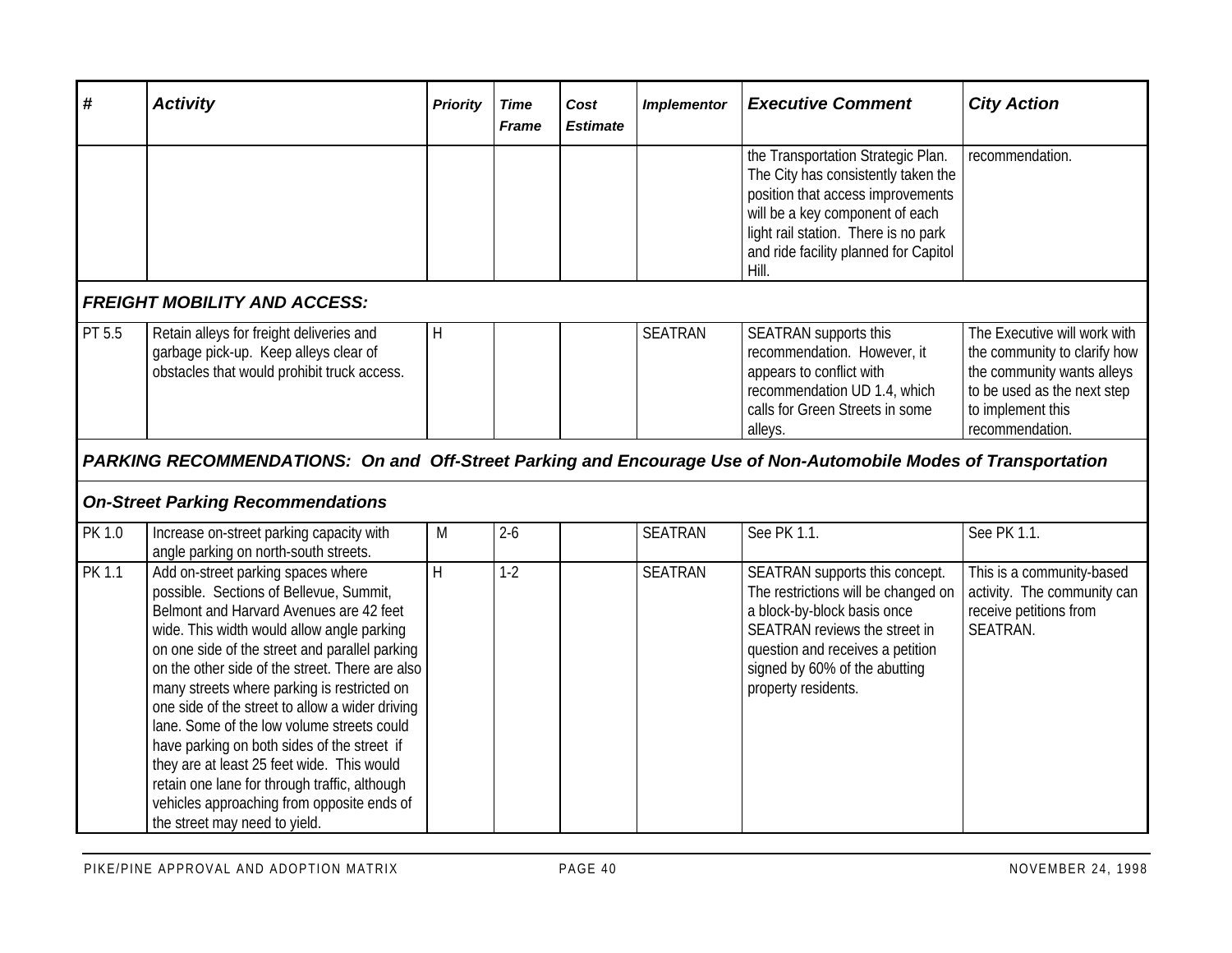| #             | <b>Activity</b>                                                                                                                                                                                                                                                                                                                                                                                                                                                   | <b>Priority</b> | <b>Time</b><br><b>Frame</b> | Cost<br><b>Estimate</b> | <b>Implementor</b>               | <b>Executive Comment</b>                                                                                                                                                                                                                                                                                                                                                                                                                                                                                      | <b>City Action</b>                                                                                                                  |
|---------------|-------------------------------------------------------------------------------------------------------------------------------------------------------------------------------------------------------------------------------------------------------------------------------------------------------------------------------------------------------------------------------------------------------------------------------------------------------------------|-----------------|-----------------------------|-------------------------|----------------------------------|---------------------------------------------------------------------------------------------------------------------------------------------------------------------------------------------------------------------------------------------------------------------------------------------------------------------------------------------------------------------------------------------------------------------------------------------------------------------------------------------------------------|-------------------------------------------------------------------------------------------------------------------------------------|
| <b>PK 1.2</b> | <b>Support Bus Zone Consolidations: King</b><br>County/Metro is considering consolidating<br>transit stops to improve transit speeds. Bus<br>stop consolidation would free-up curb space<br>for parking.                                                                                                                                                                                                                                                          | $\mathsf{H}$    | $1-2$                       |                         | METRO,<br>SEATRAN,<br><b>OIR</b> | SEATRAN supports this concept.                                                                                                                                                                                                                                                                                                                                                                                                                                                                                | See response to PT 3.1.                                                                                                             |
| PK 1.3        | Reduce time limits for signed on-street<br>parking within one-half block of commercial<br>areas. Many of the streets have unrestricted<br>(unsigned/unmetered) parking. Most of this<br>unrestricted parking is located on the north-<br>south streets west of Broadway and on 11th<br>and 10 <sup>th</sup> Avenues south of Pike Street.<br>Installing 2-hour parking limit signs between<br>9:00 am to 6:00 pm or installing meters<br>would increase turnover. | $\overline{H}$  | $1 - 2$                     |                         | <b>SEATRAN</b>                   | SEATRAN supports this concept.<br>The restrictions will be changed on<br>a block-by-block basis once<br>SEATRAN reviews the street in<br>question and receives a petition<br>signed by 60% of the abutting<br>property residents.                                                                                                                                                                                                                                                                             | The community can receive<br>petitions from SEATRAN.                                                                                |
| <b>PK 1.4</b> | Add new parking meters: As additional<br>higher-intensity commercial uses are<br>developed in the area east of 10th Avenue<br>E., parking meters should be considered.                                                                                                                                                                                                                                                                                            | M               | $1-2$                       |                         | <b>SEATRAN</b>                   | SEATRAN can install meters in<br>locations that are adjacent to<br>existing meters if they receive a<br>petition. If the area is not adjacent<br>to an area with existing meters,<br>installation is more problematic.                                                                                                                                                                                                                                                                                        | The community can receive<br>petitions from SEATRAN.                                                                                |
| PK 1.5        | Institute Residential Parking Zone (RPZ) on<br>street west of Harvard Avenue. To prevent<br>downtown commuters from parking, it is<br>recommended that a 2-hour RPZ for many of<br>the streets in the western section be<br>implemented.                                                                                                                                                                                                                          | H               | $1 - 2$                     |                         | <b>SEATRAN</b>                   | The next step is for a community<br>representative to contact<br>SEATRAN to discuss the exact<br>location of the proposed RPZ. An<br>expansion of an existing RPZ<br>requires only a petition from<br>SEATRAN. A new RPZ requires<br>an evaluation by SEATRAN before<br>a petition is circulated. The<br>restrictions will be changed once<br>SEATRAN receives a petition<br>signed by 60% of the abutting<br>residents. An RPZ can not be<br>placed in front of a business, but<br>can be placed in front of | The Executive will work with<br>the community identify the<br>next steps and other options<br>to accomplish this<br>recommendation. |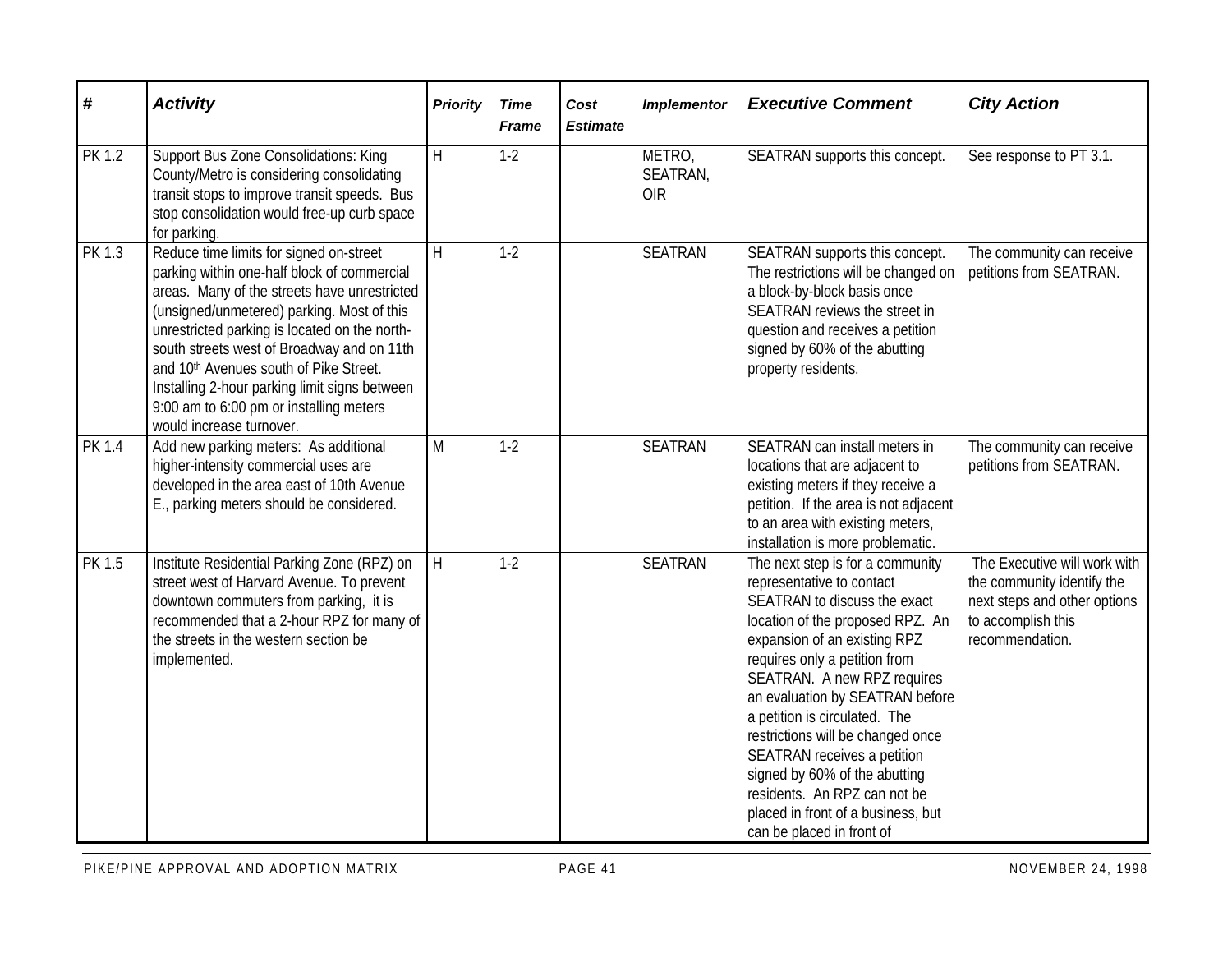| #             | <b>Activity</b>                                                                                                                                                                                                                                                                                                                                                 | <b>Priority</b> | <b>Time</b><br><b>Frame</b> | Cost<br><b>Estimate</b> | <b>Implementor</b>         | <b>Executive Comment</b>                                                                                                                                                                                                                                                                                                                                                                                                                                                                                             | <b>City Action</b>                                                                                                                                                                                                                                                                                 |
|---------------|-----------------------------------------------------------------------------------------------------------------------------------------------------------------------------------------------------------------------------------------------------------------------------------------------------------------------------------------------------------------|-----------------|-----------------------------|-------------------------|----------------------------|----------------------------------------------------------------------------------------------------------------------------------------------------------------------------------------------------------------------------------------------------------------------------------------------------------------------------------------------------------------------------------------------------------------------------------------------------------------------------------------------------------------------|----------------------------------------------------------------------------------------------------------------------------------------------------------------------------------------------------------------------------------------------------------------------------------------------------|
|               |                                                                                                                                                                                                                                                                                                                                                                 |                 |                             |                         |                            | residential-only structures.                                                                                                                                                                                                                                                                                                                                                                                                                                                                                         |                                                                                                                                                                                                                                                                                                    |
| PK 1.6        | Extend meter operating hours to 9:00 pm.<br>Extending the meter hours (and enforcing<br>the extended hours) would increase meter<br>turnover between 6:00 and 9:00 pm.                                                                                                                                                                                          | L               | $2-6$                       |                         | SEATRAN,<br><b>FINANCE</b> | See LT-UDT 2.1.<br>This is a Citywide issue and raises<br>many issues As many<br>neighborhood plans are<br>recommending some type of<br>change to meters, it is likely that<br>the City will appoint a group to<br>review this policy recommendation.                                                                                                                                                                                                                                                                | <b>Extended Meter Hours will</b><br>be placed on the Policy<br>Docket. The Executive will<br>analyze the fiscal, safety and<br>public involvement impacts<br>of extending meter hours<br>through the evening and will<br>present their analysis and<br>recommendations to Council<br>in June 2000. |
| <b>PK 1.7</b> | Increase enforcement.                                                                                                                                                                                                                                                                                                                                           | H               | ON-<br><b>GOING</b>         |                         | SPD                        | SPD does the best job that it can<br>with existing resources assigned to<br>the Parking Enforcement Unit.<br>Increased parking enforcement on<br>an ongoing basis in the Pike/Pine<br>area can only be accomplished in<br>two ways: 1) by reducing parking<br>enforcement efforts in other areas;<br>or 2) by increasing the number of<br><b>Parking Enforcement Officers</b><br>authorized in the budget. At this<br>point in time there are no plans to<br>increase the number of Parking<br>Enforcement Officers. | This activity will be<br>considered as part of the<br>Sector Work programs in the<br>future as opportunities arise                                                                                                                                                                                 |
| PK 1.8        | Consolidate and/or relocate loading zones to<br>maximize the more efficient use of on-street<br>parking.                                                                                                                                                                                                                                                        | H               | $3-5$                       |                         | <b>SEATRAN</b>             | SEATRAN can change loading<br>zones at the request of the<br>abutting property owner.                                                                                                                                                                                                                                                                                                                                                                                                                                | The Community must take<br>the next steps to implement<br>this recommendation.                                                                                                                                                                                                                     |
| PK 1.9        | Prepare information packet regarding various   M<br>on-street parking options. The City of Seattle<br>current policy is to obtain approval of<br>property owners and /or tenants along a<br>street frontage before changes to parking<br>along the street are implemented.<br>SEATRAN could create an information<br>packet regarding the types of changes that |                 | $1-3$                       |                         | <b>SEATRAN</b>             | SEATRAN has developed a two<br>page information sheet on parking.<br>An information sheet has been<br>forwarded to P/PUNC.                                                                                                                                                                                                                                                                                                                                                                                           | Activity has already been<br>accomplished.                                                                                                                                                                                                                                                         |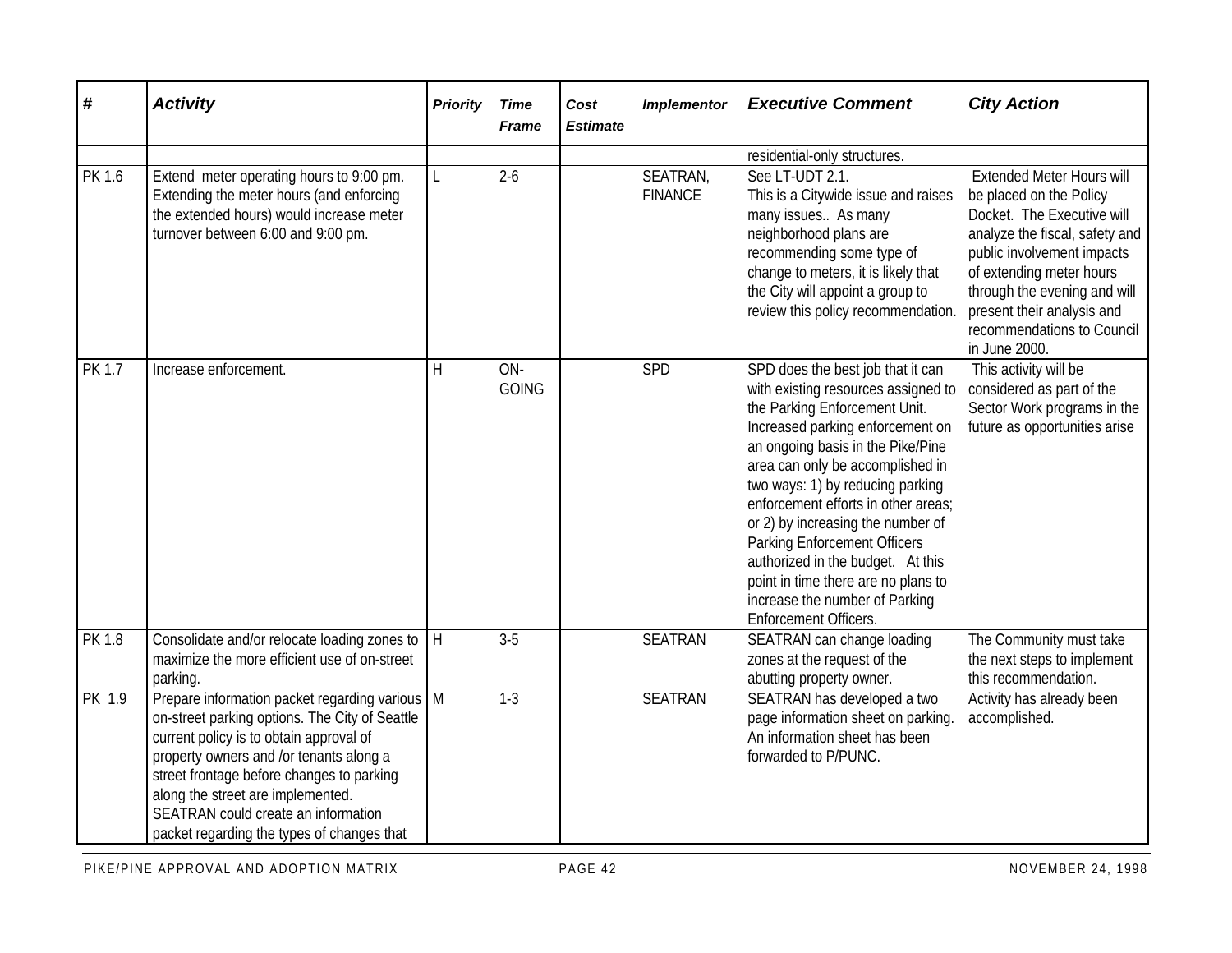| #             | <b>Activity</b>                                                                                                                                                                                                                                                                                                                      | <b>Priority</b> | <b>Time</b><br><b>Frame</b> | Cost<br><b>Estimate</b> | <b>Implementor</b>                                                      | <b>Executive Comment</b>                                                                                                                                                                                                         | <b>City Action</b>                                                                                                                                                                                                                                |
|---------------|--------------------------------------------------------------------------------------------------------------------------------------------------------------------------------------------------------------------------------------------------------------------------------------------------------------------------------------|-----------------|-----------------------------|-------------------------|-------------------------------------------------------------------------|----------------------------------------------------------------------------------------------------------------------------------------------------------------------------------------------------------------------------------|---------------------------------------------------------------------------------------------------------------------------------------------------------------------------------------------------------------------------------------------------|
|               | are possible and the impact on the overall<br>parking availability.                                                                                                                                                                                                                                                                  |                 |                             |                         |                                                                         |                                                                                                                                                                                                                                  |                                                                                                                                                                                                                                                   |
| <b>PK 2.0</b> | Develop informational materials and petition<br>form to conduct outreach to owners/tenants<br>regarding changes in on-street parking.<br>Changes would include consolidation of<br>loading/restricted-parking zones and adding<br>angle parking in accordance with Pike/Pine<br>Parking Study.                                       | $\overline{M}$  | $2 - 6$                     |                         | SEATRAN,<br>Pike/Pine<br>Community                                      | SEATRAN has developed a two<br>page information sheet on parking<br>and has petitions available.<br>However, the community should<br>take the lead on outreach to<br>property owners and tenants on<br>proposed parking changes. | Some of the activity has<br>already been accomplished.<br>The Community must take<br>the next steps to implement<br>this recommendation.                                                                                                          |
|               | <b>Off-Street Parking Recommendations</b>                                                                                                                                                                                                                                                                                            |                 |                             |                         |                                                                         |                                                                                                                                                                                                                                  |                                                                                                                                                                                                                                                   |
| <b>PK 2.1</b> | Reduce parking rates for short-term parking.<br>Current rate structures for short-term off-<br>street parking lots are not competitive with<br>on-street parking meters. Changing the rate<br>structure to encourage short-term parking<br>may increase utilization of the off-street<br>parking lots and increase parking turnover. | M               | $1-2$                       |                         | <b>PRIVATE</b>                                                          | The City currently has no<br>mechanism in place to regulate or<br>encourage specific pricing<br>structures in privately owned<br>parking lots.                                                                                   | OED will contact the<br>planning committee by the<br>end of the second quarter of<br>1999 and help them develop<br>ways to articulate and<br>communicate the<br>neighborhood's parking<br>goals to private owners.                                |
| PK 2.2        | Improve signage to off-street lots. Work with<br>community to identify locations for additional<br>signage and coordinate with Arts Committee.                                                                                                                                                                                       | M               | $2-6$                       |                         | <b>PRIVATE</b><br><b>PROPERTY</b><br>OWNERS,<br>MOPP,<br><b>CHAMBER</b> | Recommendation is a community-<br>based activity.                                                                                                                                                                                | The community should take<br>the next steps to initiate this<br>recommendation.                                                                                                                                                                   |
| PK 2.3        | Provide valet parking.                                                                                                                                                                                                                                                                                                               | L               | $3 - 8$                     |                         | <b>MOPP</b>                                                             | Recommendation is a community-<br>based activity.                                                                                                                                                                                | The community should take<br>the next steps to initiate this<br>recommendation.                                                                                                                                                                   |
| PK 2.4        | Validate parking and tokens for off-street<br>parking lots. A neighborhood-wide validation<br>program could be established using existing<br>off-street parking lots similar to the "Easy<br>Streets" program in downtown Seattle.                                                                                                   | M               | $2 - 6$                     |                         | <b>MOPP</b>                                                             | Recommendation is a community-<br>based activity.                                                                                                                                                                                | The community should take<br>the next steps to initiate this<br>recommendation. There are<br>validation programs in other<br>neighborhoods which may<br>provide useful information.<br>The Executive will assist the<br>Pike Pine Neighborhood in |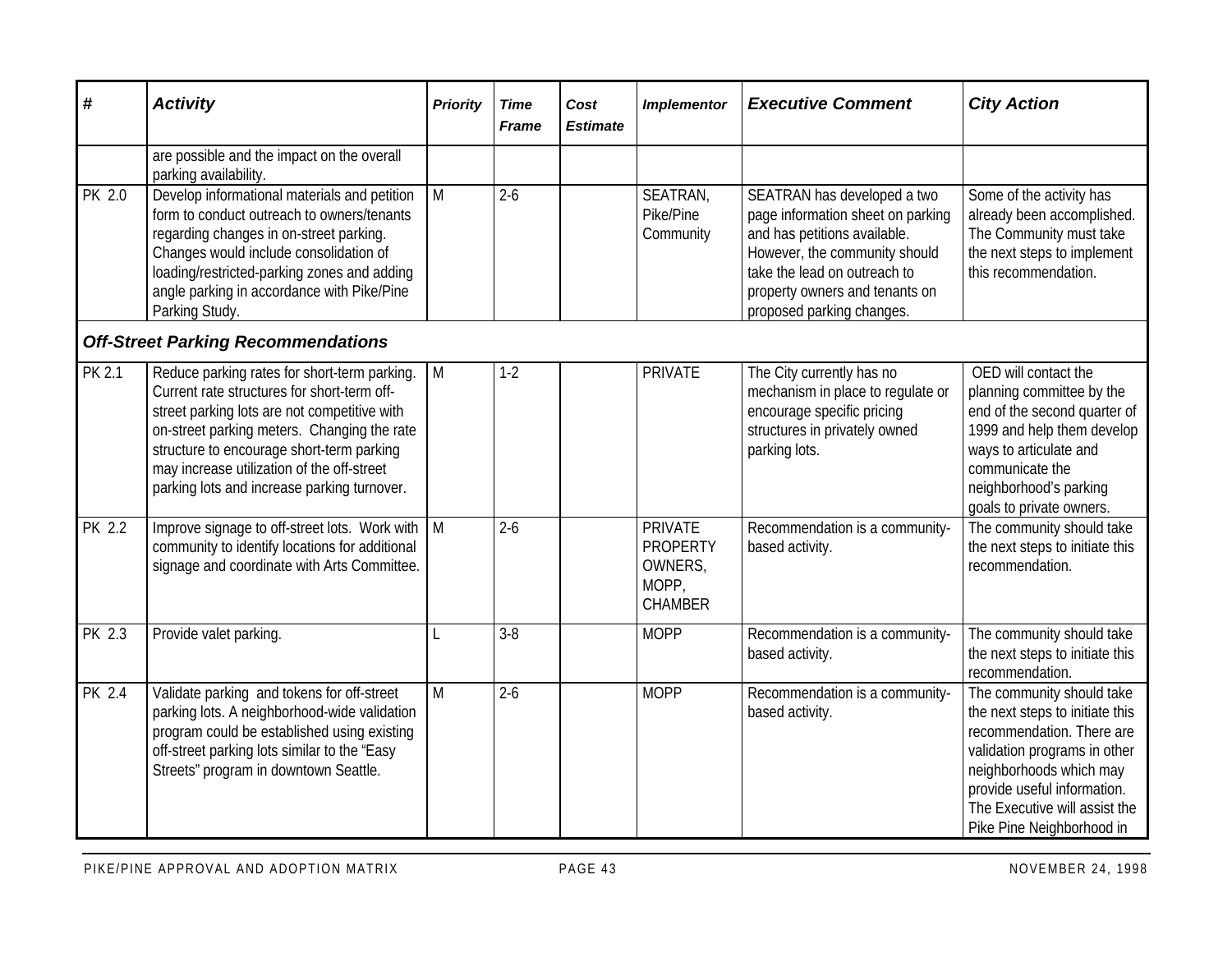| #      | <b>Activity</b>                                                                                                                                                                                                                                             | <b>Priority</b> | <b>Time</b><br><b>Frame</b> | Cost<br><b>Estimate</b> | <b>Implementor</b>                 | <b>Executive Comment</b>                                                                                                                                                                                                                                                                                                                                                    | <b>City Action</b>                                                                                                                                                                                                                                             |
|--------|-------------------------------------------------------------------------------------------------------------------------------------------------------------------------------------------------------------------------------------------------------------|-----------------|-----------------------------|-------------------------|------------------------------------|-----------------------------------------------------------------------------------------------------------------------------------------------------------------------------------------------------------------------------------------------------------------------------------------------------------------------------------------------------------------------------|----------------------------------------------------------------------------------------------------------------------------------------------------------------------------------------------------------------------------------------------------------------|
|        |                                                                                                                                                                                                                                                             |                 |                             |                         |                                    |                                                                                                                                                                                                                                                                                                                                                                             | accessing that information.                                                                                                                                                                                                                                    |
| PK 2.5 | <b>Expand the Seattle Central Community</b><br>College (SCCC) parking garage.                                                                                                                                                                               | $\mathsf{H}$    | $2 - 3$                     |                         | SCCC, DCLU,<br><b>DON</b>          | This is currently proposed by the<br>College as part of the Major<br>Institution Master Plan, and will be<br>considered as part of that process.<br>Community participation in the<br>ongoing process for SCCC will be<br>integral to achieving the<br>community's goals.                                                                                                   | Activity will be considered as<br>part of the MIMP process.<br>The Executive will forward<br>this recommendation to<br>Seattle Central Community<br>College and DON staff<br>working on the master plan<br>for inclusion and<br>consideration in this process. |
| PK 2.6 | Promote public use of SCCC parking garage<br>during school's off-peak hours. SCCC sells<br>public parking during off-peak hours and<br>sells residential parking passes for overnight.                                                                      | H               | $1-2$                       |                         | SCCC, DCLU,<br><b>DON</b>          | Seattle Central Community<br>College is currently in the process<br>of developing a new Major<br>Institution Master Plan. This<br>recommendation should be<br>considered as part of that process.<br>Community participation in the<br>ongoing process for SCCC will be<br>integral to achieving the<br>community's goals.                                                  | Activity will be considered as<br>part of the MIMP process.<br>The Executive will forward<br>this recommendation to<br>Seattle Central Community<br>College and DON staff<br>working on the master plan<br>for inclusion and<br>consideration in this process. |
| PK 2.7 | Encourage replacement of public parking<br>spaces when surface parking lots are<br>redeveloped. Development or financial<br>incentives may be needed in areas where<br>the revenue from this public parking would<br>not cover the cost of constructing it. | M               | ON-<br><b>GOING</b>         |                         | <b>DCLU-Design</b><br>Review, MOPP | Encouragement can be provided<br>when consistent with City policy to<br>promote transit use over Single<br>Occupant Vehicle (SOV) use. This<br>proposal can be implemented at<br>various points of contact during the<br>permit review process, including<br>an important role to be played by<br>the community during comment<br>periods, public meetings and<br>hearings. | Activity can be<br>accommodated as part of<br>the existing permit and<br>design review processes.                                                                                                                                                              |
| PK 2.8 | Share available parking in private parking<br>facilities. Parking capacity may be available<br>in private businesses or residential parking<br>lots during certain hours of the day.                                                                        | L               | $2 - 6$                     |                         | MOPP, DCLU                         | The Land Use Code currently<br>permits shared parking in many<br>instances where capacity exists.<br>The Merchants of Pike Pine can<br>play an important role in identifying                                                                                                                                                                                                | See Response to PK 2.1.                                                                                                                                                                                                                                        |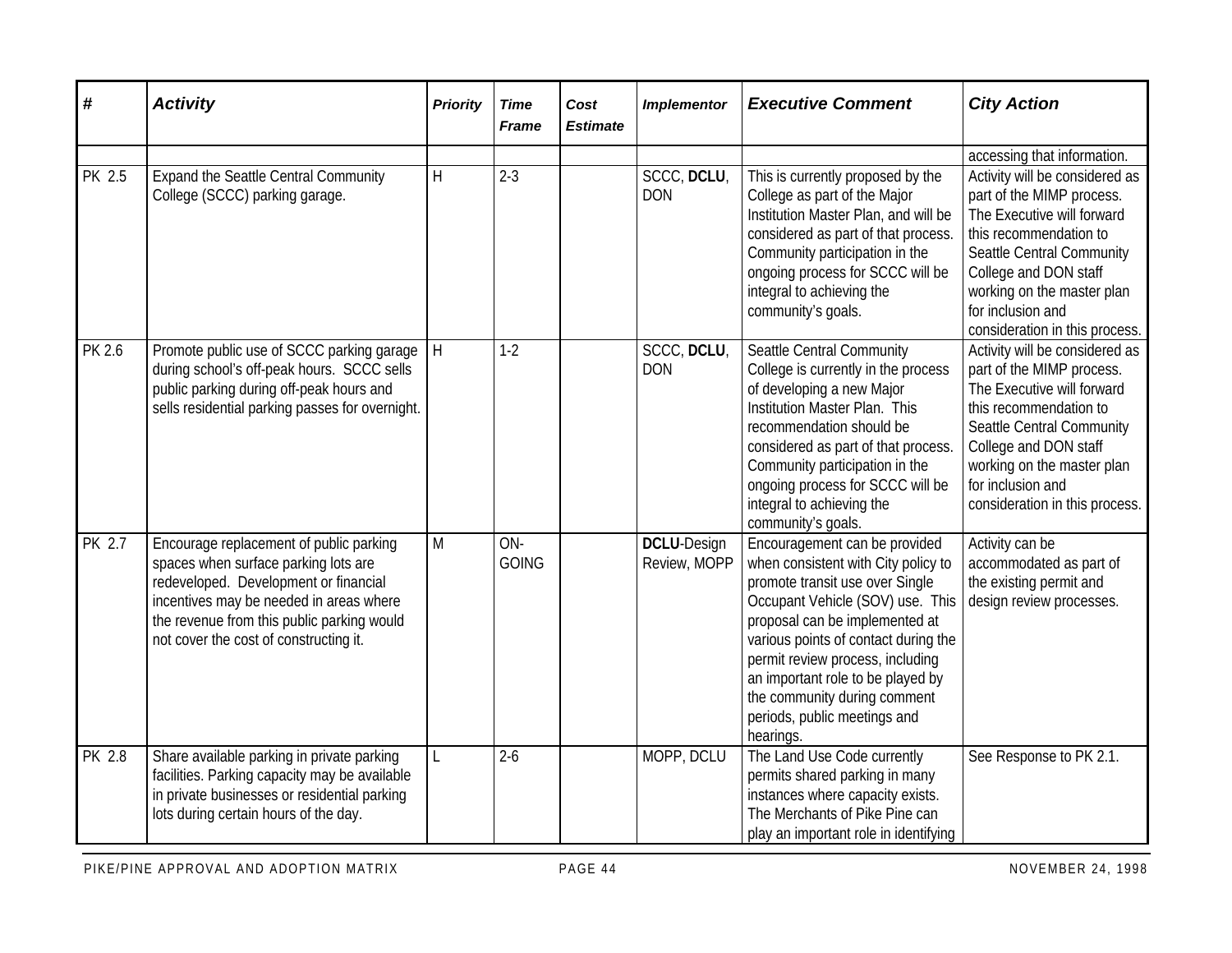| #      | <b>Activity</b>                                                                                                                                                  | <b>Priority</b> | <b>Time</b><br><b>Frame</b> | Cost<br><b>Estimate</b> | <b>Implementor</b>                                                 | <b>Executive Comment</b>                                                                                                                                                                                                                                                                                                   | <b>City Action</b>                                                                                                                                                                                                                                                                                                                                                                                                                                                                                                                                                                                                                                                                 |
|--------|------------------------------------------------------------------------------------------------------------------------------------------------------------------|-----------------|-----------------------------|-------------------------|--------------------------------------------------------------------|----------------------------------------------------------------------------------------------------------------------------------------------------------------------------------------------------------------------------------------------------------------------------------------------------------------------------|------------------------------------------------------------------------------------------------------------------------------------------------------------------------------------------------------------------------------------------------------------------------------------------------------------------------------------------------------------------------------------------------------------------------------------------------------------------------------------------------------------------------------------------------------------------------------------------------------------------------------------------------------------------------------------|
|        |                                                                                                                                                                  |                 |                             |                         |                                                                    | locations where capacity exists<br>and matching those lots with<br>potential users.                                                                                                                                                                                                                                        |                                                                                                                                                                                                                                                                                                                                                                                                                                                                                                                                                                                                                                                                                    |
| PK 2.9 | Work with area parking lot managers to<br>better advertise existing lots and develop<br>promotional opportunities (e.g. tokens)<br>associated with local events. | M               | $2 - 4$                     |                         | MOPP,<br>Chamber,<br>Office of<br>Economic<br>Development<br>(OED) | The Neighborhood Business<br>Council (NBC), through its contract<br>with OED, can assist the Pike-Pine<br>neighborhood with parking options.<br>In addition, the group should<br>contact the Downtown Seattle<br>Association and the International<br>District BIA which have effective<br>of parking validation programs. | See Response to PK 2.1.                                                                                                                                                                                                                                                                                                                                                                                                                                                                                                                                                                                                                                                            |
| PK 3.0 | Obtain funding to assist in the<br>implementation of "On and Off-Street"<br>Parking Recommendations of the Pike/Pine<br>Parking Study.                           | H               | $1-2$                       |                         | <b>SEATRAN</b><br>OED, MOPP                                        | Except for increased enforcement<br>and longer meter hours (see PK<br>1.6 and PK 1.7, page 32), many of<br>the on-street recommendations do<br>not need new funding.<br>The Neighborhood Matching Fund<br>may be a good source of funding<br>for off-street recommendations.                                               | Some of the activity can be<br>accommodated through<br>existing funding sources.<br>SEATRAN has funding for<br>preliminary analysis of on-<br>street parking changes; the<br>development of petitions to<br>survey residents and<br>businesses and<br>implementation of those<br>changes, i.e. installing new<br>signs, or parking meters.<br>Funding must still be<br>identified for surveying<br>residents and businesses,<br>expanding the parking meter<br>hours and increasing parking<br>enforcement.<br>Off-street parking changes<br>are generally community<br>based activities. The<br>Neighborhood Matching<br>Fund may be appropriate for<br>some of those activities. |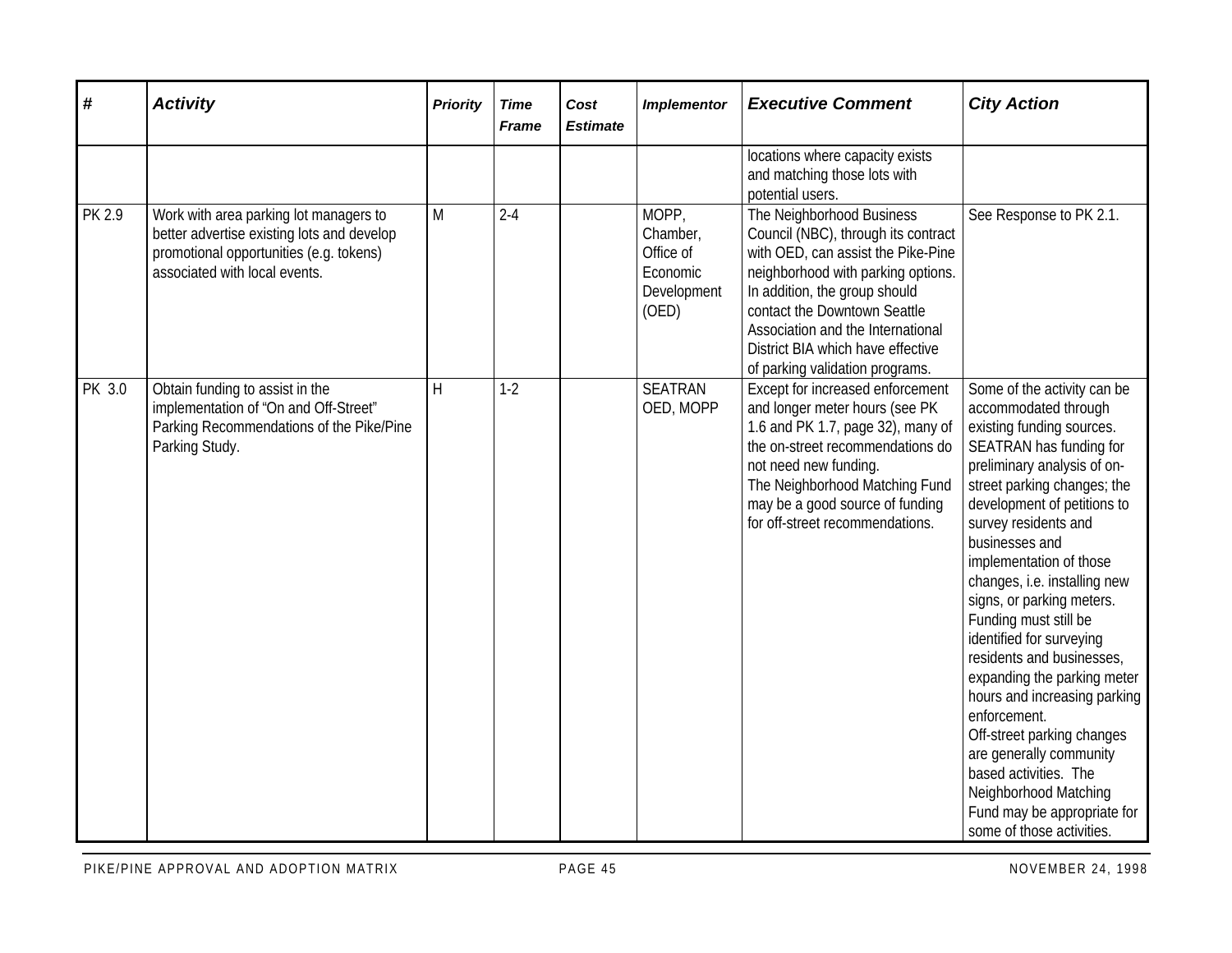| #              | <b>Activity</b>                                                                                                                                                                   | <b>Priority</b> | <b>Time</b><br><b>Frame</b> | Cost<br><b>Estimate</b> | <b>Implementor</b>                            | <b>Executive Comment</b>                                                                                                                                                                                       | <b>City Action</b>                                                                                                                                                                                                                                                                                                                                                |
|----------------|-----------------------------------------------------------------------------------------------------------------------------------------------------------------------------------|-----------------|-----------------------------|-------------------------|-----------------------------------------------|----------------------------------------------------------------------------------------------------------------------------------------------------------------------------------------------------------------|-------------------------------------------------------------------------------------------------------------------------------------------------------------------------------------------------------------------------------------------------------------------------------------------------------------------------------------------------------------------|
|                | <b>Options to Encourage Non-Automobile Modes of Transportation</b>                                                                                                                |                 |                             |                         |                                               |                                                                                                                                                                                                                |                                                                                                                                                                                                                                                                                                                                                                   |
| PK 3.1         | Implement "Car Sharing" program that are<br>cooperatives through which members have<br>access to jointly-owned vehicles.                                                          | M               | $1-3$<br>(PILOT)            |                         | <b>METRO</b><br>SEATRAN,<br><b>SPO</b>        | The City and Metro intend to<br>implement a pilot car sharing<br>program starting in early 1999.<br>The current expectation is for the<br>program to include the Pike/Pine<br>neighborhood.                    | This activity is already under<br>way. SEATRAN and SPO<br>are active participants in the<br>car sharing project team.<br>The City is responsible for<br>providing parking for car<br>share vehicles, promoting<br>car sharing as part of the<br>City's neighborhood<br>outreach efforts and<br>integrating car sharing into<br>the City's development<br>process. |
| <b>PK 3.2</b>  | Improve access to rental cars. Residents<br>have stated they would live without a car if<br>renting a car was more convenient (rental<br>car agency located in the neighborhood). | M               | $2 - 6$                     |                         | <b>METRO</b><br>SEATRAN,<br>SPO, MOPP,<br>BIA | The Car Sharing program may<br>include discounts with a car rental<br>agency for car sharing members.                                                                                                          | Recommendation is a<br>community based activity.                                                                                                                                                                                                                                                                                                                  |
|                | <b>ARTS AND CULTURE</b>                                                                                                                                                           |                 |                             |                         |                                               |                                                                                                                                                                                                                |                                                                                                                                                                                                                                                                                                                                                                   |
| <b>ART 1.0</b> | Establish a permanent Arts Organization to<br>promote arts activities and facilities.                                                                                             | H               | ON-<br><b>GOING</b>         |                         | Community<br>Arts Group,<br>SAC, DON          | The Seattle Arts Commission can<br>provide some technical assistance<br>to neighborhood arts councils.<br>The Neighborhood Matching Fund<br>may be a good source of funding<br>for this activity.              | The community should take<br>the next steps to implement<br>this recommendation.                                                                                                                                                                                                                                                                                  |
| <b>ART 1.1</b> | Collaborate with businesses and institutions<br>to provide more art and arts awareness.                                                                                           | M               | $1-2$                       |                         | MOPP, BIA,<br><b>SAC</b>                      | The Public Art Program is currently<br>involved with Groundswell off<br><b>Broadway and Seattle Public</b><br>Utilities on the Master Plan and<br>design of a water feature for the<br>Lincoln Reservoir Park. | Activity is already underway.                                                                                                                                                                                                                                                                                                                                     |
| <b>ART 1.2</b> | Advocate the retention and development of<br>artist housing, especially live/work spaces.                                                                                         | $\mathsf{H}$    | ON-<br><b>GOING</b>         |                         | DCLU,<br>Community                            | The Seattle Arts Commission,<br>along with the Mayor's Office and                                                                                                                                              | The City will take the next<br>steps to implement this                                                                                                                                                                                                                                                                                                            |

PIKE/PINE APPROVAL AND ADOPTION MATRIX **PAGE 46** PAGE 46 NOVEMBER 24, 1998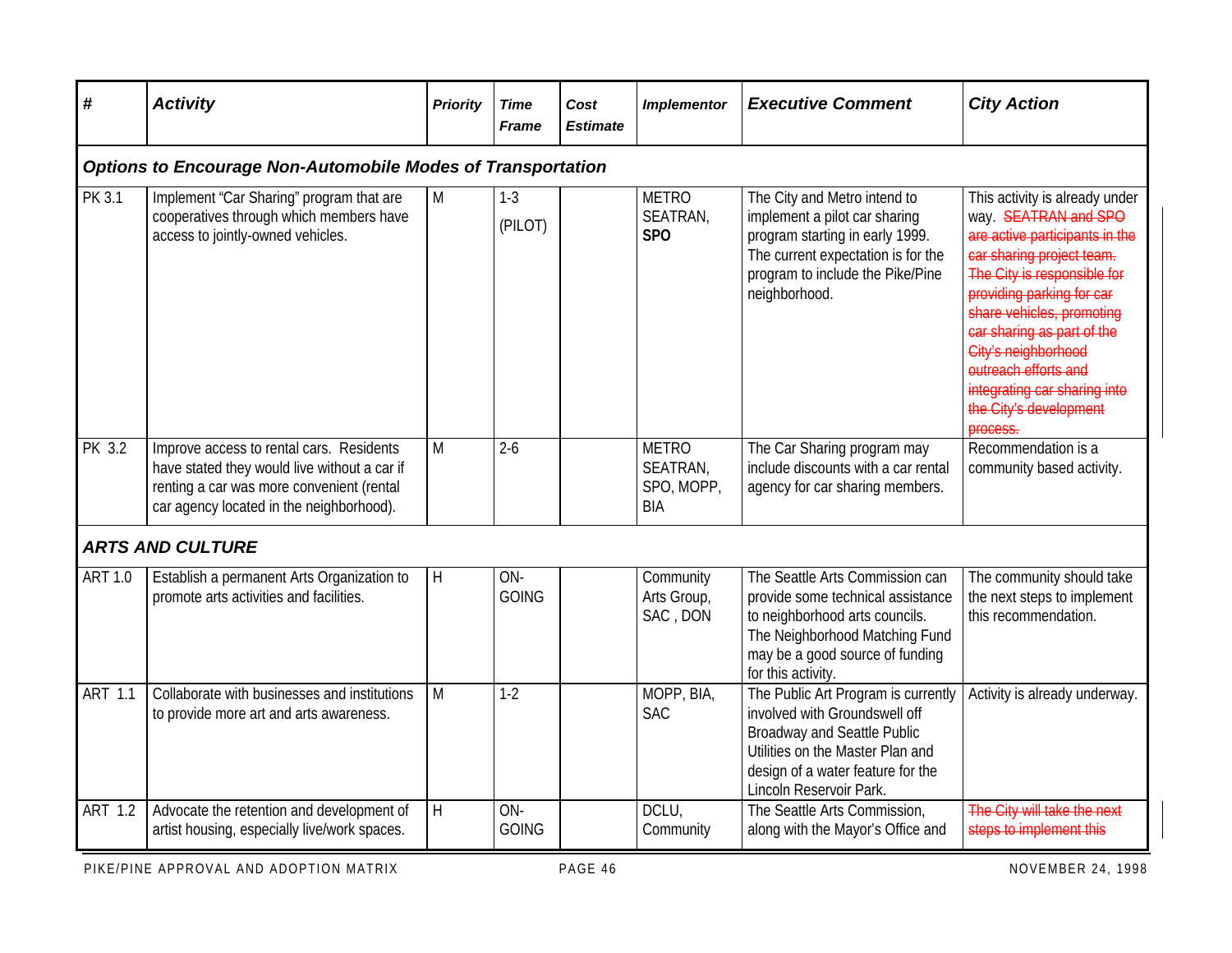| #              | <b>Activity</b>                                                                                                                                                                                               | <b>Priority</b> | <b>Time</b><br><b>Frame</b> | Cost<br><b>Estimate</b> | <b>Implementor</b>          | <b>Executive Comment</b>                                                                                                                                                                                                                                                                                                                                                                                                                                                                                                                                                                                                                                                                                                                                                      | <b>City Action</b>                                                                                                                                                                                                                                                                                                                                                                                                    |
|----------------|---------------------------------------------------------------------------------------------------------------------------------------------------------------------------------------------------------------|-----------------|-----------------------------|-------------------------|-----------------------------|-------------------------------------------------------------------------------------------------------------------------------------------------------------------------------------------------------------------------------------------------------------------------------------------------------------------------------------------------------------------------------------------------------------------------------------------------------------------------------------------------------------------------------------------------------------------------------------------------------------------------------------------------------------------------------------------------------------------------------------------------------------------------------|-----------------------------------------------------------------------------------------------------------------------------------------------------------------------------------------------------------------------------------------------------------------------------------------------------------------------------------------------------------------------------------------------------------------------|
|                |                                                                                                                                                                                                               |                 |                             |                         | Arts Group,<br>SAC, OED, OH | OED is currently exploring<br>additional ways to support artist<br>live/work housing in the City.                                                                                                                                                                                                                                                                                                                                                                                                                                                                                                                                                                                                                                                                             | activity and will insure that<br>artists, arts advocates and<br>community groups and<br>members are included in the<br>discussion on artist live/work<br>housing in the city.                                                                                                                                                                                                                                         |
| <b>ART 1.3</b> | Establish a permanent Arts Center.                                                                                                                                                                            | M               | $2 - 6$                     |                         | Arts Group,<br><b>SAC</b>   | The Seattle Arts Commission is<br>involved in on-going cultural<br>resources planning related to the<br>Comprehensive Plan.                                                                                                                                                                                                                                                                                                                                                                                                                                                                                                                                                                                                                                                   | This activity will be<br>considered as part of the<br>Sector Work programs in the<br>future as opportunities arise.                                                                                                                                                                                                                                                                                                   |
| ART 1.4        | Establish Art programs available to street<br>youth, days and evenings.                                                                                                                                       | M               | $2-6$                       |                         | HSD, SAC,<br><b>MOPP</b>    |                                                                                                                                                                                                                                                                                                                                                                                                                                                                                                                                                                                                                                                                                                                                                                               | The community should take<br>the next steps to implement<br>this activity.                                                                                                                                                                                                                                                                                                                                            |
| <b>ART 1.5</b> | Pursue the development of a public authority<br>or private development organization for the<br>purpose of enabling ownership of<br>neighborhood buildings for art and art-related<br>uses, including housing. | H               | $1-2$                       |                         | DON, MOPP,<br>OED, SPO      | While neighborhoods may elect to<br>pursue whatever resources<br>needed to establish new<br>neighborhood-based nonprofit, and<br>the City supports the goal of such<br>a nonprofit in Pike/Pine, the City of<br>Seattle has, historically, focused its<br>limited Federal Community<br>Development Block grant funds to<br>non-profit organizations with the<br>geographical concentrations of low<br>and moderate income persons in<br>Seattle: the Central Area,<br>Southeast Seattle, Delridge,<br>Pioneer Square and the<br>International District.<br>At this time, the City is best suited<br>to provided technical assistance.<br>OED and SPO would be happy to<br>discuss PDAs and non-profit<br>development organizations in more<br>detail with Pike-Pine community | OED and SPO will meet with<br>the community to talk about<br>the possibility of setting up a<br>new non-profit or PDA. The<br>City is currently reviewing<br>and analyzing requests for<br>CDCs and PDAs coming<br>from the various<br>neighborhood plans and will<br>provide a report and<br>recommendations to Council<br>by June 1999. This<br>recommendations will be<br>included in that review and<br>analysis. |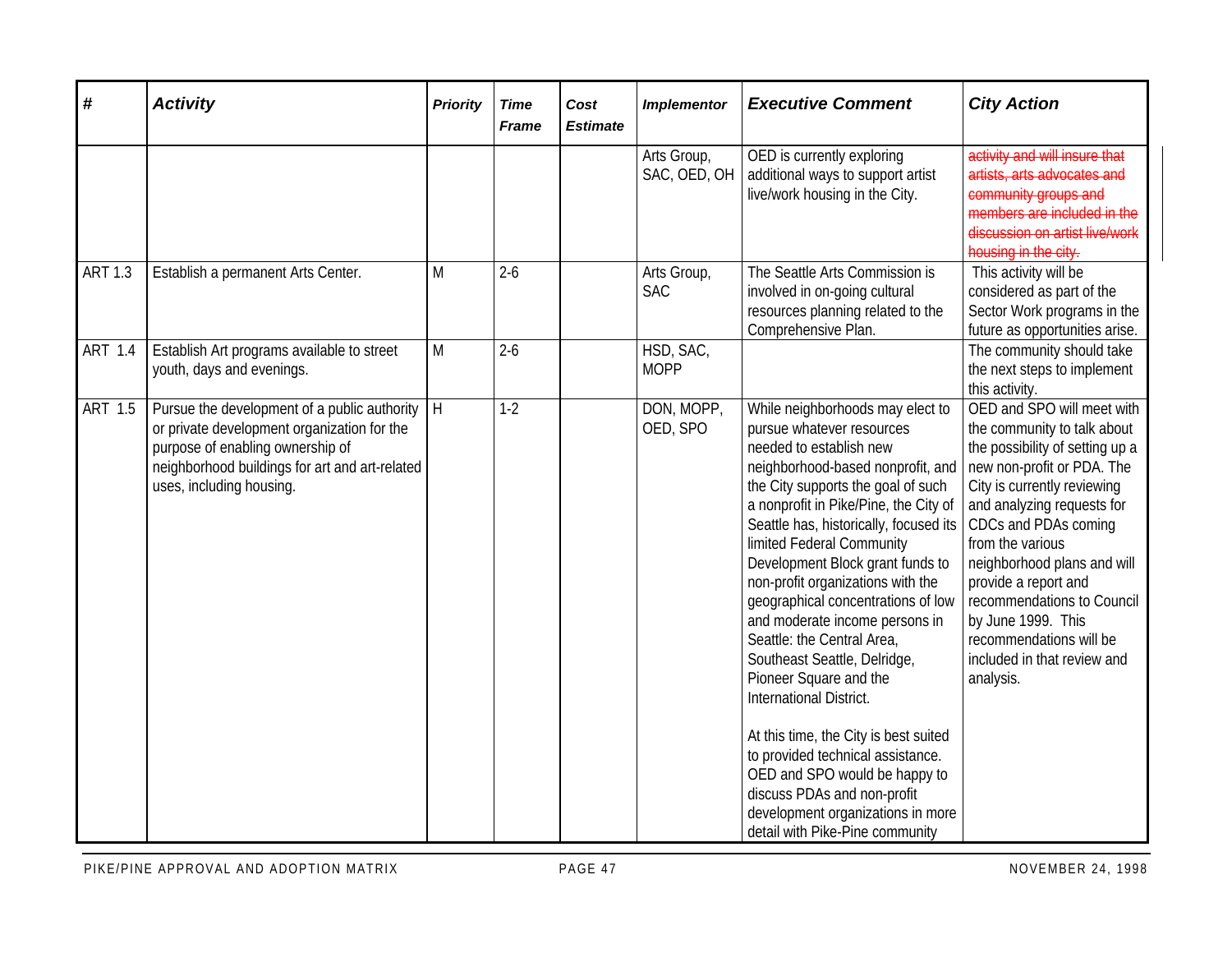| #                                                                                                                                                                                                 | <b>Activity</b>                                                                                                             | <b>Priority</b> | <b>Time</b><br><b>Frame</b> | Cost<br><b>Estimate</b>                                      | <b>Implementor</b>                                    | <b>Executive Comment</b>                                                                                                                                                                                                     | <b>City Action</b>                                                                                 |  |  |  |
|---------------------------------------------------------------------------------------------------------------------------------------------------------------------------------------------------|-----------------------------------------------------------------------------------------------------------------------------|-----------------|-----------------------------|--------------------------------------------------------------|-------------------------------------------------------|------------------------------------------------------------------------------------------------------------------------------------------------------------------------------------------------------------------------------|----------------------------------------------------------------------------------------------------|--|--|--|
|                                                                                                                                                                                                   |                                                                                                                             |                 |                             |                                                              |                                                       | representatives, and set up a<br>meeting with staff and directors<br>from other PDAs or organizations<br>to discuss the challenges and<br>opportunities associated with<br>forming a non-profit development<br>organization. |                                                                                                    |  |  |  |
| <b>ART 1.6</b>                                                                                                                                                                                    | Organize and promote a "Night Lights" event<br>during the Fringe Festival in March 1999.                                    | L               | $2 - 6$                     |                                                              | Arts Group,<br><b>MOPP</b>                            |                                                                                                                                                                                                                              | The community should take<br>the next steps to implement<br>this recommendation.                   |  |  |  |
| <b>ART 1.7</b>                                                                                                                                                                                    | Install art-topped kiosks on sidewalks, for<br>handbills and posters.                                                       | $\mathsf{H}$    | $1 - 2$                     |                                                              | Arts Group,<br>MOPP,<br>SEATRAN,<br><b>DON</b>        | See UD 2.2, and MP 2.7.                                                                                                                                                                                                      |                                                                                                    |  |  |  |
| ART 1.8                                                                                                                                                                                           | Use neighborhood trash can and containers<br>as a venue for local artist projects.                                          | $\sf H$         | $1-2$                       |                                                              | Arts Group,<br>SEATRAN,<br><b>SAC</b>                 | SEATRAN supports this concept<br>and will provide new trash cans for<br>art.                                                                                                                                                 | SEATRAN will provide trash<br>cans to the community.                                               |  |  |  |
| ART 1.9                                                                                                                                                                                           | Organize and promote an arts festival during<br>the summer of 1999, including an "arts<br>exchange".                        | M               |                             |                                                              | Community,<br>SAC, MOPP,<br>Arts Group,<br><b>DON</b> | Recommendation is a community-<br>based activity. The Neighborhood<br>Matching Fund may be a source of<br>funding for this activity.                                                                                         | The community should take<br>the next steps to implement<br>this activity.                         |  |  |  |
| ART 2.0                                                                                                                                                                                           | Extend "Arts Orbit" to include alternative<br>venues and activities for arts, such as cafes,<br>theaters and music.         | $\mathsf{H}$    | $1-2$                       |                                                              | Community,<br>SAC, MOPP,<br>Arts Group                | Recommendation is a community<br>based activity.                                                                                                                                                                             | The community should take<br>the next steps to implement<br>this activity.                         |  |  |  |
| <b>ART 2.1</b>                                                                                                                                                                                    | Provide funding to install artist-designed tile<br>detailing in curb bulbs at 10th and 11th<br>Avenues E and E Pike Street. | $\sf H$         |                             | (NEIGH.<br><b>MATCHIN</b><br><b>G GRANT</b><br>IN<br>EFFECT) | SAC, DON,<br>Arts Group                               | A Neighborhood Matching Fund<br>grant has been earmarked for this<br>project.                                                                                                                                                | The Community has<br>received a Neighborhood<br>Matching Fund Grant to<br>implement this activity. |  |  |  |
| HUMAN DEVELOPMENT (Note: Similar Human Development Recommendations are also part of the Capitol Hill and First Hill<br>Neighborhood Plans and is consistent with the Pike/Pine Neighborhood Plan) |                                                                                                                             |                 |                             |                                                              |                                                       |                                                                                                                                                                                                                              |                                                                                                    |  |  |  |
| HD 1.0                                                                                                                                                                                            | Human Development Council: Organize                                                                                         | $\mathsf{H}$    | $1-2$                       |                                                              | HSD,                                                  | HSD supports this                                                                                                                                                                                                            | The Executive does not                                                                             |  |  |  |

PIKE/PINE APPROVAL AND ADOPTION MATRIX **PAGE 48** PAGE 48 NOVEMBER 24, 1998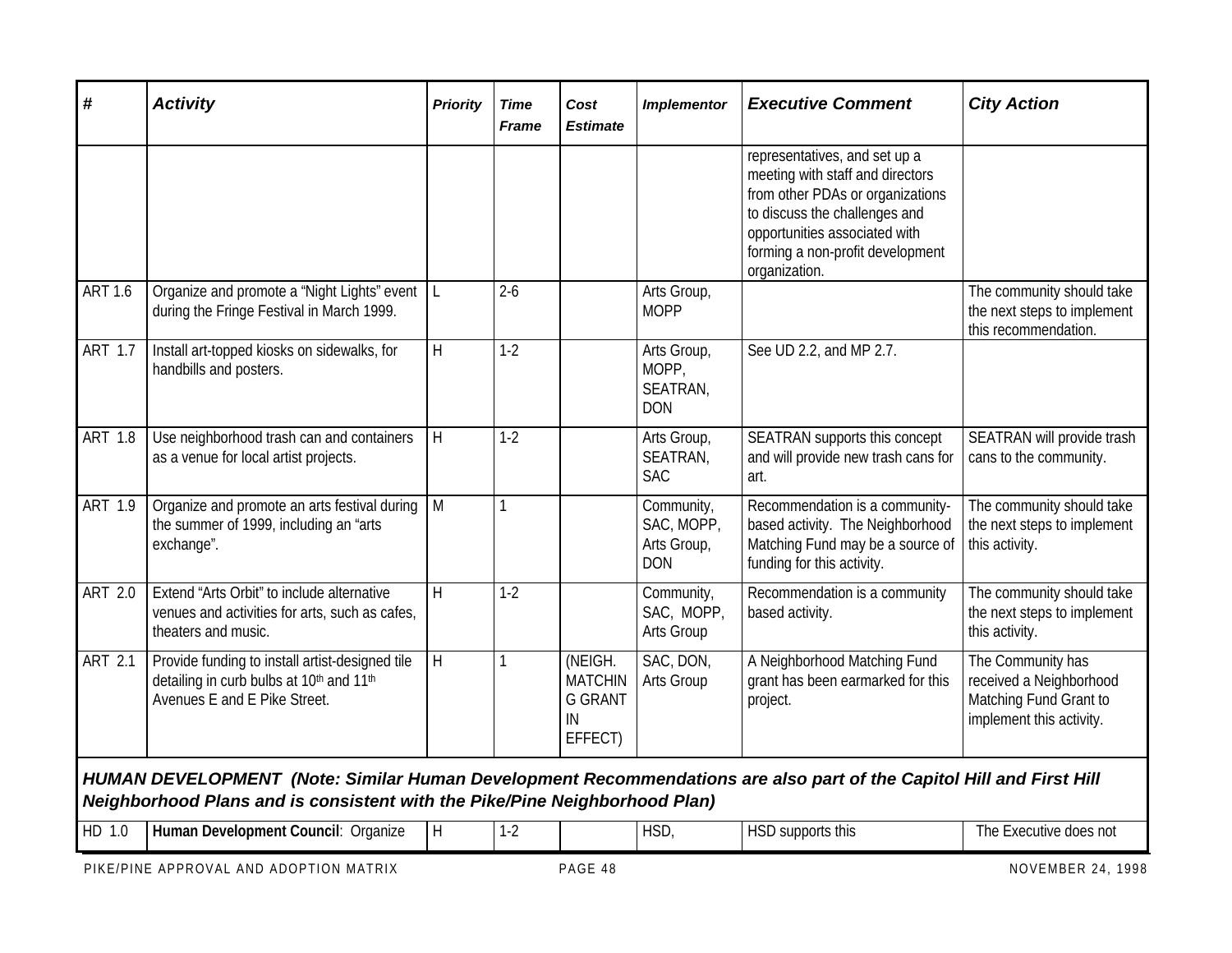| #      | <b>Activity</b>                                                                                                                                                                                                                                                                                                                                                                                                                                                                         | <b>Priority</b> | <b>Time</b><br><b>Frame</b> | Cost<br><b>Estimate</b> | <b>Implementor</b>                                                                            | <b>Executive Comment</b>                                                                                                                                                                                                                                                                                                                                                                                                                                                                                                       | <b>City Action</b>                                                                                                                                                                                                                                                                                                                                                                            |
|--------|-----------------------------------------------------------------------------------------------------------------------------------------------------------------------------------------------------------------------------------------------------------------------------------------------------------------------------------------------------------------------------------------------------------------------------------------------------------------------------------------|-----------------|-----------------------------|-------------------------|-----------------------------------------------------------------------------------------------|--------------------------------------------------------------------------------------------------------------------------------------------------------------------------------------------------------------------------------------------------------------------------------------------------------------------------------------------------------------------------------------------------------------------------------------------------------------------------------------------------------------------------------|-----------------------------------------------------------------------------------------------------------------------------------------------------------------------------------------------------------------------------------------------------------------------------------------------------------------------------------------------------------------------------------------------|
|        | an urban center-based, volunteer Human<br>Development Council consisting of service<br>providers, at-large residents and business<br>representatives to serve as a resource and<br>support for human development services and<br>activities and to better integrate service<br>providers with other neighborhood<br>businesses and residents.                                                                                                                                           |                 |                             |                         | Community<br>Health/Human<br><b>Services</b><br>Groups                                        | recommendation. HSD will work<br>with an urban-center based human<br>development council when it is<br>established.                                                                                                                                                                                                                                                                                                                                                                                                            | have funding to provide<br>ongoing staff support.<br>However, the Executive will<br>meet with the community<br>and assist in identifying next<br>steps needed to implement<br>this activity.                                                                                                                                                                                                  |
| HD 1.1 | Human Development Council Staff: Fund<br>and hire a full-time staff person to serve as<br>an Asset Developer for the Human<br>Development Council. Include in the Asset<br>Developer's responsibilities developing a<br>Referral Center, coordinating volunteers,<br>providing support for community<br>connectedness activities and assisting in the<br>development of the People Center.<br>Establish a permanent office for the Asset<br>Developer, preferably at the People Center. | H               | $1-2$                       |                         | HSD, DON,<br>Human<br>Development<br>Council                                                  | Hiring a person for the Human<br>Development Council and<br>establishing an office is similar to a<br>few other neighborhood plans.<br>This organizational structure is still<br>untested and HSD will work with<br>the community to develop a pilot<br>program. However, HSD does not<br>have funding to support this<br>position. They recommend that<br>both technical assistance be<br>provided early on and that a review<br>be made to evaluate the success<br>of this method of communication<br>within the first year. | The community should take<br>the next steps to implement<br>this activity. The Executive<br>does not have funding to<br>provide ongoing staff<br>support. However, the<br>Executive will meet with the<br>community and assist in<br>identifying next steps<br>needed to implement this<br>activity.                                                                                          |
| HD 1.2 | <b>Human Development Information</b><br>Resources. Develop and utilize public<br>information-sharing outlets such as<br>newsletters, community newspapers, web-<br>sites, kiosks, and community bulletin boards<br>(at transit stations, grocery stores, etc.) to<br>provide information about human<br>development services and activities.                                                                                                                                            | M               | $1-3$                       |                         | HSD, Human<br>Development<br>Council,<br>Human Service<br>& Health<br>Providers,<br>Libraries | HSD supports this<br>recommendation and is willing to<br>participate in such an endeavor,<br>but are unable to provide staff.                                                                                                                                                                                                                                                                                                                                                                                                  | The community should take<br>the next steps to implement<br>this activity. The Executive<br>will assist the community by<br>identifying the Executive's<br>current methods of providing<br>public information. The City<br>Council has established a<br><b>Community Kiosk Task</b><br>Force that will investigate<br>several issues including<br>funding, design and<br>placement standards. |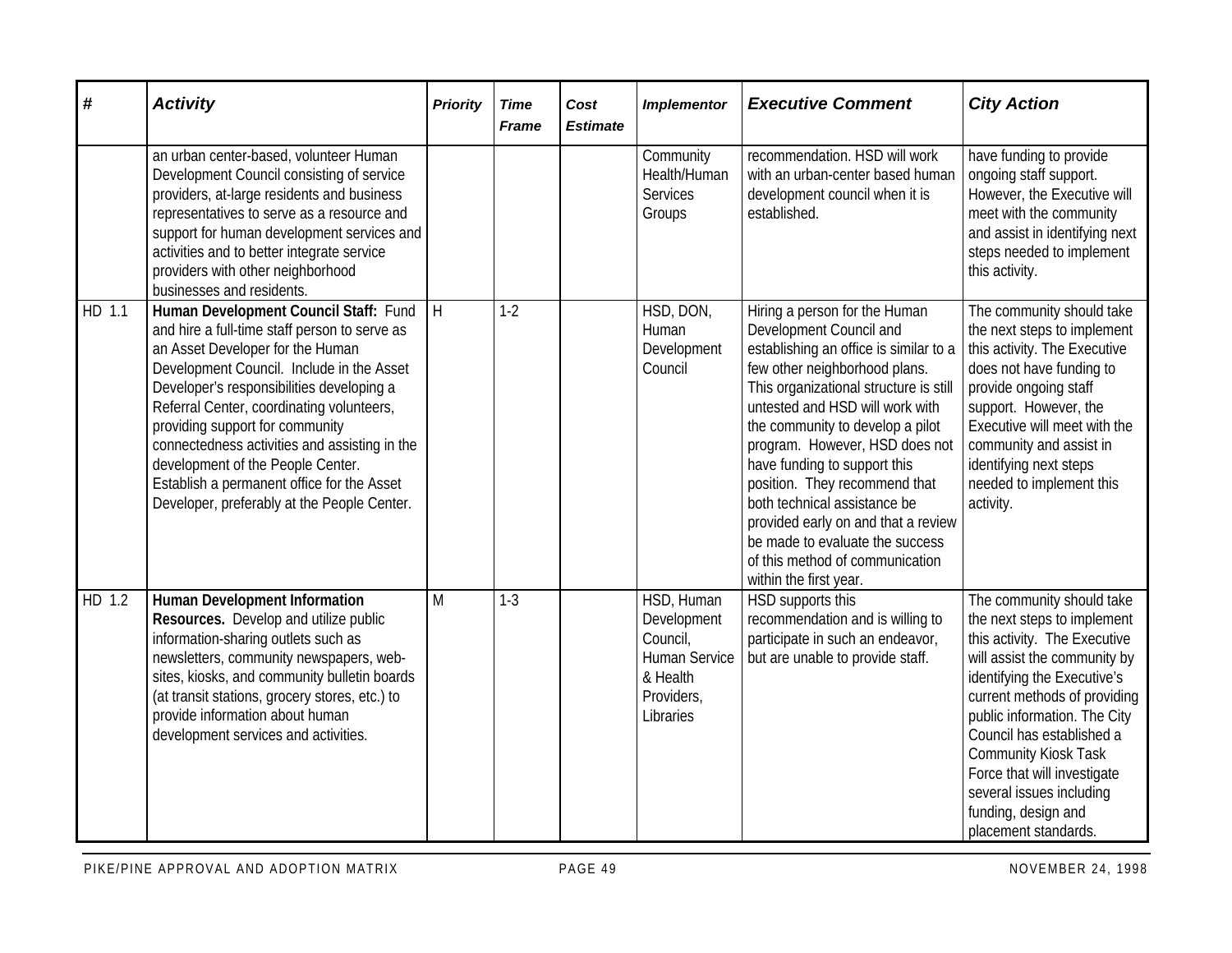| $\pmb{\#}$ | <b>Activity</b>                                                                                                                                                                                                                                                                                                                                                                                                                                                                                                                                                                      | <b>Priority</b> | <b>Time</b><br><b>Frame</b> | Cost<br><b>Estimate</b> | <b>Implementor</b>                                                       | <b>Executive Comment</b>                                                                                                                                                                                                                                                                                                                                                                                                         | <b>City Action</b>                                                                                                                                                                                                                                                                                                                                           |
|------------|--------------------------------------------------------------------------------------------------------------------------------------------------------------------------------------------------------------------------------------------------------------------------------------------------------------------------------------------------------------------------------------------------------------------------------------------------------------------------------------------------------------------------------------------------------------------------------------|-----------------|-----------------------------|-------------------------|--------------------------------------------------------------------------|----------------------------------------------------------------------------------------------------------------------------------------------------------------------------------------------------------------------------------------------------------------------------------------------------------------------------------------------------------------------------------------------------------------------------------|--------------------------------------------------------------------------------------------------------------------------------------------------------------------------------------------------------------------------------------------------------------------------------------------------------------------------------------------------------------|
| HD 1.3     | <b>Human Development Support</b><br>Organizations: Promote neighborhood<br>interest groups and organizations, such as<br>libraries, schools, businesses and the<br>Neighborhood Service Center, that provide<br>services and activities that support<br>community connectiveness.                                                                                                                                                                                                                                                                                                    | H               | ON-<br><b>GOING</b>         |                         | Community<br>Groups, DON,<br>MOPP,<br>Libraries                          | Other neighborhoods have used<br>the Neighborhood Matching Fund<br>to develop guides to resources<br>available in the Community.                                                                                                                                                                                                                                                                                                 | The community should take<br>the next steps to implement<br>this activity. The Executive<br>will assist the community by<br>identifying what resource<br>guides already exist.                                                                                                                                                                               |
| HD 1.4     | <b>Human Development Ambassadors:</b><br>Assist volunteers in becoming roving street<br>ambassadors who provide accessible,<br>person-to-person outreach to those in need<br>on the street, at neighborhood grocery<br>stores, and at other public locations.                                                                                                                                                                                                                                                                                                                        | M               | $2 - 6$                     |                         |                                                                          | The neighborhood is within the<br>service area of the Miller<br>Community Center. The<br>neighborhood is encouraged to<br>use Miller Community Center as a<br>gathering place for some activities.                                                                                                                                                                                                                               | The community should take<br>the next steps to implement<br>this activity.                                                                                                                                                                                                                                                                                   |
| HD 1.5     | Human Development Fair: Sponsor a<br>neighborhood human development fair to<br>keep community stakeholders (groups and<br>individuals) informed and involved in human<br>development activities, to celebrate<br>accomplishments, and to strengthen ties with<br>businesses and neighborhood associations.                                                                                                                                                                                                                                                                           | M               | $1-2$                       |                         | MOPP. Arts<br>Group, Human<br>Development<br>Council, HSD,<br><b>DON</b> | This appears to be a community-<br>based activity. The Neighborhood<br>Matching Fund may be a good<br>source of funding for this event.<br>City departments would be willing<br>to participate in the event by<br>providing information on City<br>programs and by having staff<br>resource people present.                                                                                                                      | The community should take<br>the next steps in<br>implementing this<br>recommendation. The<br>Executive will assist the<br>community by identifying<br>what resources may exist<br>and help them contact the<br><b>Human Services</b><br>Roundtable.                                                                                                         |
| HD 1.6     | People Center: Develop a permanent<br>facility to serve as a community gathering<br>place for residents and human development<br>organizations to meet, connect, and support<br>the neighborliness of the community. Secure<br>convenient, transit-accessible physical space<br>(5,000-20,000 sq. ft.) in the Pike/Pine<br>corridor core. Locate meeting space and<br>offices for the Human Development Council<br>and it's staff at the People Center. Serve<br>diverse needs and interest groups including<br>gays, lesbians, handicapped people, seniors,<br>widows and widowers. | H               | $1-2$                       |                         | HSD, OED,<br>MOPP, Human<br>Development<br><b>Advisory Group</b>         | Neighborhoods across the City are<br>looking for new neighborhood<br>meeting spaces. This may be put<br>on the Policy Docket for<br>consideration by the City Council.<br>The Department of Parks and<br>Recreation would encourage the<br>community to look at opportunities<br>to partner with other community-<br>based agencies to provide these<br>services, including the Miller and<br><b>Garfield Community Centers.</b> | This recommendation will be<br>will be submitted for<br>consideration for inclusion<br>on the Policy Docket for City<br>Council discussion. The<br>Executive will review the<br>City's policies related to<br>community centers and<br>neighborhood<br>recommendations related to<br>community space and<br>provide Council with a<br>summary of options and |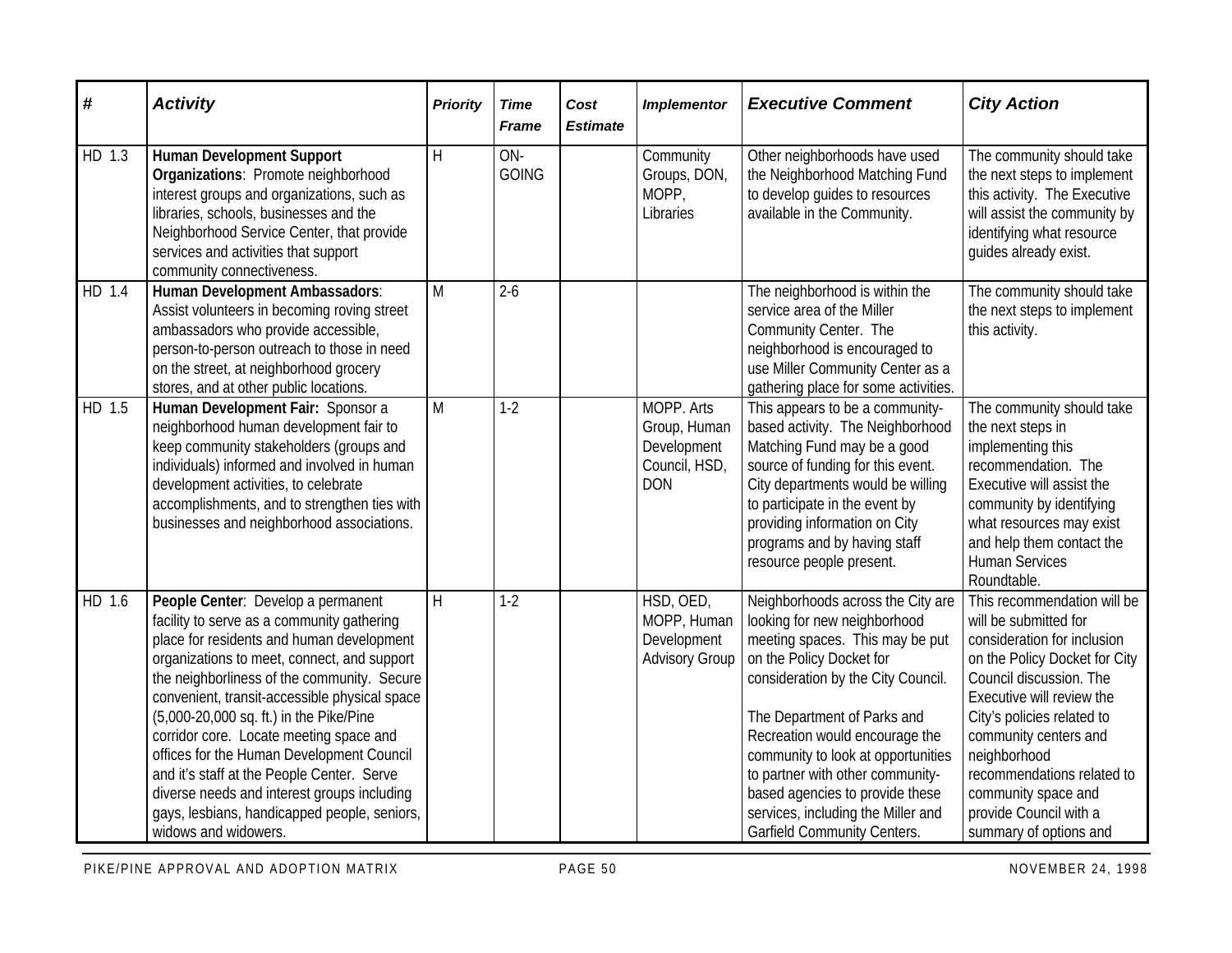| #      | <b>Activity</b>                                                                                                                                                                                                                                                                                                                                                                                                                                                                                                                                                                                                                                                                                                                                                                                                                                                                                                                                                                                                                                                                                                                                                                                                                                                                                          | <b>Priority</b> | <b>Time</b><br><b>Frame</b> | Cost<br><b>Estimate</b> | <b>Implementor</b>                                                                   | <b>Executive Comment</b>                                                                                                                                       | <b>City Action</b>                                                                                                                                                                      |
|--------|----------------------------------------------------------------------------------------------------------------------------------------------------------------------------------------------------------------------------------------------------------------------------------------------------------------------------------------------------------------------------------------------------------------------------------------------------------------------------------------------------------------------------------------------------------------------------------------------------------------------------------------------------------------------------------------------------------------------------------------------------------------------------------------------------------------------------------------------------------------------------------------------------------------------------------------------------------------------------------------------------------------------------------------------------------------------------------------------------------------------------------------------------------------------------------------------------------------------------------------------------------------------------------------------------------|-----------------|-----------------------------|-------------------------|--------------------------------------------------------------------------------------|----------------------------------------------------------------------------------------------------------------------------------------------------------------|-----------------------------------------------------------------------------------------------------------------------------------------------------------------------------------------|
|        | Location: Consider locating the People<br>Center at such locations as the Pilgrim<br>Church or at the Oddfellows Hall. Consider<br>developing the People Center as part of a<br>broader community center or collocating with<br>the Neighborhood Service Center<br>Referral Center: Work with the<br>Neighborhood Service Center, the existing<br>neighborhood referral agencies, and the<br>Crisis Line to improve information and<br>referral services in the neighborhood.<br>Create and maintain an inventory of human<br>development services and activities. Provide<br>information about transportation, health, and<br>social services, entertainment, and<br>community and interest group activities.<br>Maintain a listing of local meeting rooms<br>available for no or low cost for use by groups<br>providing community services and activities.<br>Volunteer Coordination: Develop and<br>coordinate a network of volunteers to serve<br>as street ambassadors, listening posts, or<br>referral resources to facilitate outreach and<br>engagement for those in need.<br>Facilities: Provide support for community<br>connectedness activities with facilities for<br>meetings, informal socializing, programmed<br>activities, support groups drop-in assistance,<br>and Internet access. |                 |                             |                         |                                                                                      | OED might see a role in this<br>activity as a way to educate low-<br>income individuals in the Pike-Pine<br>neighborhood about the Seattle<br>Jobs Initiative. | opportunities in July of 1999.<br>This recommendation will be<br>considered as part of that<br>review.                                                                                  |
| HD 1.7 | Work with non-profit organizations in the<br>community to identify opportunities for the<br>collocation of their facilities. Such<br>organizations could include non-profit<br>housing groups, Merchants of Pike/Pine and<br>other business groups, arts and culture<br>organizations, human and social services                                                                                                                                                                                                                                                                                                                                                                                                                                                                                                                                                                                                                                                                                                                                                                                                                                                                                                                                                                                         | H               | ON-<br><b>GOING</b>         |                         | CHHIP, MOPP,<br>Arts Group,<br>Human<br>Development<br>Council, DON,<br>HSD, OED, OH | This appears to be a community-<br>based activity. More information<br>will need to be provided to<br>determine how the City can assist.                       | The community should take<br>the next steps to implement<br>this recommendation. The<br>Executive will meet with the<br>community to clarify how the<br>City can assist in this effort. |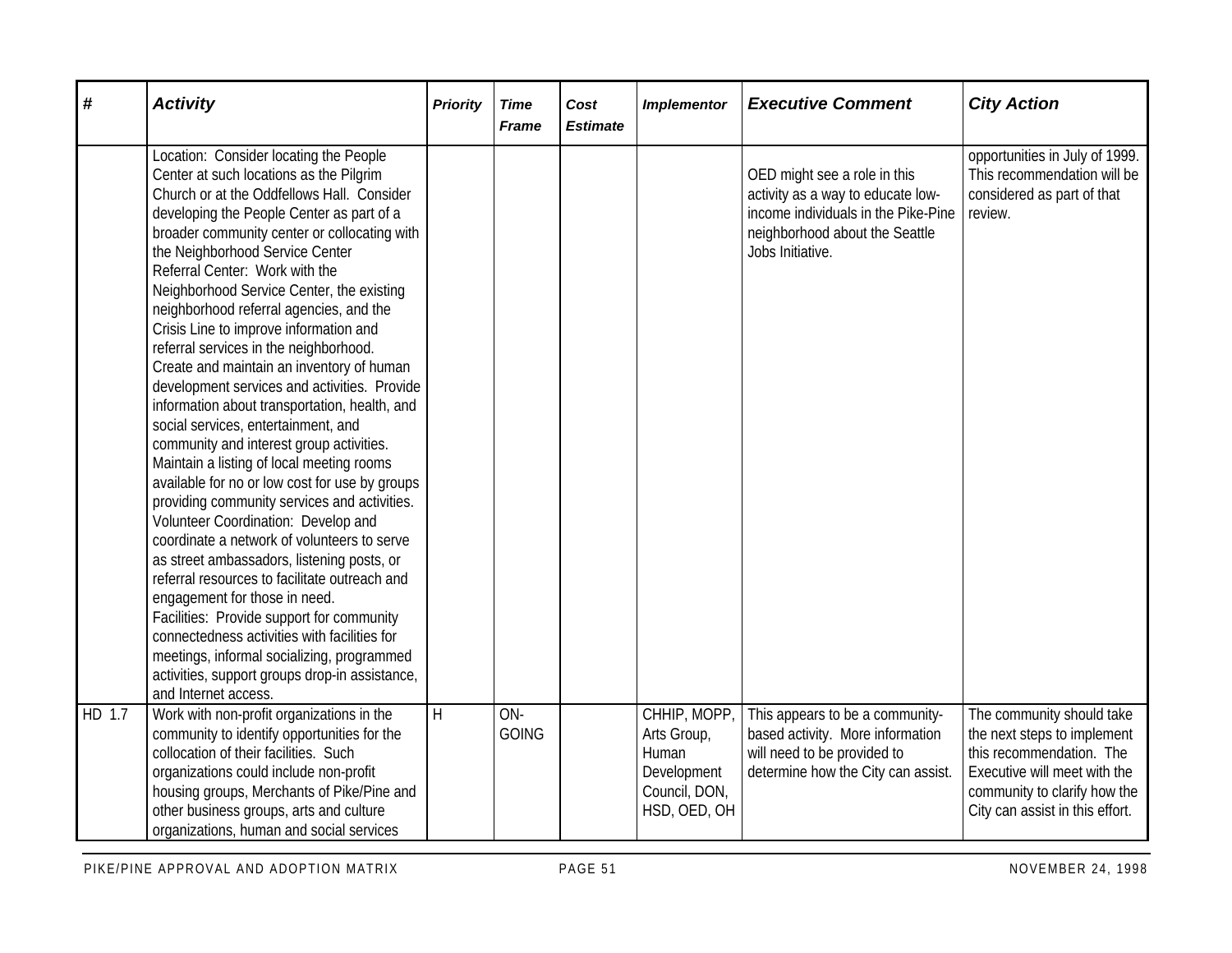| #                           | <b>Activity</b>                                                                                                                                                                                                                              | <b>Priority</b> | <b>Time</b><br><b>Frame</b> | Cost<br><b>Estimate</b> | <b>Implementor</b>                       | <b>Executive Comment</b>                                                                                                                                                                                                                                                                                                                                                                                                                                                                                | <b>City Action</b>                                                                                                                                                                                                             |  |  |  |  |
|-----------------------------|----------------------------------------------------------------------------------------------------------------------------------------------------------------------------------------------------------------------------------------------|-----------------|-----------------------------|-------------------------|------------------------------------------|---------------------------------------------------------------------------------------------------------------------------------------------------------------------------------------------------------------------------------------------------------------------------------------------------------------------------------------------------------------------------------------------------------------------------------------------------------------------------------------------------------|--------------------------------------------------------------------------------------------------------------------------------------------------------------------------------------------------------------------------------|--|--|--|--|
|                             | organizations.                                                                                                                                                                                                                               |                 |                             |                         |                                          |                                                                                                                                                                                                                                                                                                                                                                                                                                                                                                         |                                                                                                                                                                                                                                |  |  |  |  |
| <b>ECONOMIC DEVELOPMENT</b> |                                                                                                                                                                                                                                              |                 |                             |                         |                                          |                                                                                                                                                                                                                                                                                                                                                                                                                                                                                                         |                                                                                                                                                                                                                                |  |  |  |  |
| ED 1.0                      | Assist in the organization and support of the<br>Merchants of Pike/Pine (MOPP) as a legal<br>entity established to organize marketing and<br>promotions, funding opportunities and serve<br>as a fiscal agent within the Pike/Pine district. | l H             | $ON -$<br><b>GOING</b>      |                         | MOPP, DON,<br>OED, NBC                   | The Neighborhood Business<br>Council (NBC) through its contract<br>with OED, can assist the Pike-Pine<br>neighborhood. NBC recently<br>helped the South Park Business<br>Association become a legal entity.                                                                                                                                                                                                                                                                                             | OED will work with MOPP to<br>implement this<br>recommendation and will<br>contact them by the end of<br>the second quarter of 1999.                                                                                           |  |  |  |  |
| ED 1.1                      | Establish a Business Improvement<br>Association (BIA) with MOPP as the lead<br>organization that serves as a network for<br>communication and support within the<br>business district.                                                       | $\overline{H}$  | $1 - 3$                     |                         | DON, OED,<br>MOPP, NBC                   | OED fully supports business<br>district efforts to use a Business<br>Improvement Area Program as a<br>mechanism to address long-term<br>business district issues.<br>The Neighborhood Business<br>Council can provide MOPP with<br>technical assistance as it works to<br>determine if a BIA is the<br>appropriate organizational<br>structure to address long-term<br>business district efforts.<br>The Neighborhood Matching Fund<br>is a good source of funding for an<br>initial feasibility study. | OED will contact MOPP by<br>the end of the second<br>quarter of 1999 and work<br>with them to determine if a<br>BIA is appropriate.                                                                                            |  |  |  |  |
| ED 1.2                      | MOPP would need office space (possibly<br>with the Human Development "People<br>Center").                                                                                                                                                    | M               | $2-6$                       |                         | MOPP, Human<br>Development<br>Group, DON | This appears to be a community-<br>based activity.                                                                                                                                                                                                                                                                                                                                                                                                                                                      | The community should take<br>the next steps to implement<br>this recommendation.                                                                                                                                               |  |  |  |  |
| ED 1.3                      | Work to promote the Pike/Pine business<br>district through ongoing projects and in<br>cooperation with other groups (BIA,<br>Chamber)                                                                                                        | H               | $1-2$                       |                         | MOPP,<br>Chamber, BIA                    | This appears to be a community-<br>based activity.                                                                                                                                                                                                                                                                                                                                                                                                                                                      | The community has taken<br>the next steps to implement<br>this recommendation. By<br>the end of the second<br>quarter of 1999, the NBC will<br>contact the Pike Pine<br>neighborhood and inform<br>them of projects undertaken |  |  |  |  |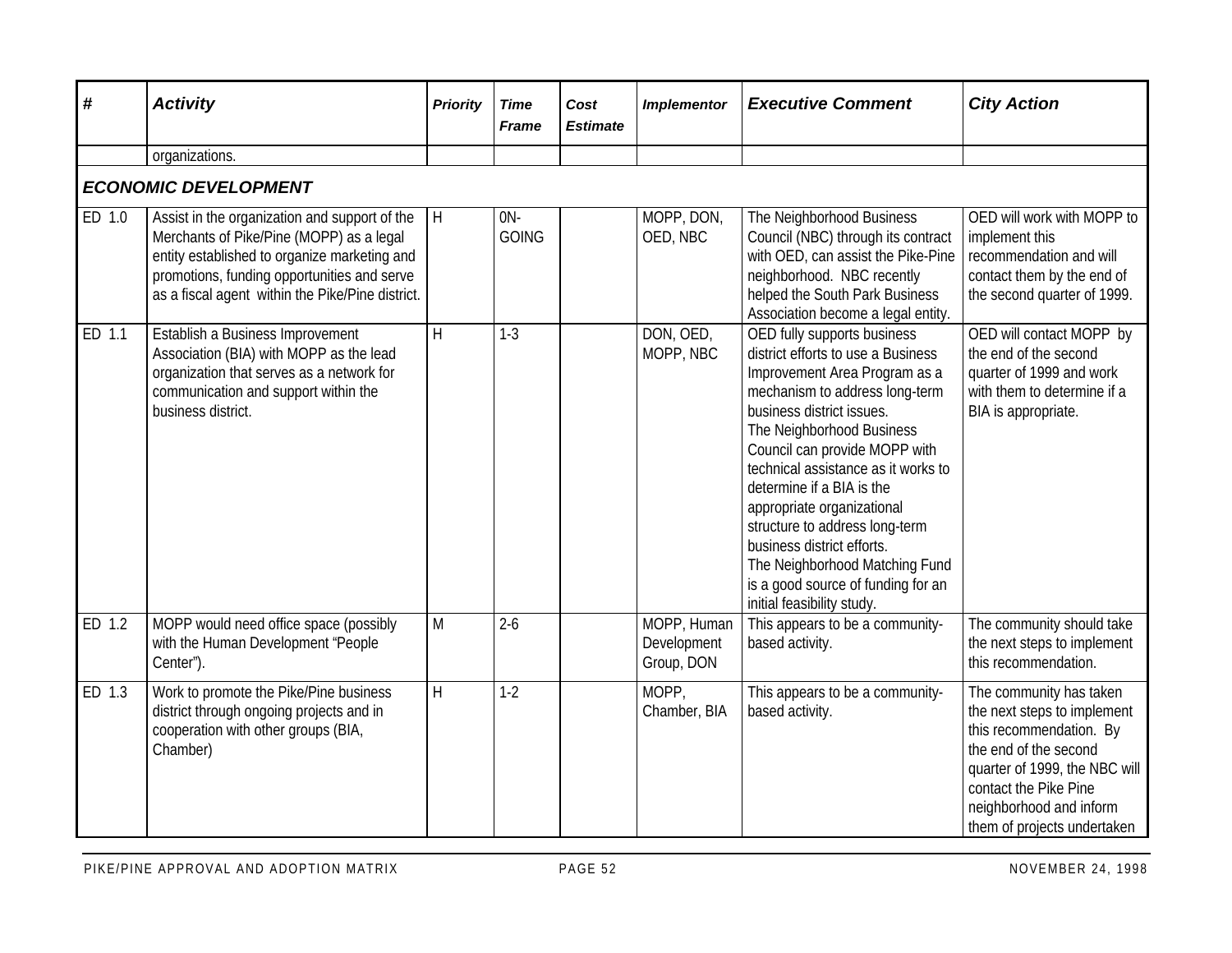| #                   | <b>Activity</b>                                                                                                                                                                                                                                                    | <b>Priority</b> | <b>Time</b><br><b>Frame</b> | Cost<br><b>Estimate</b> | <b>Implementor</b>       | <b>Executive Comment</b>                                                                                                                                                                                                                                                                                                                                                           | <b>City Action</b>                                                                                                                                                                                                                                              |
|---------------------|--------------------------------------------------------------------------------------------------------------------------------------------------------------------------------------------------------------------------------------------------------------------|-----------------|-----------------------------|-------------------------|--------------------------|------------------------------------------------------------------------------------------------------------------------------------------------------------------------------------------------------------------------------------------------------------------------------------------------------------------------------------------------------------------------------------|-----------------------------------------------------------------------------------------------------------------------------------------------------------------------------------------------------------------------------------------------------------------|
|                     |                                                                                                                                                                                                                                                                    |                 |                             |                         |                          |                                                                                                                                                                                                                                                                                                                                                                                    | in other neighborhoods to<br>promote their business<br>district and assist them in<br>contacting other project<br>coordinators.                                                                                                                                 |
| ED 1.4              | Develop a quarterly MOPP newsletter to<br>inform local merchants of ongoing activities<br>and upcoming events.                                                                                                                                                     | H               | $1-2$                       |                         | DON, MOPP                | This appears to be a community-<br>based activity.                                                                                                                                                                                                                                                                                                                                 | The community has taken<br>the next steps to implement<br>this recommendation.                                                                                                                                                                                  |
| ED $1.\overline{5}$ | Develop a Directory of Pike/Pine Businesses<br>that would include a fold-out map, directory<br>of businesses and restaurant guide.                                                                                                                                 | $\overline{H}$  | $1-2$                       |                         | DON, MOPP                | A number of Seattle area<br>neighborhood business districts<br>have developed a map and<br>directory of their district. Business<br>districts have used the<br>Neighborhood Matching Fund to<br>produce a map. The Downtown<br>Seattle Association and Pioneer<br><b>Square Business Improvement</b><br>Area can provide information on<br>recent projects they have<br>completed. | The community has received<br>a Neighborhood Matching<br>Fund grant to implement this<br>recommendation.                                                                                                                                                        |
| ED 1.6              | Explore ways to keep rents affordable to<br>support small, independent business through<br>development of strategies with City of Seattle<br>Office of Economic Development, Strategic<br>Planning Office, Capitol Hill Housing<br>Improvement Program and others. | H               | $1-2$                       |                         | OED, SPO,<br>CHHIP, MOPP | This is most likely a community-<br>based activity that will have to be<br>coordinated with Pike/Pine<br>property owners.                                                                                                                                                                                                                                                          | The community should<br>provide the next steps to<br>implement this<br>recommendation. The<br>Executive will meet with the<br>Pike Pine community and<br>help them identify strategies<br>to address this issue by the<br>end of the second quarter of<br>1999. |
| ED 1.7              | Examine the possibility of forming a Public<br>Development Authority, Community<br>Development Corporation, Community Land<br>Trust, or other organizations to achieve rent<br>affordability and business ownership.                                               | M               | $2-6$                       |                         | OED, SPO,<br><b>MOPP</b> | See ART 1.5.                                                                                                                                                                                                                                                                                                                                                                       | The City is currently<br>reviewing and analyzing<br>requests for CDCs and<br>PDAs coming from the<br>various neighborhood plans<br>and will provide a report and                                                                                                |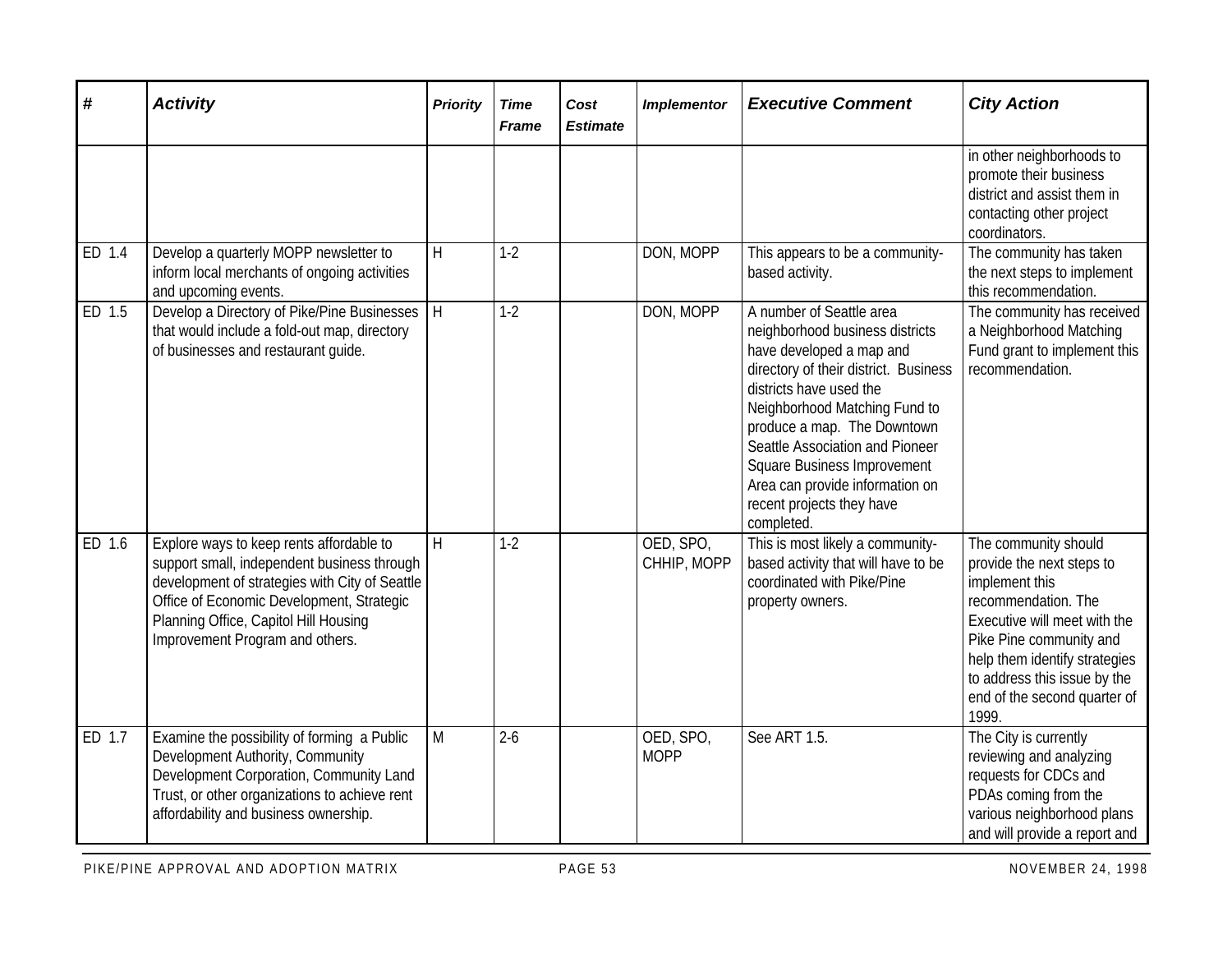| #             | <b>Activity</b>                                                                                                                                                                                                                                             | <b>Priority</b> | <b>Time</b><br><b>Frame</b> | Cost<br><b>Estimate</b> | <b>Implementor</b>                            | <b>Executive Comment</b>                                                                                                                                                                                                                                           | <b>City Action</b>                                                                                                                                                                                                                                                                                                                                         |
|---------------|-------------------------------------------------------------------------------------------------------------------------------------------------------------------------------------------------------------------------------------------------------------|-----------------|-----------------------------|-------------------------|-----------------------------------------------|--------------------------------------------------------------------------------------------------------------------------------------------------------------------------------------------------------------------------------------------------------------------|------------------------------------------------------------------------------------------------------------------------------------------------------------------------------------------------------------------------------------------------------------------------------------------------------------------------------------------------------------|
|               |                                                                                                                                                                                                                                                             |                 |                             |                         |                                               |                                                                                                                                                                                                                                                                    | recommendations to Council<br>by June 1999. This<br>recommendations will be<br>included in that review and<br>analysis.                                                                                                                                                                                                                                    |
|               | Work with the Washington State Convention & Trade Center (WSCTC)                                                                                                                                                                                            |                 |                             |                         |                                               |                                                                                                                                                                                                                                                                    |                                                                                                                                                                                                                                                                                                                                                            |
| WS 1.0        | Promote the Pike/Pine Neighborhood by<br>undertaking activities such as distribution of<br>informational material about the Pike/Pine<br>Neighborhood and directing of<br>conventioneers toward the<br>shopping/entertainment opportunities in the<br>area. | H               | ON-<br><b>GOING</b>         |                         | Community<br>Groups,<br>Planning<br>Committee | Recommendation is a community-<br>based activity.                                                                                                                                                                                                                  | This community has taken<br>the next steps to implement<br>this recommendation. These<br>recommendations have been<br>forwarded to SEATRAN<br>staff. The Executive will<br>review this matrix item again<br>after the street vacation and<br>permitting process for the<br><b>Convention Center</b><br>expansion is complete.                              |
| WS 1.1        | Seek immediate support for the<br>neighborhood for mitigation as a result of the<br>Convention Center's Expansion Project.                                                                                                                                  | H               | ON-<br><b>GOING</b>         |                         | DCLU,<br>WSCTC,<br><b>SEATRAN</b>             | Mitigation required of the<br>Convention Center is linked to<br>impacts identified during the City<br>Council's permitting and street<br>vacation processes. If mitigation is<br>required for the items proposed<br>here then this proposal may be<br>implemented. | Activity will be considered as<br>part of the City Council's<br>permitting and street<br>vacation processes. These<br>recommendations have been<br>forwarded to SEATRAN<br>staff. The Executive will<br>review this matrix item again<br>after the street vacation and<br>permitting process for the<br><b>Convention Center</b><br>expansion is complete. |
| <b>WS 1.2</b> | Explore partnership with Convention Center<br>to promote Pike/Pine.                                                                                                                                                                                         | H               | ON-<br><b>GOING</b>         |                         | WSCTC,<br><b>MOPP</b>                         | Recommendation is a community-<br>based activity.                                                                                                                                                                                                                  | The community should take<br>the next steps to implement<br>this recommendation. These<br>recommendations have been<br>forwarded to SEATRAN<br>staff. The Executive will                                                                                                                                                                                   |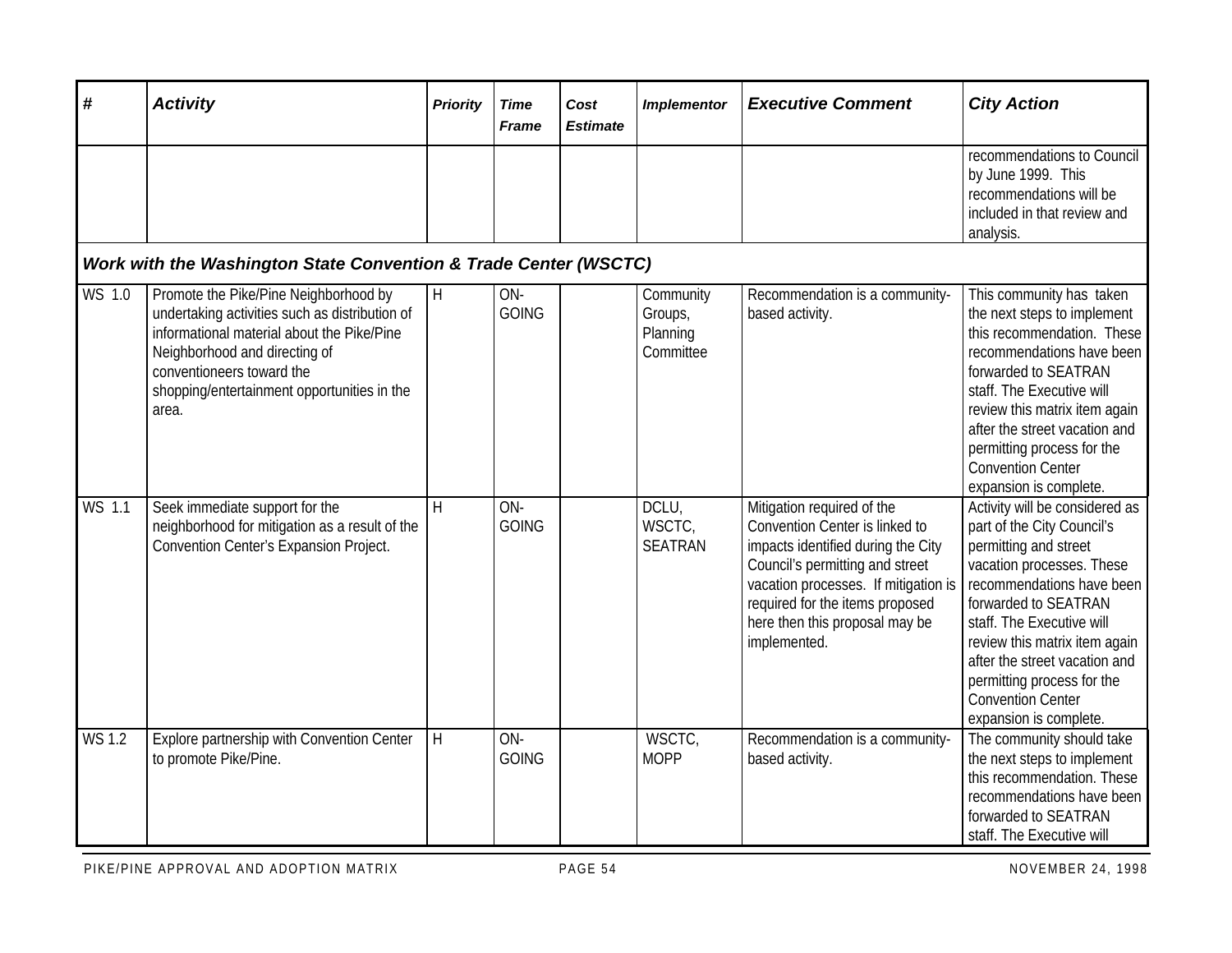| #                   | <b>Activity</b>                                                                                                                                                                                                                  | <b>Priority</b> | <b>Time</b><br><b>Frame</b> | Cost<br><b>Estimate</b> | <b>Implementor</b>                | <b>Executive Comment</b>                                                                                                                                                                                                                                                                                                                                                      | <b>City Action</b>                                                                                                                                                                                                                                                                                                                                         |
|---------------------|----------------------------------------------------------------------------------------------------------------------------------------------------------------------------------------------------------------------------------|-----------------|-----------------------------|-------------------------|-----------------------------------|-------------------------------------------------------------------------------------------------------------------------------------------------------------------------------------------------------------------------------------------------------------------------------------------------------------------------------------------------------------------------------|------------------------------------------------------------------------------------------------------------------------------------------------------------------------------------------------------------------------------------------------------------------------------------------------------------------------------------------------------------|
|                     |                                                                                                                                                                                                                                  |                 |                             |                         |                                   |                                                                                                                                                                                                                                                                                                                                                                               | review this matrix item again<br>after the street vacation and<br>permitting process for the<br><b>Convention Center</b><br>expansion is complete.                                                                                                                                                                                                         |
| $\overline{W}S$ 1.3 | Seek better coordination during construction<br>and mitigation for businesses related to<br>parking, noise, and dust, and access such as<br>a bus shuttle, support of parking restrictions<br>and provision of visual amenities. | H               | ON-<br><b>GOING</b>         |                         | WSCTC,<br>DCLU,<br><b>SEATRAN</b> | Mitigation required of the<br>Convention Center is linked to<br>impacts identified during the City<br>Council's permitting and street<br>vacation processes. If mitigation is<br>required for the items proposed<br>here, then this proposal may be<br>implemented. DCLU will work with<br>the affected community as part of<br>any likely construction impact<br>mitigation. | Activity will be considered as<br>part of the City Council's<br>permitting and street<br>vacation processes. These<br>recommendations have been<br>forwarded to SEATRAN<br>staff. The Executive will<br>review this matrix item again<br>after the street vacation and<br>permitting process for the<br><b>Convention Center</b><br>expansion is complete. |
| <b>WS 1.4</b>       | As part of a long-term relationship with<br>Convention Center discuss the possibilities<br>of a concierge service, tours, and walking<br>guide.                                                                                  | H               | ON-<br><b>GOING</b>         |                         | WSCTC,<br><b>MOPP</b>             | Recommendation is a community<br>based activity.                                                                                                                                                                                                                                                                                                                              | The community has taken<br>the next steps to implement<br>this recommendation. These<br>recommendations have been<br>forwarded to SEATRAN<br>staff. The Executive will<br>review this matrix item again<br>after the street vacation and<br>permitting process for the<br><b>Convention Center</b><br>expansion is complete.                               |
|                     | <b>Marketing and Promotion:</b>                                                                                                                                                                                                  |                 |                             |                         |                                   |                                                                                                                                                                                                                                                                                                                                                                               |                                                                                                                                                                                                                                                                                                                                                            |
| MP 1.0              | Need to fund banners for the Fringe Festival<br>1998. Develop other banners for other<br>events.(applied for Small and Simple Grant<br>proposal).                                                                                | H               | $1-3$                       |                         | MOPP, OED,<br>DON, Arts<br>Group  | The Neighborhood Business<br>Council (NBC), through its contract<br>with OED, can assist the Pike-Pine<br>neighborhood with marketing and<br>promotion.<br>The Neighborhood Matching Fund                                                                                                                                                                                     | This will be considered as<br>part of the Neighborhood<br>Matching Fund process.                                                                                                                                                                                                                                                                           |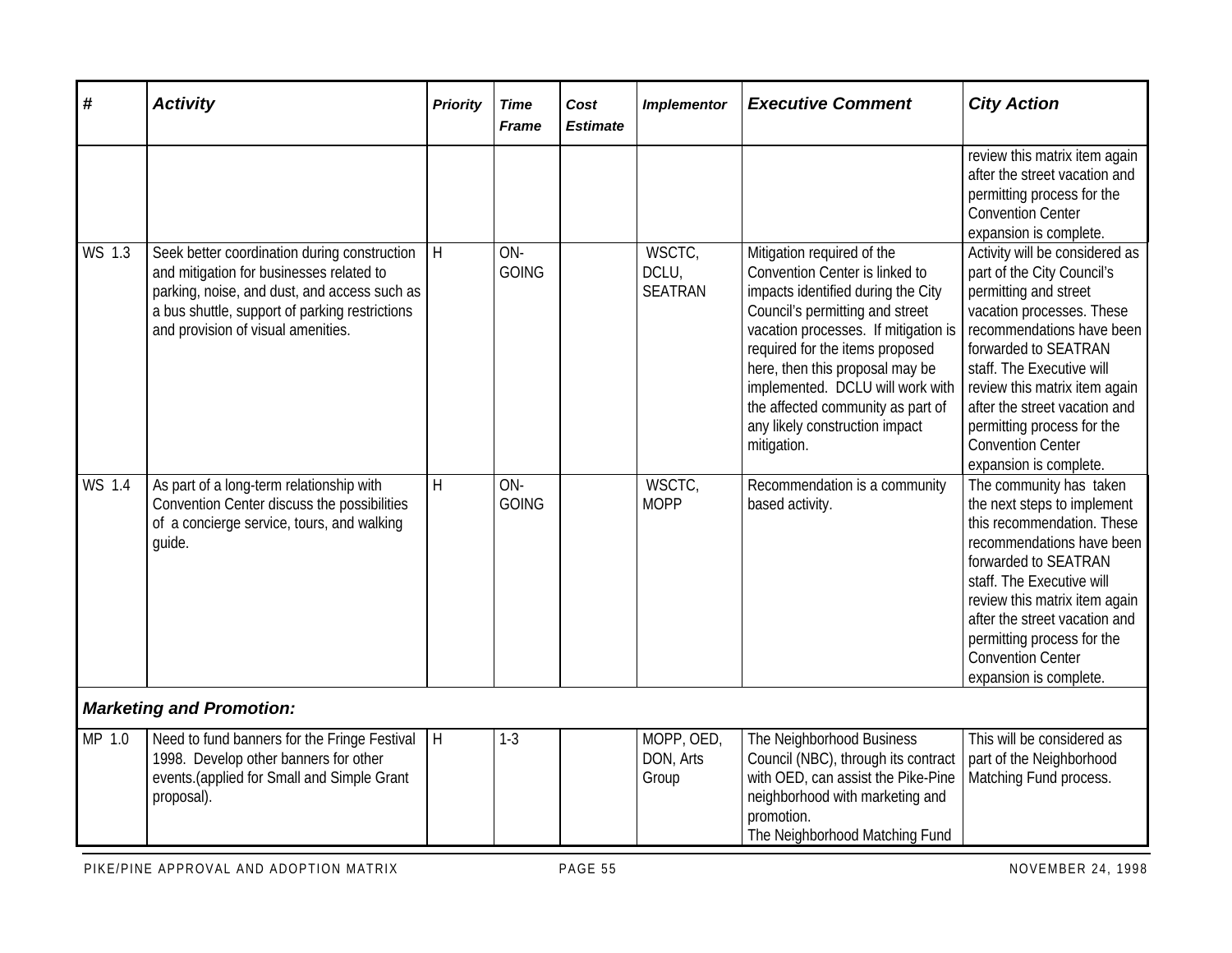| $\boldsymbol{\#}$ | <b>Activity</b>                                                                                                                                                                                        | <b>Priority</b>         | <b>Time</b><br>Frame | Cost<br><b>Estimate</b> | <b>Implementor</b>                     | <b>Executive Comment</b>                                                                         | <b>City Action</b>                                                               |
|-------------------|--------------------------------------------------------------------------------------------------------------------------------------------------------------------------------------------------------|-------------------------|----------------------|-------------------------|----------------------------------------|--------------------------------------------------------------------------------------------------|----------------------------------------------------------------------------------|
|                   |                                                                                                                                                                                                        |                         |                      |                         |                                        | is a good source of funding for this<br>activity.                                                |                                                                                  |
| MP 1.1            | Develop Business District logo for use on<br>banners, letterhead and other media as a<br>marketing tool.                                                                                               | H                       | 1                    |                         | <b>MOPP</b>                            | Recommendation is a community-<br>based activity.                                                | The community should take<br>the next steps to implement<br>this recommendation. |
| MP 1.2            | Establish opportunities with area merchants<br>for joint advertising as part of events.                                                                                                                | H                       | $1-2$                |                         | MOPP, DON,<br><b>OED</b>               | More information will be needed<br>before the City is able to respond<br>to this recommendation. | The community should take<br>the next steps to implement<br>this recommendation. |
| $MP$ 1.4          | Work with area merchants to get<br>commitment for one night per week late<br>hours (9 pm Thursday). Work with area<br>parking lot owners to coordinate and provide<br>parking.                         | $\overline{H}$          | $1-2$                |                         | <b>MOPP</b>                            | Recommendation is a community-<br>based activity.                                                | The community has taken<br>the next steps to implement<br>this recommendation.   |
| MP 1.5            | Provide for a design and installation of<br>permanent kiosks with design support from<br>the Arts community.                                                                                           | M                       | $2 - 6$              |                         | <b>SEATRAN</b>                         | See UD 2.2.                                                                                      | See UD 2.2                                                                       |
| MP 1.6            | Continue to provide and expand unique<br>events throughout the neighborhood that<br>helps to define the neighborhood.                                                                                  | H                       |                      |                         | <b>MOPP</b>                            | Recommendation is a community-<br>based activity.                                                | The community should take<br>the next steps to implement<br>this recommendation. |
| MP 1.7            | Promote the balance of day and night-time<br>activities that promotes a 24-hour<br>environment; encourage owners to be<br>consistently open to 9:00 pm.                                                | M                       |                      |                         | MOPP, Arts<br>Groups,<br><b>P/PUNC</b> | Recommendation is a community-<br>based activity.                                                | The community should take<br>the next steps to implement<br>this activity.       |
| MP 1.8            | Develop a comprehensive Business "Basic<br>Kit" that would include area map, parking<br>locations, business articles, web page and<br>MOPP newsletter.                                                 | H                       | $1-2$                |                         | MOPP, OED,<br><b>DON</b>               | See ED 1.5                                                                                       | See ED 1.5                                                                       |
| MP 1.9            | Market to outside businesses to locate in the<br>Pike/Pine neighborhood through professional<br>graphics, building and space availability,<br>current building improvements, and parking<br>resources. | M                       | $2 - 6$              |                         | OED, MOPP                              | See MP 1.0.                                                                                      | See MP 1.0                                                                       |
| MP 2.0            | Develop fold-out map and directory of<br>merchants and restaurant guide with coupon<br>book to advertise and fund directory.                                                                           | $\overline{\mathsf{H}}$ | $1 - 2$              |                         | MOPP, DON,<br><b>OED</b>               | See ED 1.5                                                                                       | See ED 1.5                                                                       |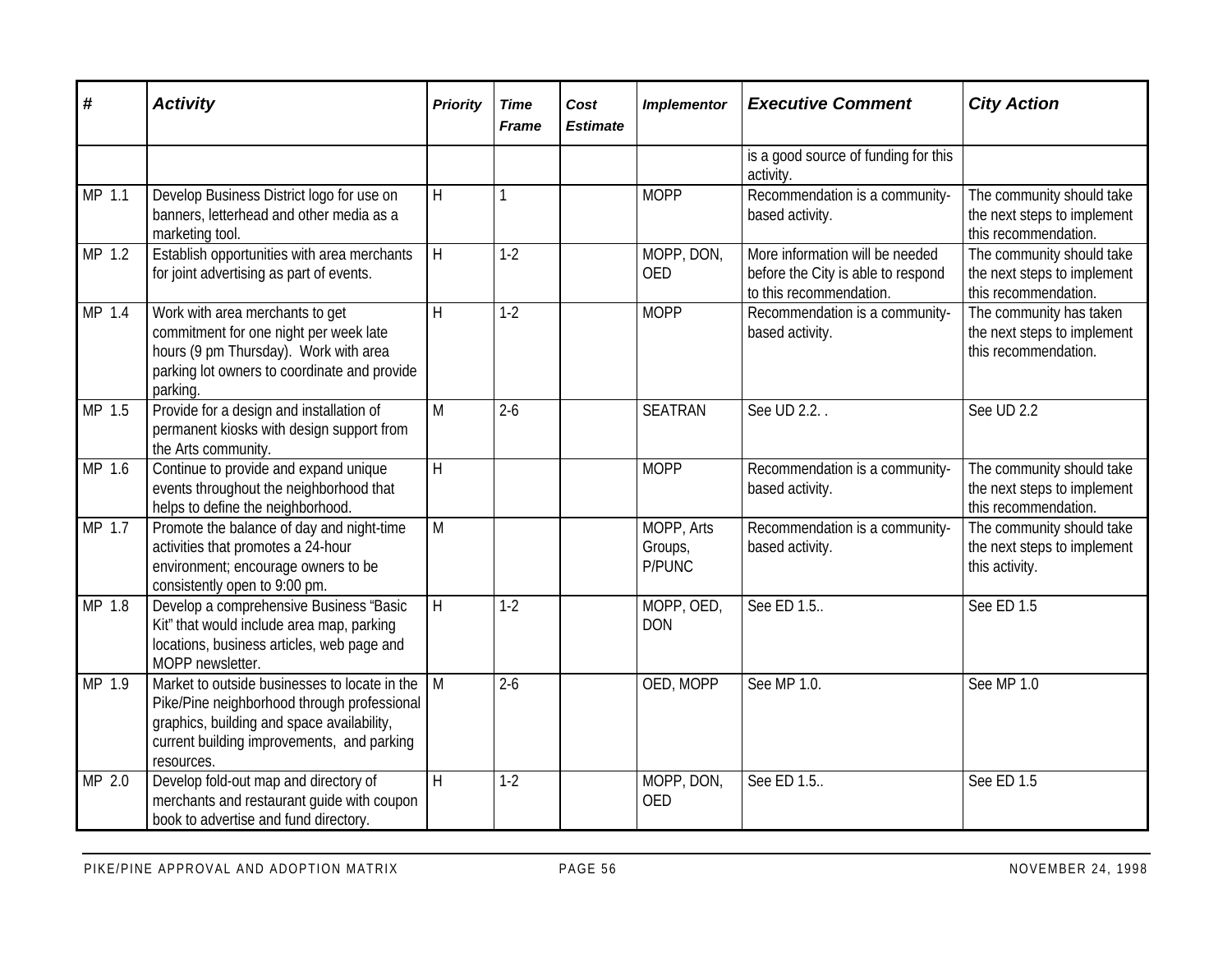| #      | <b>Activity</b>                                                                                                                                                                                                                                                                                                      | <b>Priority</b> | <b>Time</b><br><b>Frame</b> | Cost<br><b>Estimate</b> | <b>Implementor</b>                         | <b>Executive Comment</b>                                                                                                                                                                                                                                                                     | <b>City Action</b>                                                                                                  |
|--------|----------------------------------------------------------------------------------------------------------------------------------------------------------------------------------------------------------------------------------------------------------------------------------------------------------------------|-----------------|-----------------------------|-------------------------|--------------------------------------------|----------------------------------------------------------------------------------------------------------------------------------------------------------------------------------------------------------------------------------------------------------------------------------------------|---------------------------------------------------------------------------------------------------------------------|
| MP 2.1 | Work with the Broadway BIA to coordinate<br>SCCC staff to attend merchant's association<br>meetings and help coordinate activities with<br>SCCC and merchants.                                                                                                                                                       | M               |                             |                         | SCCC, BIA,<br><b>MOPP</b>                  | Recommendation is a community-<br>based activity.                                                                                                                                                                                                                                            | The community should take<br>the next steps to implement<br>this activity.                                          |
| MP 2.2 | Work with Broadway BIA and SCCC to<br>institute program that would support student<br>curriculum and provide assistance to the<br>business community.                                                                                                                                                                | $\overline{M}$  |                             |                         | SCCC, BIA,<br><b>MOPP</b>                  | Recommendation is a community-<br>based activity.                                                                                                                                                                                                                                            | The community should take<br>the next steps to implement<br>this activity.                                          |
|        | Pedestrian Environment Recommendations to Improve and Complement the Pike/Pine Business District:                                                                                                                                                                                                                    |                 |                             |                         |                                            |                                                                                                                                                                                                                                                                                              |                                                                                                                     |
| MP 2.3 | Incorporate more flowers in the business<br>district to enhance the attractiveness of the<br>shopping environment.                                                                                                                                                                                                   | M               | $2 - 6$                     |                         | SEATRAN-<br>STREET USE,<br>Community       | This is a community-based activity.<br>Depending on the<br>recommendation, a street use<br>permit may or may not be required.                                                                                                                                                                | The community should take<br>the next steps to implement<br>this activity.                                          |
| MP 2.4 | Get additional trash cans and pick-up from<br>city and METRO (transit shelters containers).<br>Solicit local artists and students to design<br>exteriors.                                                                                                                                                            | H               | $1-2$                       |                         | METRO,<br>MOPP,<br>SEATRAN,<br>Arts Groups | See Art 1.8.                                                                                                                                                                                                                                                                                 | See Art 1.8                                                                                                         |
| MP 2.5 | The need for a strong commitment by the<br>City for ongoing maintenance and upkeep of<br>streets and alleys.                                                                                                                                                                                                         | H               | ON-<br><b>GOING</b>         |                         | <b>SEATRAN</b>                             | SEATRAN maintains the streets to<br>the extent that their funding allows.<br>The neighborhood may want to<br>explore the Adopt-a-Street<br>program.<br>Alley maintenance is the<br>responsibility of the abutting<br>property owner. SEATRAN does<br>not have funding to maintain<br>alleys. | SPU will forward information<br>on the Adopt-a-Street<br>program to the<br>neighborhood.                            |
| MP 2.6 | Coordinate with Urban Design Committee to<br>address the intersections at Pike/Boylston,<br>Harvard/Pike, Pine/ Boylston, Harvard/Pine<br>and Pike/Melrose. Repair, replace, and<br>widen existing sidewalks in the Business<br>District and provide benches in locations<br>throughout the business district as new | M               | $2 - 4$                     |                         | MOPP,<br><b>SEATRAN</b>                    | The next step in implementing this<br>recommendation is to identify<br>funding and begin preliminary<br>engineering.                                                                                                                                                                         | This activity will be<br>considered as part of the<br>Sector Work programs in the<br>future as opportunities arise. |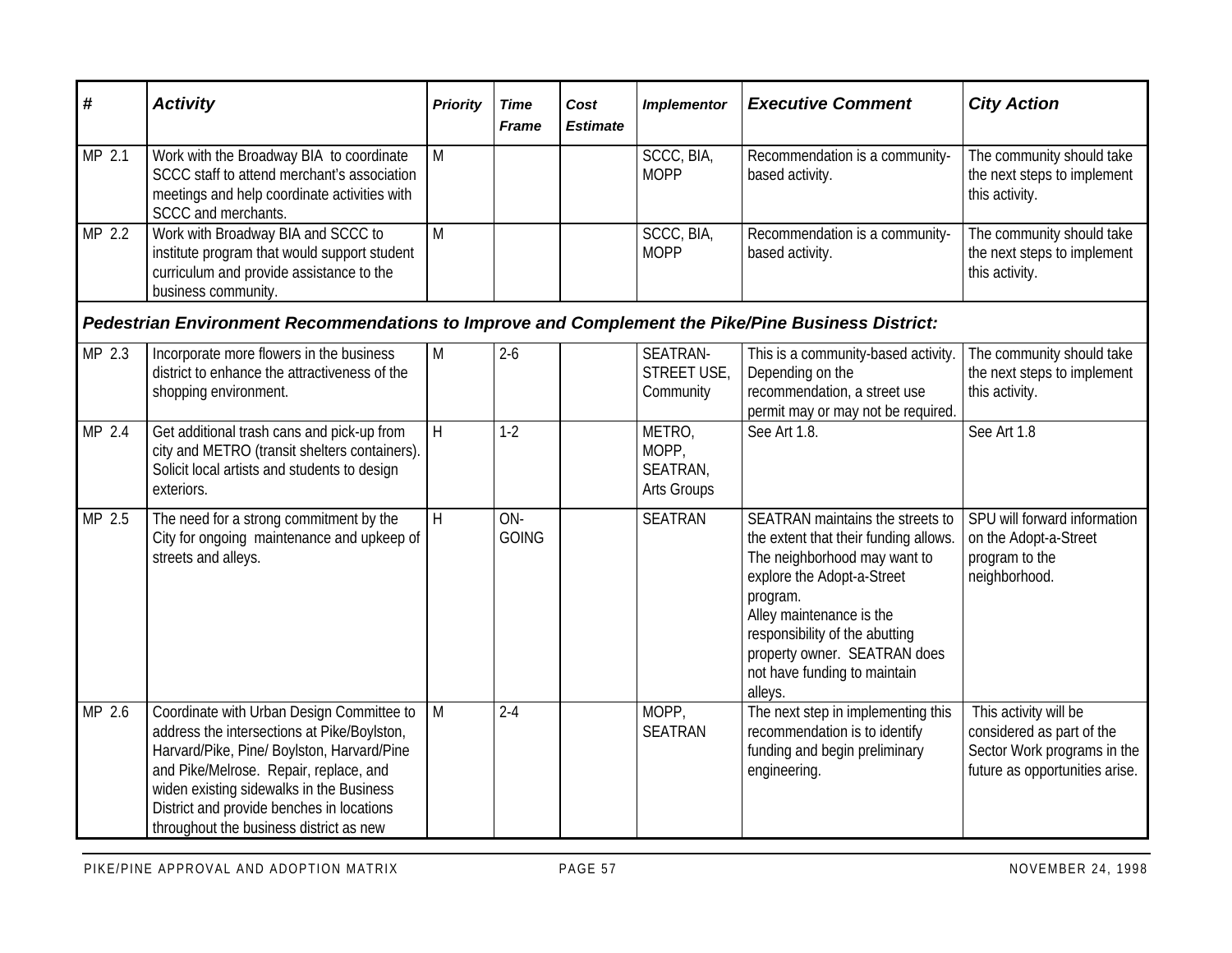| #                   | <b>Activity</b>                                                                                                                                                                                                                             | <b>Priority</b> | <b>Time</b><br><b>Frame</b> | Cost<br><b>Estimate</b> | <b>Implementor</b>                       | <b>Executive Comment</b>                                                                                                                                                                                                                                                                                                                                                                                                                            | <b>City Action</b>                                                                                                  |
|---------------------|---------------------------------------------------------------------------------------------------------------------------------------------------------------------------------------------------------------------------------------------|-----------------|-----------------------------|-------------------------|------------------------------------------|-----------------------------------------------------------------------------------------------------------------------------------------------------------------------------------------------------------------------------------------------------------------------------------------------------------------------------------------------------------------------------------------------------------------------------------------------------|---------------------------------------------------------------------------------------------------------------------|
|                     | development occurs.                                                                                                                                                                                                                         |                 |                             |                         |                                          |                                                                                                                                                                                                                                                                                                                                                                                                                                                     |                                                                                                                     |
| MP 2.7              | Public Art: Incorporate public art into the<br>business district. Local artists would be<br>asked to participate. Re-use existing<br>telephone poles as kiosks with art feature on<br>top of the pole.                                      | M               | $1-4$                       |                         | Arts Groups,<br>MOPP,<br>SEATRAN,<br>SCL | See UD 2.2.<br>City Light has 'used' poles in<br>salvage that could be used for<br>kiosks. However, 'existing' utility<br>poles with electric service can not<br>be used for kiosks.                                                                                                                                                                                                                                                                | See UD 2.2                                                                                                          |
| MP 2.8              | Promote and encourage clean street<br>programs sponsored by merchants.                                                                                                                                                                      | M               |                             |                         | MOPP,<br><b>SEATRAN</b>                  | SEATRAN supports this concept.                                                                                                                                                                                                                                                                                                                                                                                                                      | The community should take<br>the next steps to implement<br>this recommendation.                                    |
|                     | <b>PUBLIC SAFETY</b>                                                                                                                                                                                                                        |                 |                             |                         |                                          |                                                                                                                                                                                                                                                                                                                                                                                                                                                     |                                                                                                                     |
| $\overline{PS}$ 1.0 | Add permanent year-round beat cops and/or   H<br>bike patrols for the Pike/Pine business core<br>and the adjacent residential areas.                                                                                                        |                 | $1-2$                       |                         | SPD, MOPP                                | SPD does the best job that it can<br>with existing staff assigned to the<br>East Precinct. Increased<br>enforcement on an ongoing basis<br>in the Pike/Pine area can only be<br>accomplished in two ways: 1) by<br>reducing patrol efforts in other<br>areas; or, 2) by adding new patrol<br>officers to the Department's list of<br>authorized positions. At this point<br>in time there are no plans to add<br>new officers to the East Precinct. | This Activity will be<br>considered as part of the<br>Sector Work programs in the<br>future as opportunities arise. |
| PS 1.1              | Work with the City (Police & DHHS) and<br>State in addressing the highly concentrated<br>re-location of sexual offenders in the<br>Pike/Pine Neighborhood. Work with the<br>Police in neighborhood notification of new<br>sexual offenders. | H               | $1-3$                       |                         | State, SPD,<br>OIR, MOPP                 | The Police Department, through<br>the Sexual Offender Detail, will<br>continue to work with the Pike/Pine<br>Neighborhood, the State and other<br>City agencies while fulfilling the<br>Detail's mission of confirming<br>registered offender addresses,<br>aggressively investigating and<br>seeking charges on offenders who<br>fail to register, and conducting<br>community notifications relating to<br>offenders.                             | Activity already underway.                                                                                          |